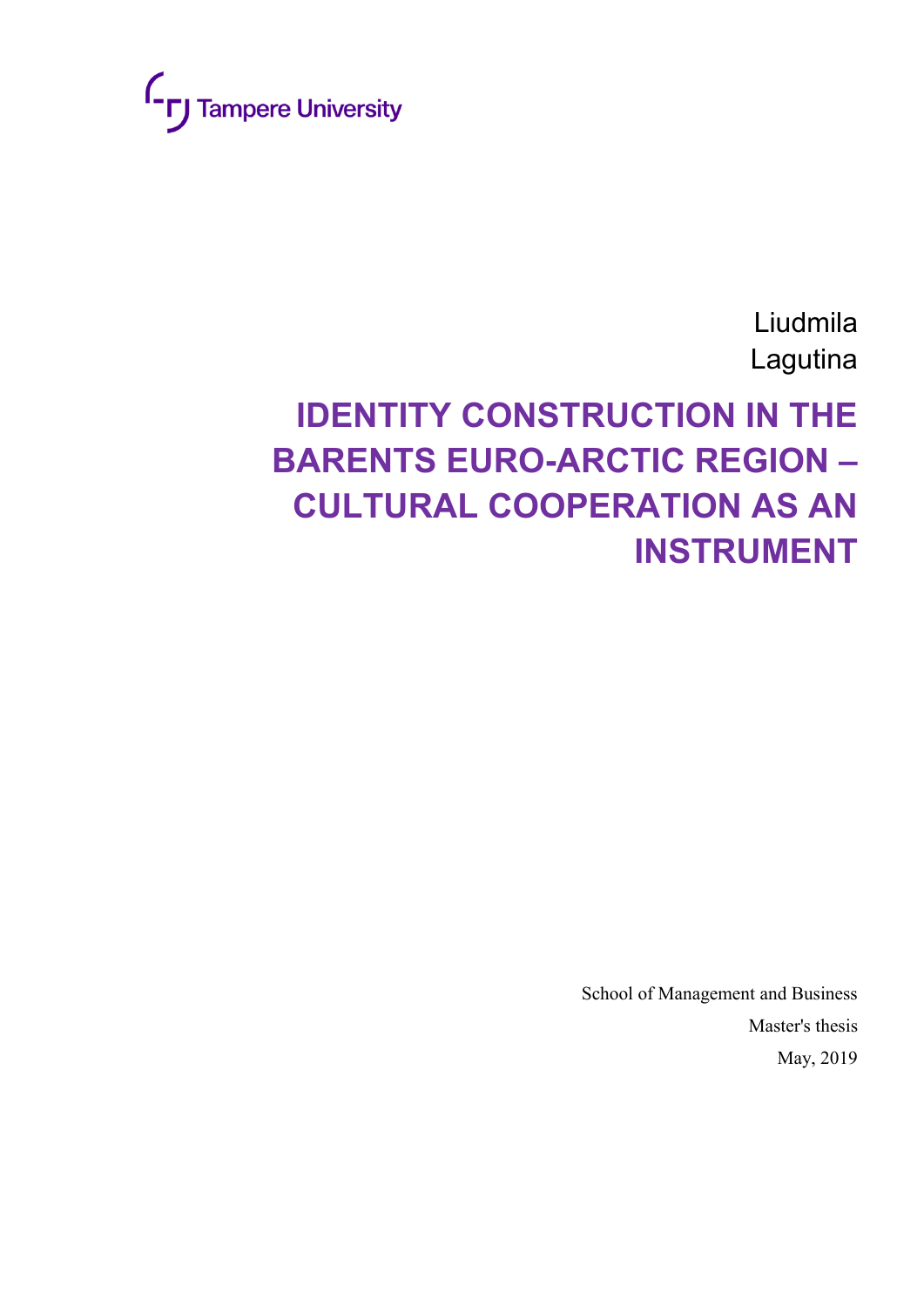# **ABSTRACT**

Liudmila Lagutina: Identity Construction in the Barents Euro-Arctic Region – Cultural

Cooperation as an Instrument

Master's thesis

Tampere University

Leadership for Change/Cross-Border International Relations

#### May 2019

The thesis examines how the Barents Euro-Arctic Region's identity is constructed by the means of multilateral cultural cooperation in the region. It argues that the development of a regional identity is a declared aim for the participants of Barents regional cooperation. There are also various projects in the sphere of culture which imply the realization of community-building practices aimed at *Barents regional identity* promotion. Therefore, it is proposed that cultural cooperation plays an important role in Barents identity construction. The issue of Barents regional identity is not a new phenomenon in the academic discourse, however, the research question of the thesis has not yet been answered. Currently, we do not know yet which role cultural cooperation plays in regional community building and collective identity development in culturally diverse regions such as the Barents Euro-Arctic Region.

The research represents a multiple case-study and examines three cases at the practical level of cultural cooperation: two cultural research projects with the titles 'The Barents Region: a Transnational History of Subarctic Northern Europe' and the 'Encyclopedia of the Barents Region', and a cultural project not related to the academic sphere of cultural cooperation entitled as 'Barents Spektakel'. The analysis of the official institutional level of Barents cooperation significantly complements the study of practical-level cases. Methodologically, the thesis relies on qualitative content analysis of primary data related to the above mentioned practical cases and the official institutional level of cooperation in the region.

The study has shown that cultural cooperation serves as a tool which could be significantly useful in regional identity-building practices. At the same time, it has been established that actors of cultural cooperation in the Barents Region do not perceive Barents identity construction as a primary goal of their activities. Nevertheless, Barents regional identity promotion inevitably becomes a "by-product" of regional cultural cooperation.

*Keywords:* Barents Euro-Arctic Region, BEAR, identity, cultural cooperation, content analysis, constructivism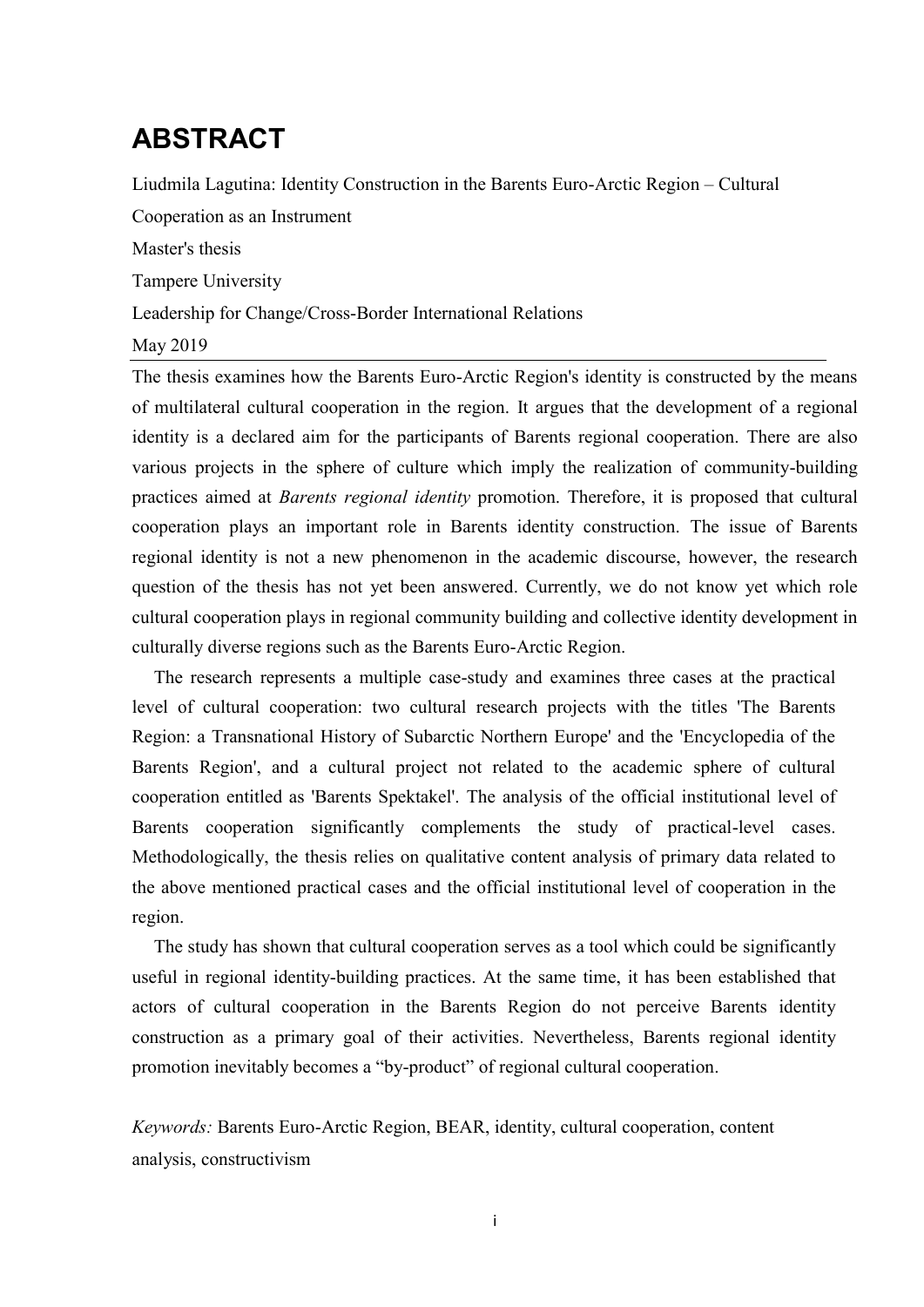#### **List of Abbreviations**

- BEAR Barents Euro-Arctic Region
- BEAC Barents Euro-Arctic Council
- BRC Barents Regional Council
- JWGC Joint Working Group on Culture
- JWGY Joint Working Group on Youth
- JWGER Joint Working Group on Education and Research
- EU European Union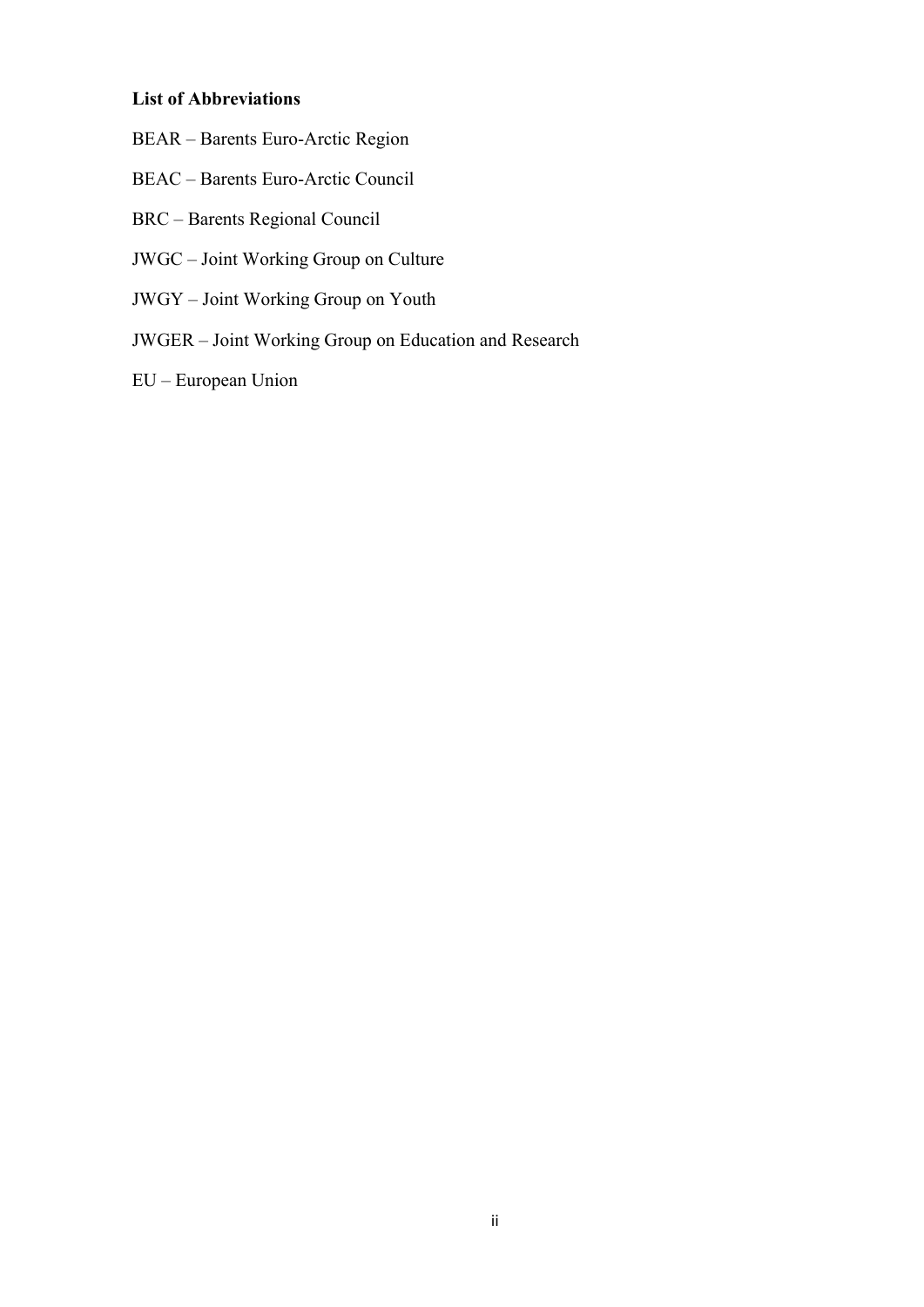## **CONTENTS**

| 2.1. Constructivism in International Relations Theory and the Concept of Identity10 |  |
|-------------------------------------------------------------------------------------|--|
|                                                                                     |  |
|                                                                                     |  |
|                                                                                     |  |
|                                                                                     |  |
| 3. PREVIOUS STUDIES ON REGIONAL IDENTITY IN THE BARENTS EURO-ARCTIC                 |  |
|                                                                                     |  |
|                                                                                     |  |
|                                                                                     |  |
|                                                                                     |  |
|                                                                                     |  |
|                                                                                     |  |
|                                                                                     |  |
| 6. CULTURAL COOPERATION IN THE BARENTS EURO-ARCTIC REGION 39                        |  |
| 6.1. The Official Institutional Level of Cultural Cooperation in the BEAR 39        |  |
|                                                                                     |  |
|                                                                                     |  |
|                                                                                     |  |
|                                                                                     |  |
|                                                                                     |  |
|                                                                                     |  |
|                                                                                     |  |
|                                                                                     |  |
|                                                                                     |  |
|                                                                                     |  |
|                                                                                     |  |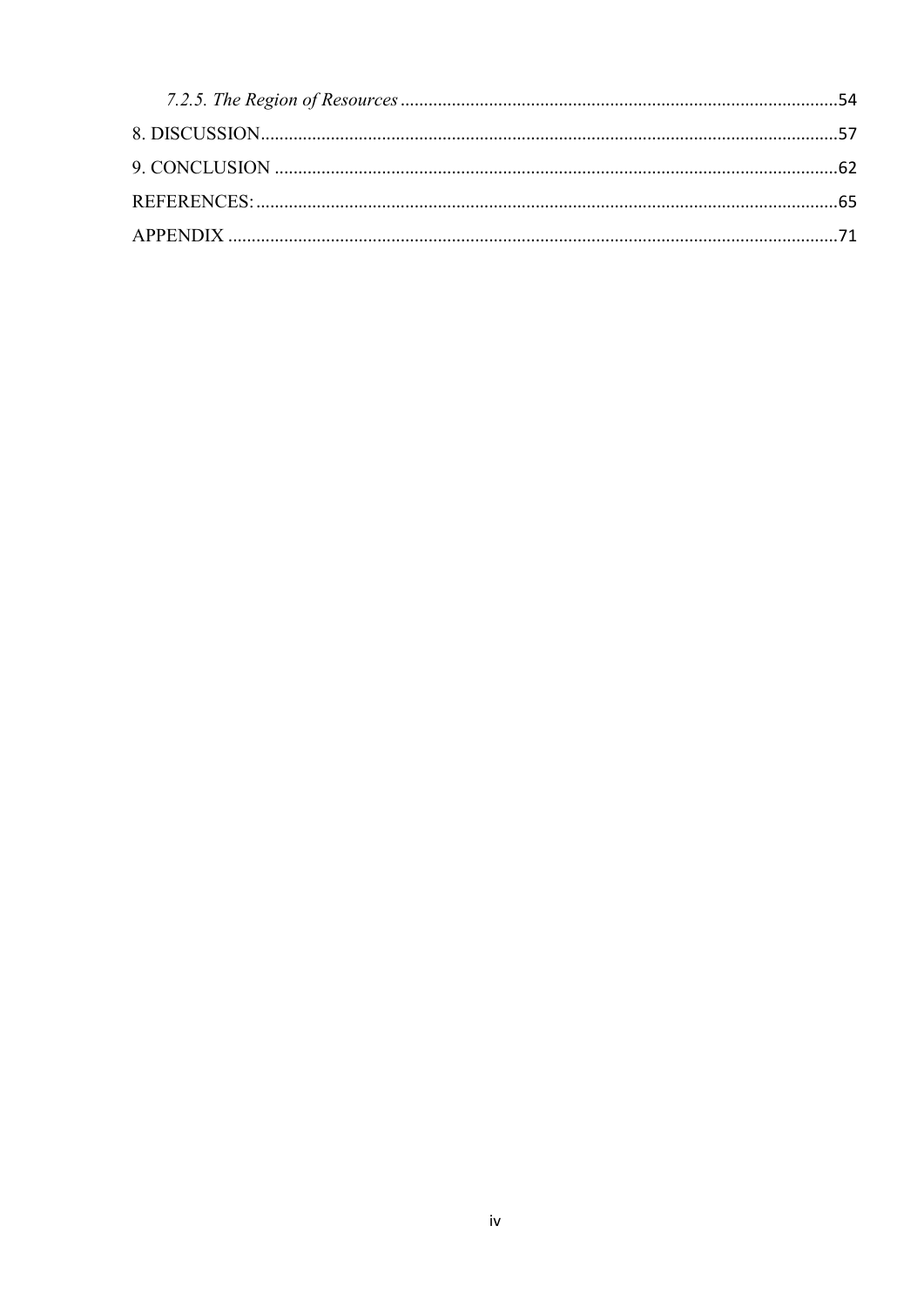#### <span id="page-5-0"></span>**1. INTRODUCTION**

#### <span id="page-5-1"></span>**1.1. Background**

The Barents Euro-Arctic Region (BEAR) embraces the territories of Finland (Oulu Region, Lapland, North Karelia, Kainuu), Sweden (Norbotten, Västerbotten), Russia (Arkhangelsk, Karelia, Nenets, Komi, Murmank) and Norway (Finnmark, Troms, Nordland); combining various nations with their own unique traditions, values and cultures. At the same time we can see references to such a phenomenon as *Barents regional identity* (Honneland, 1998; New Horizons in the Barents Region 2011 – 2013; New Winds in the Barents region 2008 – 2010). As an example, the creation of regional identity is a publicly declared aim for the participants of Barents regional cooperation stated in the Barents Programme 2019-2023 (Barents Programme, 2019-2023: 5). Moreover, even Russia has presented its interest in Barents identity building in the Barents Euro-Arctic Council meeting in 2017 held under the Russian chairmanship. The ministerial declaration signed on the meeting states that 'the Council acknowledges the importance of Barents regional cooperation for the development and strengthening of the Barents regional identity which outstands by its openness and diversity'. (XVI Session Of The Barents Euro-Arctic Council Joint Declaration, 18-19 October, 2017).

It is also important to emphasize that one of the major aims for the Barents Euro-Arctic Council (the leading institute of transborder cooperation in the BEAR) is the creation of a shared identity, which would contribute to comprehensive security and cooperation in the region (Honneland, 1998: 12). Such an aim is mentioned in various programmes devoted to the BEAR development (New Winds in the Barents region 2008 - 2010, New Horizons in the Barents Region 2011 - 2013, Cultural Cooperation in the Barents Region Strategy 2014 - 2018). Thus, the Barents Euro-Arctic Council (BEAC) has proposed an idea of regional building which is based on the development of a transnational identity (Shlapeko, 2015: 27- 28).

My Master's thesis addresses the issue of regional identity construction in the BEAR, focusing on cultural cooperation as an instrument of identity policy. The concept of identity is understood here as 'the understanding of person"s belonging to a definite social group, which let them define their place in sociocultural community and take their bearings in the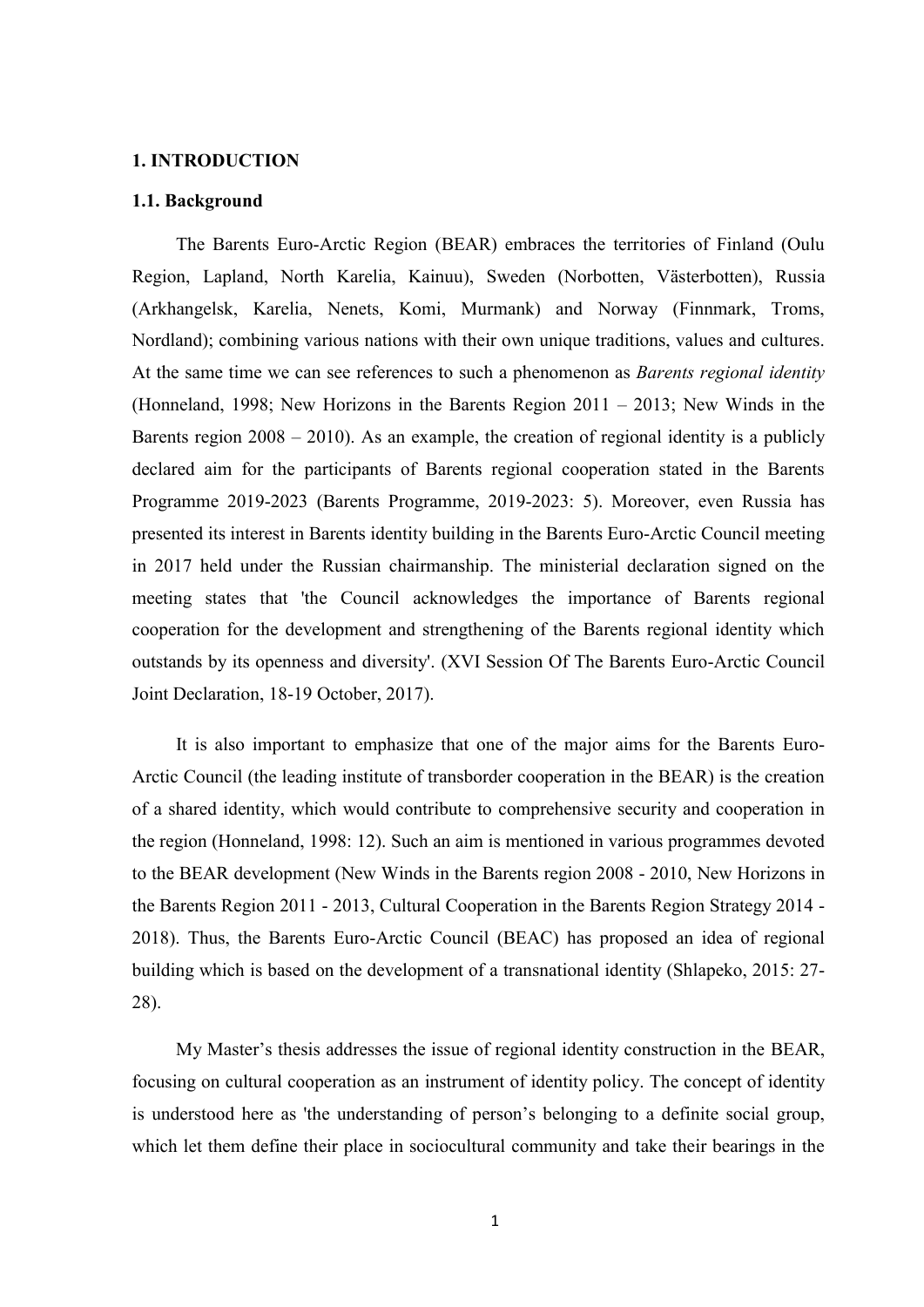surrounding community; identity is a background for natural and cultural sameness, which helps to distinguish 'us' from 'them'' (Pavlova, 2011: 81).

It is significant to emphasize that strong regional identity plays a great role in consolidation of a region and serves as one of the main sources for its development and existence justification. The high level of people's self identification with a specific group leads to the increase in their loyalty to this group. According to Daniel Druckman, 'the stronger the loyalty, the more likely members of a group are to hold similar views and endorse similar strategies' (Druckman, 1994: 43-66 in Hall, 1999: 37). Consequently, the formation of a common regional identity serves as one of the major sources for regional community solidarization, therefore, providing a region with a longer subsistence and justifying its existence on the international arena. As Keating stated, 'in regions with strong popular identities, institutions based on these, may carry a greater legitimacy' (Keating, 2014 in Zimmerbauer, 2018: 242). Moreover, a feeling of joint identity may expand across national borders and lead to the development of new communities (Carlsnaes, 2002: 104). It follows that we may assume that a new regional identity within the framework of Barents regional cooperation may also be constructed and developed.

Following the ideas of Zimmerbauer, I understand the BEAR as a 'top-down construction of regional elite, serving primarily economic and business aspirations' (Zimmerbauer, 2018: 911). Therefore, in order to enhance regional stability, get support and legitimization and as a result, prolong regional subsistence, for the BEAR it is significant to develop regional identity which should be embedded into the consciousness of people of the region uniting them into a regional community.

It is also worth mentioning that development of Barents collective identity could increasingly enhance the stability in the region as well as develop the relations among Barents member-states, due to the fact that 'individuals who are members of several groups based on several principles are less likely to invest themselves into conflicts than individuals whose entire self is defined in relation to a single group' (Eriksen, 1995: 435).

In order to gain acceptance of the public, a cross-border region needs to become visible throughout identity-work which is aimed at the promotion of regional identity (Zimmerbauer, 2018: 911). One of the major instruments for identity construction is cultural cooperation. Michael Keating insists that 'the mainstreaming of regional culture is the major part of the modern regional identity construction' (Keating, 2003: 92). According to Bloom, history and culture can provide 'an appropriate attitude for an experienced reality' and this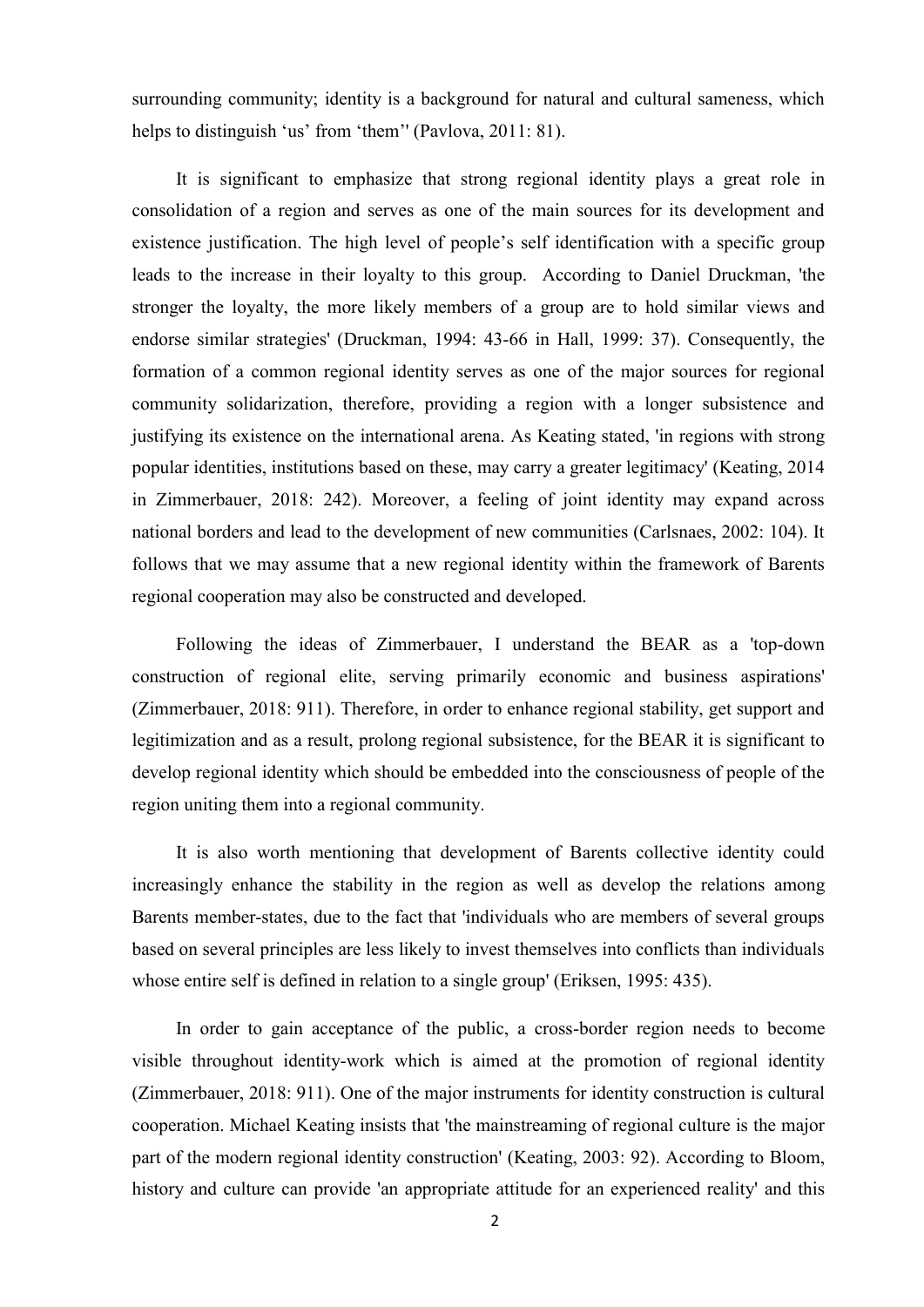way, produce identification (Bloom, 1990: 52 in Paasi, 2003: 478). Therefore, the development of the cooperation in cultural sphere can serve as a great incentive for the development of regional identity.

In this context, it is necessary to emphasize that culture is an important part of Barents regional cooperation. As an example, the Joint Working Group on Culture operates under the frameworks of the Barents Euro Arctic Council and the Barents Regional Council. Moreover, in 2013 a new strategy on cultural cooperation in the BEAR for 2014-2018 was adopted. Every year different programmes touching upon cultural cooperation are realized in the Barents Region and various cultural festivals are held. Since 2016 a special prize has been awarded for the contribution to the cultural cooperation.

The research contributes to studies of regional identity examining cultural cross-border cooperation as an instrument of identity construction in transborder regions which have significant cultural gap (in light of cultural differences between Western and Eastern parts of the Barents Region). The study also helps to understand the key features of Barents identity construction process which is crucial for vitality and development of the region. It is stated that formation of a joint regional identity serves as one of the major sources for a regional community solidarization providing it with a longer subsistence and justifying its existence on the international arena.

#### <span id="page-7-0"></span>**1.2. Theoretical Approach & Literature Review**

This thesis focuses on *collective identity building* in the culturally diverse Barents Euro-Arctic Region. The research applies a *constructivist* approach, particularly I use *international relations constructivism*. According to constructivists, all communities are so called "imagined constructs" which have a tendency to develop and are not the objective reality, but formed by the interested circles (Anderson, 2016: 47). In other words, international relations constructivism 'maintains that the sociopolitical world is constructed by human practice, and seeks to explain how this construction takes place' (Kubalkova et al, 1998: 20).

Identity serves as a key concept in constructivism theory. Constructivists define "identity" as the understanding of a person"s belonging to a definite group which implies full acceptance of values, norms and rules of this group (Pavlova, 2011: 81). In the context of the thesis, I want to point out that the formation of shared regional identity serves as a key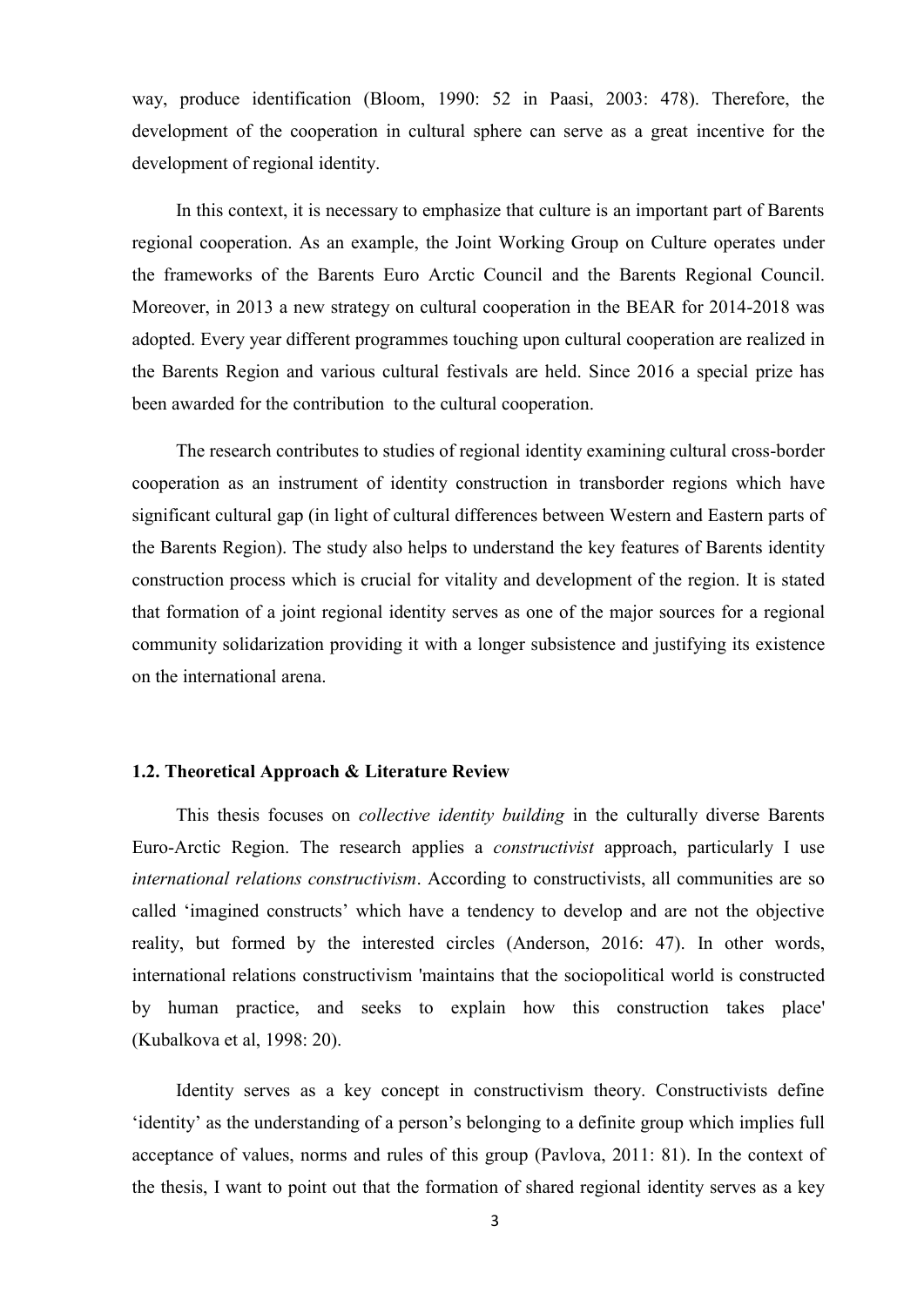tool for regional solidarization providing a region with a longer subsistence and legitimizing it in the international arena, as people of the region are exercising the support to its activities.

At the same time, constructivism as such is quite broad to explain the regional identity formation processes, therefore, in my research I will also draw more on studies of collective identity formation and, particularly, 'regional identity' construction.

Following constructivism, I understand 'regions not as pre-given', natural territorial spaces, but as 'political and social constructs' (Söderbaum, 2016:6 in Zimmerbauer, 2018: 911). As Zimmerbauer stated, the BEAR represents a 'top-down construction of regional elite, serving primarily economic and business aspirations' (Zimmerbauer, 2018: 911). This notion is important, as it is groundless to claim that the inhabitants of the Barents Region perceive themselves as a regional community. Therefore, in order to enhance regional stability, get support and legitimization and as a result, prolong regional subsistence, for the BEAR it is significant to develop regional identity which should be embedded into the consciousness of people of the region uniting them into the regional community.

The concept of *'identity policy'* plays a key role in the research. In the thesis I would like to follow the idea developed by Tsumarova and distinct 'identity politics' from 'identity policy" (Tsumarova, 2012: 1). "Identity politics" implies the political activities of disadvantaged groups aimed at the conscious formation of their collective identities in order to achieve their goals (Bernstein, 2005). In turn, 'identity policy' stands for the activities of political elites aimed at the collective (national; regional; local) identity formation (Tsumarova, 2012: 5). Thus, identity policy implies purposeful construction of collective identity (Achkasov, 2013: 72). Following the ideas discussed above, in my research I understand the result of identity policy as the acceptance by an individual of those stereotypes and values which are being transmitted by regional agents and, particularly, regional elite. The 'identity policy' as such is understood as a process of transmitting such stereotypes and values to the audience by regional agents in order to promote the development of regional consciousness.

In this thesis I will also apply the approach to the community-building practices developed by Eriksen (Eriksen, 1995). According to his ideas, 'there are two modes of group belongingness: *we-hood* and *us-hood'* or, 'we-as-subject and we-as-object', both of which serve purposes of social identification and group cohesion (Eriksen, 1995: 427). 'We'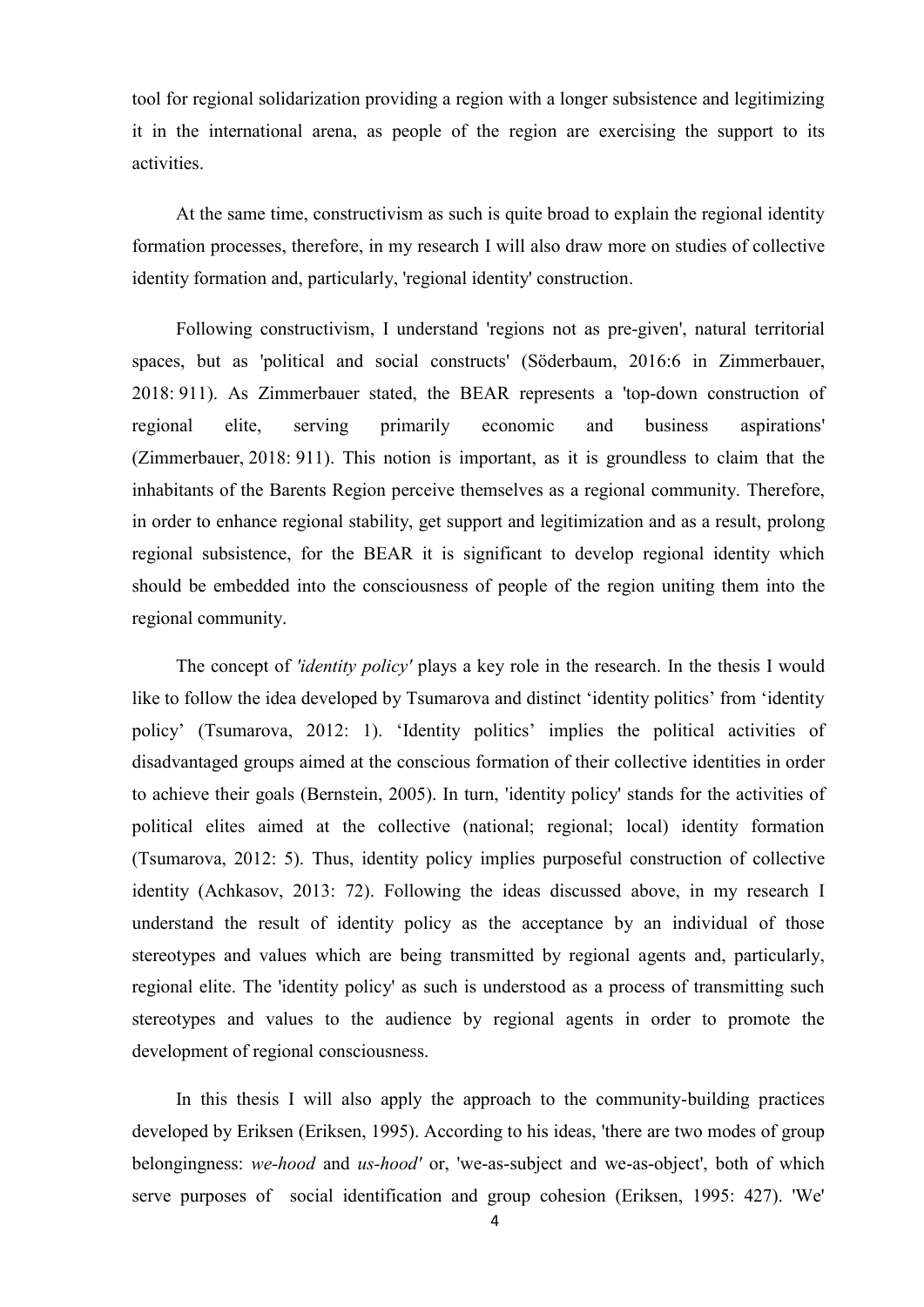implies 'interdependence and internal cohesion by virtue of a shared task' (Eriksen, 1995: 427). In turn, being 'us' refers to the 'cohesion by virtue of an external agent' and implies communication of 'a difference that makes a difference to all who are not included into the community' (Eriksen, 1995: 429). On the back of the ideas discussed above, in my thesis I concentrate on those promoted Barents regional features which point at the commonality within the BEAR community and existence of shared tasks and challenges. I also focus on those promoted regional characteristics which highlight Barents uniqueness in relation to 'others', that also need to be found.

In my research I assume that culture could serve as a major instrument of identity policy realization. According to Bloom, history and culture can provide 'an appropriate attitude for an experienced reality' and this way, produce identification (Bloom, 1990: 52 in Paasi, 2003: 478). Particularly, by the means of cultural cooperation it is most possible to transmit and popularize the narrative of regional identity. Therefore, I study how identity policy is implemented in the BEAR with the help of cultural cooperation.

There are only few studies on Barents identity construction. Honneland analyzed Barents cooperation and the perspectives of regional identity construction (Honneland, 1998). He argued that there is no sufficient background for the Barents identity to develop (Honneland, 1998: 10). In turn, Kaj Zimmerbauer justifies the possibility of building Barents identity (Zimmerbauer, 2013; Zimmerbauer, 2016; Zimmerbauer, 2018). Zimmerbauer highlights that 'image building and various promotion practices' could significantly 'boost the region and create the competitive edge through differentiation' (Zimmerbauer, 2018: 913). For example, Zimmerbauer significantly emphasizes the role of regional branding in regional identity development (Zimmerbauer, 2016: 334). According to his ideas, region-branding makes a region more recognizable by a wider audience, thus, developing regional identity (Zimmerbauer, 2016: 334).

At the same time, Zimmerbauer argues, that the key motive for regional imagebuilding in the BEAR is not the aspirations of its authorities for Barents identity creation, but the desire 'to show power centers that the region exists and deserves funding' (Zimmerbauer, 2018: 913). The benefits of Barents identity remain unclear for the BEAR policy-makers, despite the fact the importance of the concept is recognized (Zimmerbauer, 2013: 99).

Such fact as extensive cultural difference between western and eastern parts of the region could also inhibit regional identity-building process (Zimmerbauer, 2018;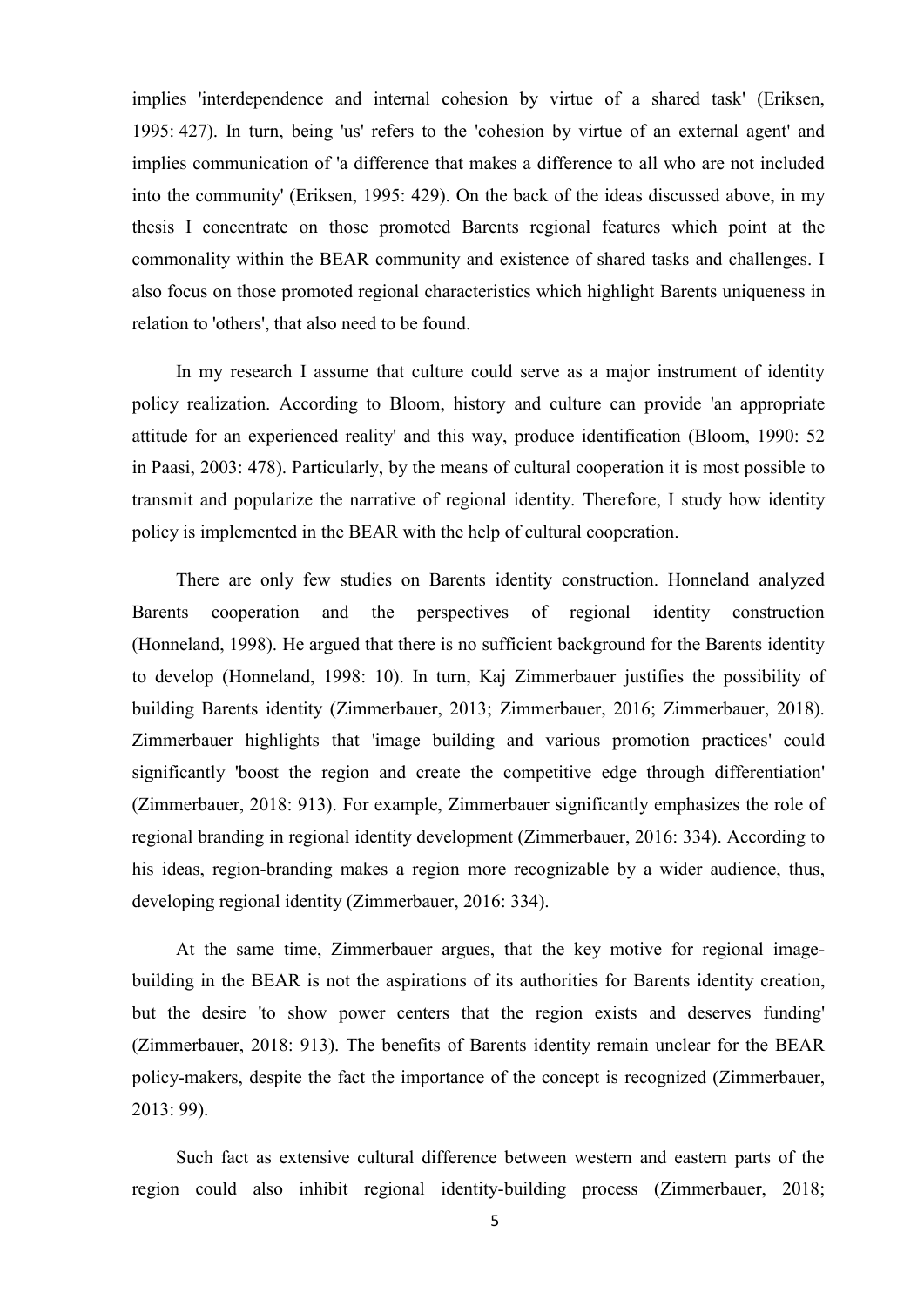Honneland, 1998). At the same time, Honneland does not exclude the possibility of the development of Barents community belongingness within some part of its inhabitants (Honneland, 1998: 12).

The successful example of shared identity development within cross-border territories of the BEAR was also studied by Anastasia Rogova (Rogova, 2009). She stated that a new local identity has appeared among the population of the territories in the Russian-Norwegian borderland (Rogova, 2009: 41).

Nevertheless, there is a lack of works which analyze cultural cooperation as an instrument for the construction of collective identity, particularly in such cases where there is no cultural conformance. Currently, it is unclear which role cultural cooperation plays in regional community building as well as how identity policy in the BEAR is realized with the help of cultural practices.

#### <span id="page-10-0"></span>**1.3. Research Gap & Research Questions**

The aim of the thesis is to analyze how the BEAR identity is constructed by the means of multilateral cultural cooperation in the region. In order to achieve this goal, it is necessary to establish which role regional identity narrative plays in community building practices in the Barents region. It is important to examine the actors of regional identity formation and their activities in the sphere of cultural cooperation, as well as to find out the peculiarities of Barents regional community illustrated in particular joint cultural projects. It is also important to understand how *we-hood* and *us-hood* modes of community belongingness are developed in the BEAR by the means of cultural cooperation in the region.

In my research I assume that to a great extent, we-hood and us-hood modes of community belongingness are promoted with the help of cultural activities. Therefore, I propose that cultural cooperation plays one of the major roles in regional and, particularly the BEAR, identity construction. These are the assumptions of my research. Therefore, I will study cultural cooperation activities in the Barents Region and see how identity policy and we-hood and us-hood community belongingness are promoted in the region with the help of cultural activities.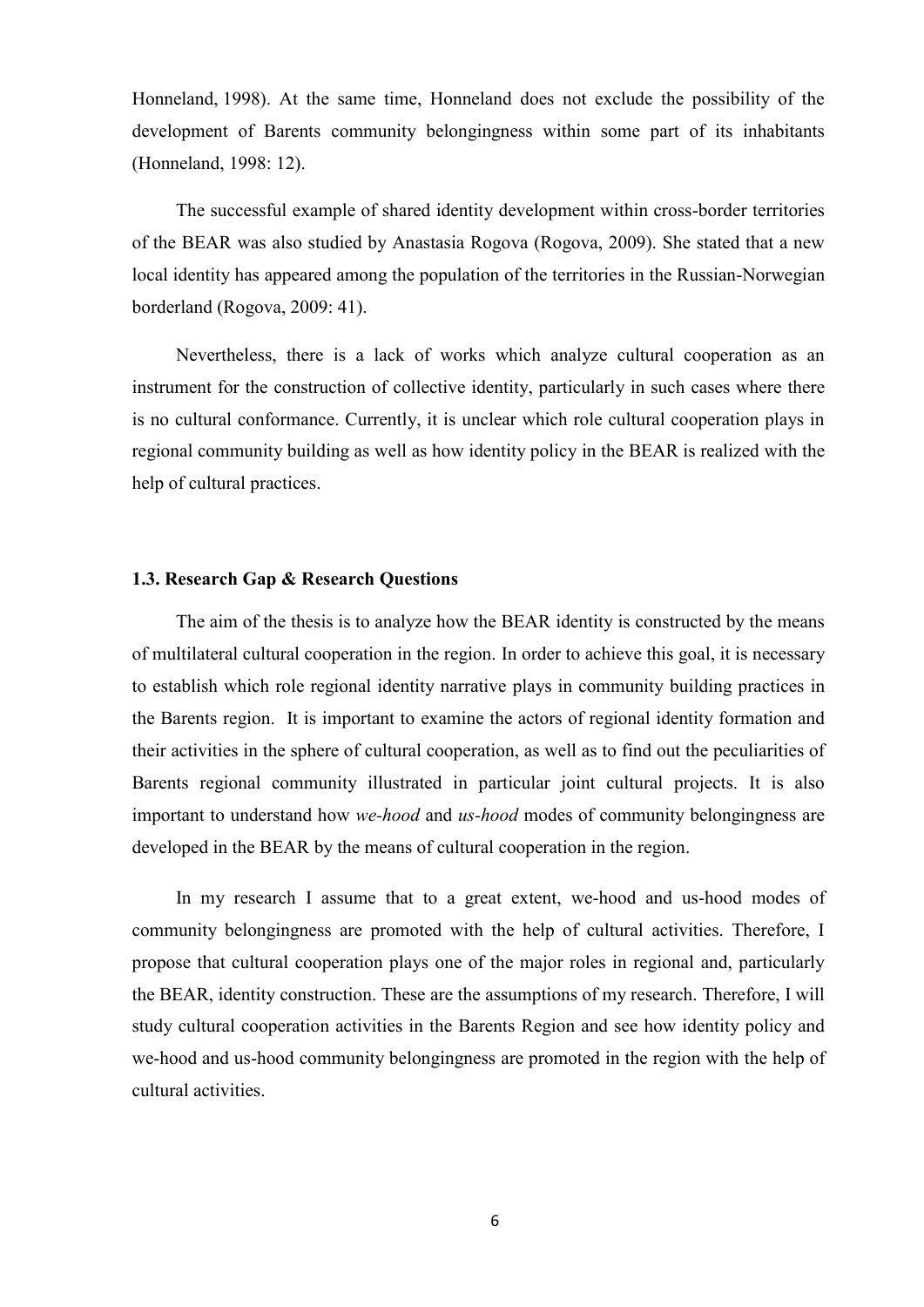The research question is formulated as follows:

*How is the BEAR identity constructed by the means of cultural cooperation in the region?* 

The following sub-questions specify it:

- *Who are the agents of Barents identity construction?* Specifying this subquestion I am also intended to understand which way they are involved in regional cultural cooperation.
- *What interests do the actors of Barents cultural cooperation follow in promoting their activities?* Answering this sub-question, I will also discuss how the creation of shared Barents identity is connected with the key aims of cultural cooperation in the region.
- *How does cultural cooperation in the BEAR serve as an instrument of we-hood and us-hood modes of Barents community belongingness development?*

The research questions of the thesis remain open as there are very few studies discussing the practical level of BEAR identity construction particularly by the means of cultural cooperation. Currently, we do not know yet which role cultural cooperation plays in regional community building as well as how identity policy in the BEAR is realized by the means of cultural practices. There is also an informative gap considering the interests of the agents involved in Barents identity promotion. Furthermore, in the thesis I am also interested in finding out which particular characteristics of regional identity the agents of regional cooperation try to express throughout specific cultural projects.

#### <span id="page-11-0"></span>**1.4. Methodology and Data**

The research represents a multiple case-study. In order to answer the research question the thesis examines three cases represented by practical cooperation projects, particularly: two cultural academic research projects with the titles 'The Barents Region: a Transnational History of Subarctic Northern Europe' and the 'Encyclopedia of the Barents Region' and a cultural project not related to tacademic sphere of cultural cooperation entitled as 'Barents Spektakel'. I also complement my research by the analysis of the official institutional level of Barents regional cooperation. This allows me to study collective identity construction from different points of view.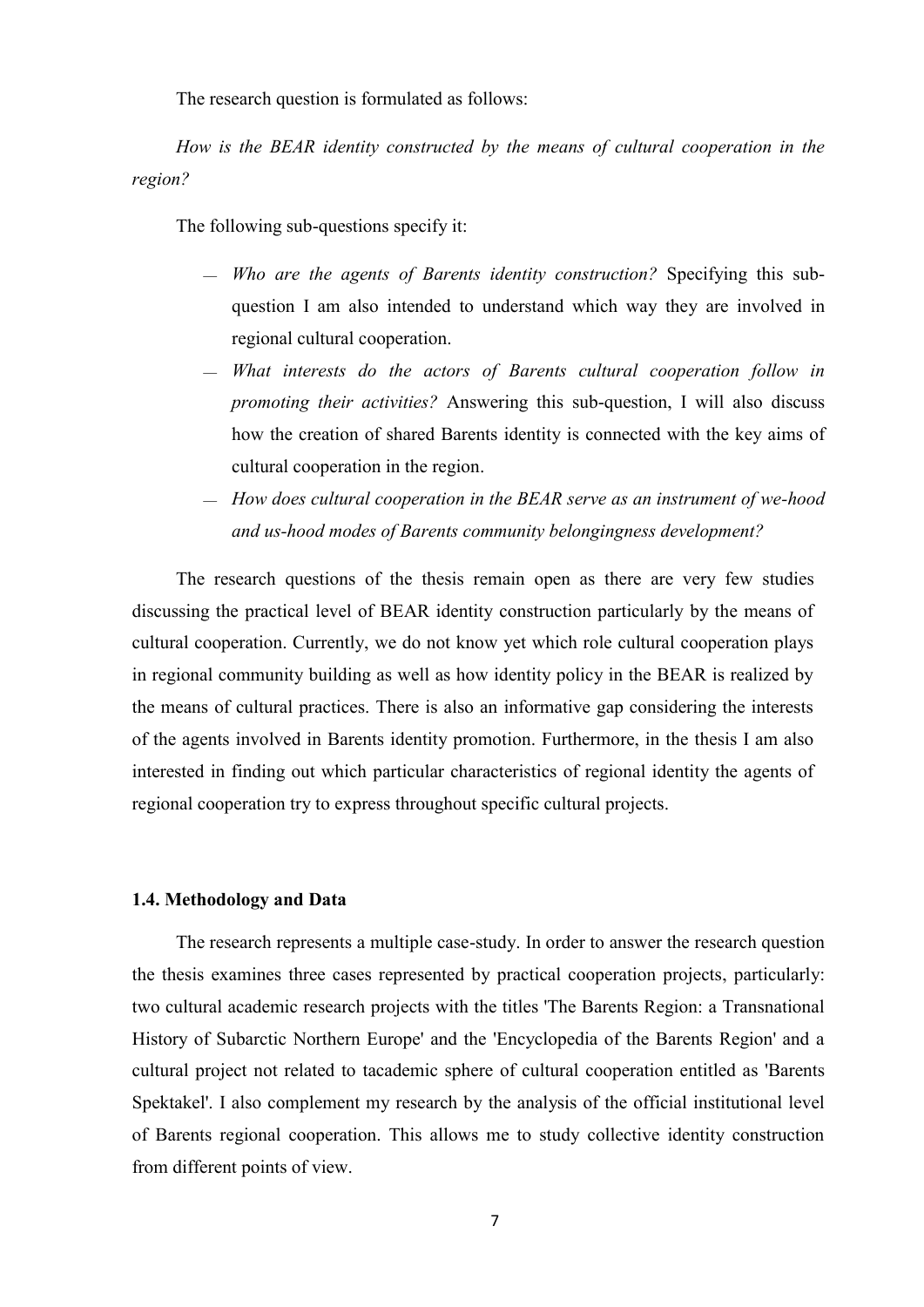Therefore, my primary data consists of, 1) two books as an evidence of two cultural research projects, 2) semi-structured interviews with representatives of two cultural research projects, 3) interviews published in the mass media and project descriptions on cultural project 'Barents Spektakel'; 4) official programmes and strategies on cooperation in the Barents Euro-Arctic Region with an emphasis on documents touching upon cultural cooperation in the BEAR.

I apply qualitative content analysis as a method for my research. According to Mayring, 'qualitative content analysis defines itself as an approach of empirical, methodological controlled analysis of texts within their context of communication, following content analytical rules and step by step models, without rash quantification' (Mayring, 2000: 2). It is significant to emphasize that qualitative content analysis is applicable in studies which 'pay attention to the content or contextual meaning of the text' (Hsieh & Shannon, 2005: 1278).

In the process of my study I applied two basic approaches to qualitative content analysis: *conventional content analysis* and *directed content analysis* (Hsieh & Shannon, 2005). Applying both of these approaches, I had a possibility to create and mix '*concept-driven categories'* which are based mainly on the chosen theoretical approach and '*data-driven categories'* derived from the collected data (Schreier: 2012, 85-90). In such a case the research is becoming more structured, exact and precise.

#### <span id="page-12-0"></span>**1.5. Thesis Structure**

In the following chapters I will firstly introduce the theoretical framework of my research which is constructivist studies on identity building, regions and in particular, 'regional identity'. The concept of "regional identity" should be examined in order to better understand the particularities of its development and its role in overall region-building process. In the third chapter, I will discuss how regional identity has previously been studied from the prospect of the Barents Euro-Arctic Region. Then, I will present data collection and methodology. Thereafter, in the fifth chapter I elaborate on the question of the Barents Euro-Arctic Region creation. The chapter is divided into two sections. In the first section I introduce the background for the BEAR creation according to previous studies. The second section is the first based upon the analysis of primary data and it covers the issue of Barents authorities interest in Barents identity development.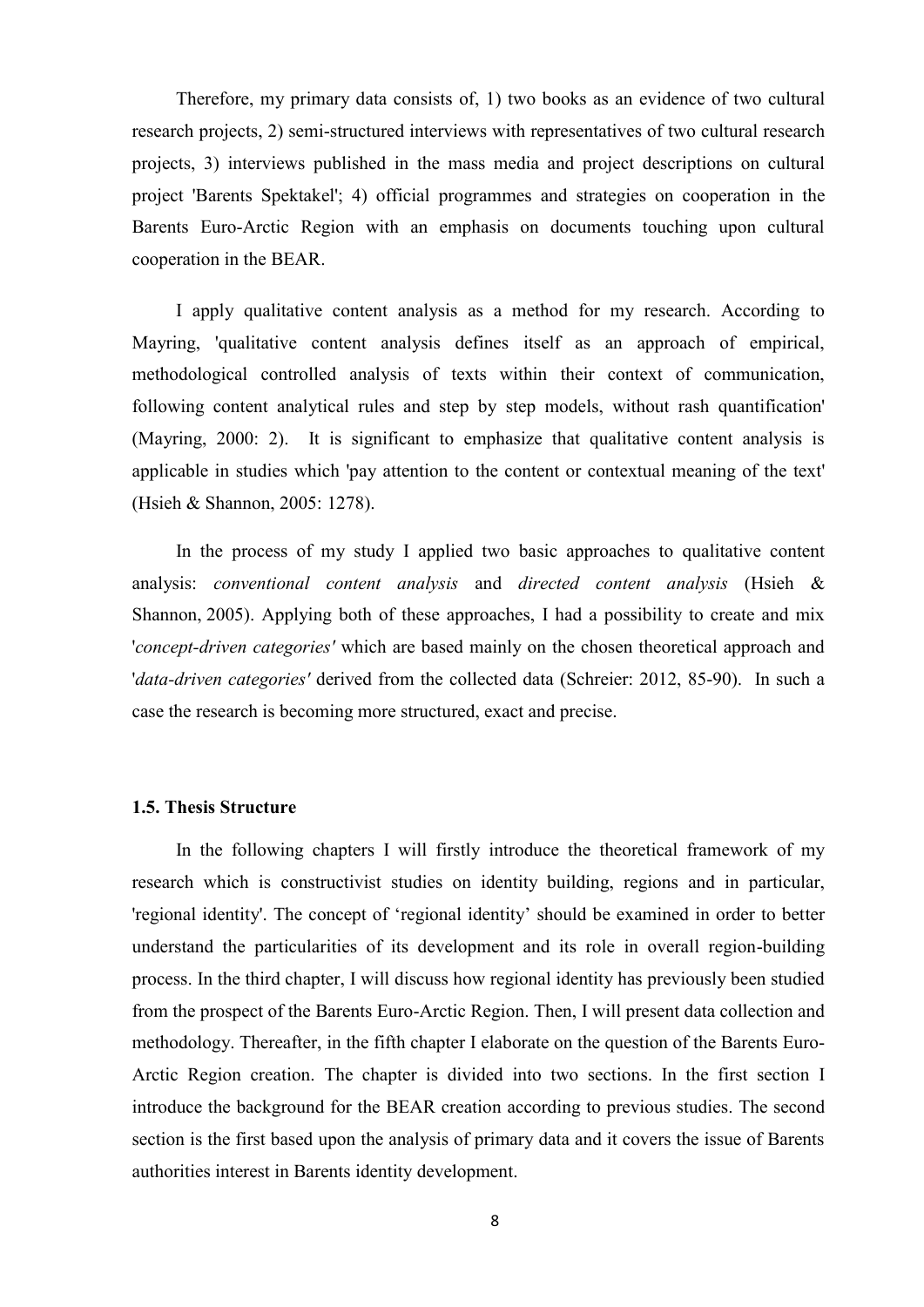In the sixth chapter I continue the analysis of my primary data and study the key actors of cultural cooperation in the BEAR as well as their aims in promoting cultural projects and activities. The analysis of these aspects allows us to understand which key motives are lying upon the promotion of cultural cooperation in the region, as well as establish how the issue of shared Barents identity creation coincides with these motives. In order to answer this question, two levels of Barents cultural cooperation are analyzed, particularly, the official institutional and the practical levels.

In the next analytical chapter I present the analysis of identity policy realized in the Barents Euro-Arctic Region. Particularly, taking into account the research question of the thesis, I concentrate on the implementation of identity policy by the means of cultural cooperation in the region. The chapter is divided into two key sections which are devoted to the analysis of "we-hood" and "us-hood" modes of group belongingness. Thereafter, the analysis is followed by the discussion chapter. Finally, the conclusion summarizes my findings as well as elaborates on limitations thereof and recommendations for the future research.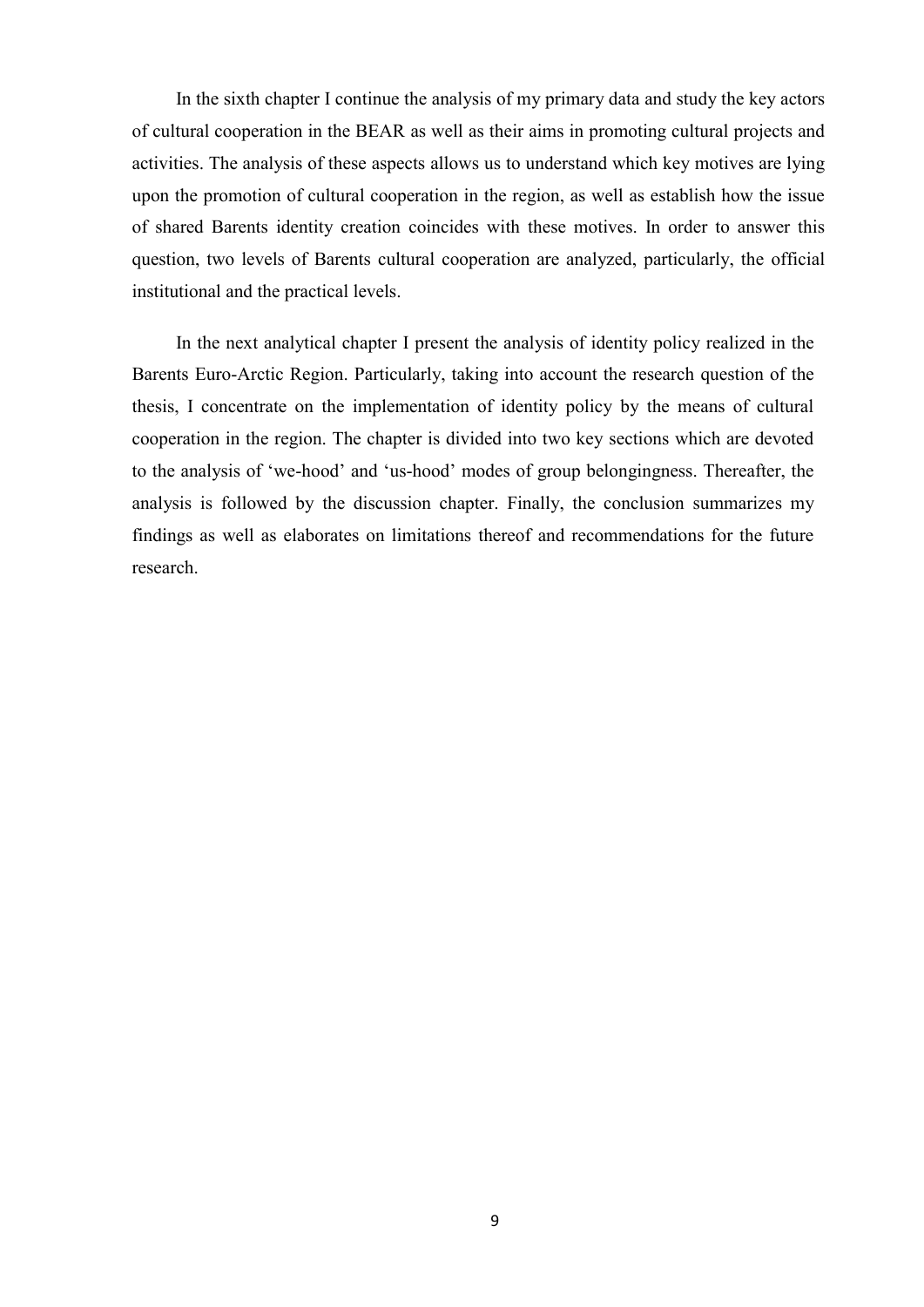#### <span id="page-14-0"></span>**2. THEORETICAL FRAMEWORK**

In this chapter it is argued that constructivism could be widely applied to the understanding of region-building process taking into account that regions are understood as socially constructed spaces which existence in high level depends on the effectiveness of identity policy practices. In turn, a strong feeling of regional identity among broad regional population substantially consolidates a region and promotes cooperation which leads to regional economic and social development.

It can be assumed that culture serves as one of the key instruments for constructing regional community. Particularly, by the means of cultural cooperation it is most possible to transmit and popularize the narrative of regional identity. Thus, cultural cooperation can serve as an important tool in Barents regional identity construction. Therefore, below I will first introduce how I start from the international relations constructivism as a broader frame and then study the regional identity construction as such, referring to identity policy concept, development of we-hood and us-hood modes of group belongingness and cultural cooperation as an instrument of regional identity construction.

#### <span id="page-14-1"></span>**2.1. Constructivism in International Relations Theory and the Сoncept of Identity**

As my starting point for theoretical discussion of my Master's thesis I use International Relations constructivism. Constructivism may be defined as an alternative to traditional materialistic approaches e.g. (neo-) realism and (neo-) liberalism as it refers not to the factor of 'materials' and 'substances', but to the concept of 'ideas'. According to constructivists all objects of material world are dependent on our own interpretations and language (Carlsnaes, 2002: 95). 'Constructivism sees the world as a project under construction, as becoming rather than being' (Carlsnaes, 2002: 95).

According to Alexander Wendt, 'material resources only acquire meaning for human action through the structure of shared knowledge in which they are embedded' (Wendt, 1995:73 in Carlsnaes, 2002: 100). Constructivists assume that 'the physical world may exist more or less as we sense it, but the social world exists because we participate in it and bring our wishes to bear upon it' (Kubalkova et al, 1998: 16).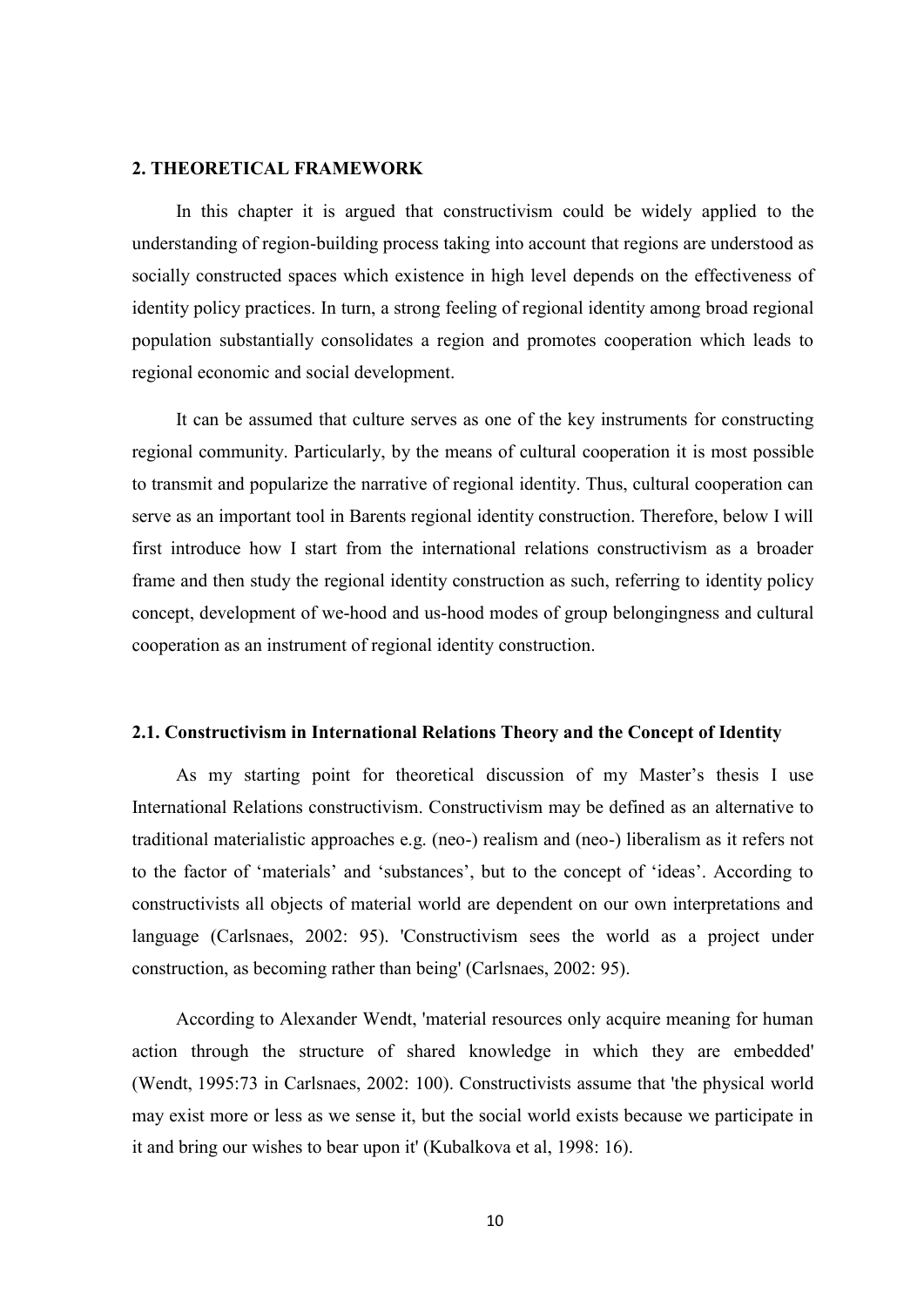Constructivism has its intellectual roots in critical social theory and assumes that world politics is socially constructed (Pace, 2005: 39). In other words, it 'maintains that the sociopolitical world is constructed by human practice, and seeks to explain how this construction takes place' (Kubalkova et al, 1998: 20). Social facts are interpreted through collective understanding and discourse and thus they are constructed and are not objective (Carlsnaes, 2002: 100). Constructivists focus on the effects of social communication on social relations (Carlsnaes, 2002: 102).

The active participants of social communication are called agents (Onuf, 1998: 59). According to Nicholas Onuf, 'agents need not to be individual human beings to be able to act on behalf of other, as agency represents a social condition' (Onuf, 1998: 60). Therefore, agents could be represented by specific persons, by groups or communities as well as by institutions etc. For example, in relation to the Barents Euro-Arctic Region it is possible to argue that its agents are represented by national and regional authorities (political elite), cultural elite, academic circles, business and non-commercial associations. 'Agents act in society' in order to 'achieve goals' which 'reflect people"s needs and wishes in light of material circumstances' (Onuf, 1998: 60). In fact, they are trying to achieve those goals which correspond with their interests (Onuf, 1998: 65).

Language plays a significant role in constructivism as it serves a mechanism for interpreting material objects and social reality construction. Constructivists argue that people are striving to communicate their understandings of the world to others, therefore 'the process of communication is the process of making sense of the social reality' (Kowert, 1998: 104). By manipulating the language people and nations are able to influence on the reality interpretations and social identities formation (Kowert, 1998: 105). Therefore, in my thesis I examine the data represented in the form of texts.

Identity is a key concept in constructivism. It implies the 'understanding of the self in relationship to an "other"' (Barnett, 2001: 267). According to Pavlova, 'identity is the understanding of a person's belongingness to a definite social group, which let them define their place in sociocultural community and take their bearings in the surrounding community; identity is a background for natural and cultural sameness, which helps to distinguish 'us' from 'them'' (Pavlova, 2011: 81). 'Identities are social and thus are always formed in relationship to others' (Barnett, 2001:267). The understanding of 'us' and 'them' is extremely important, as only by the means of contacts with other actors and structures appears the consciousness of personal uniqueness and importance (Pavlenko, 2015: 57).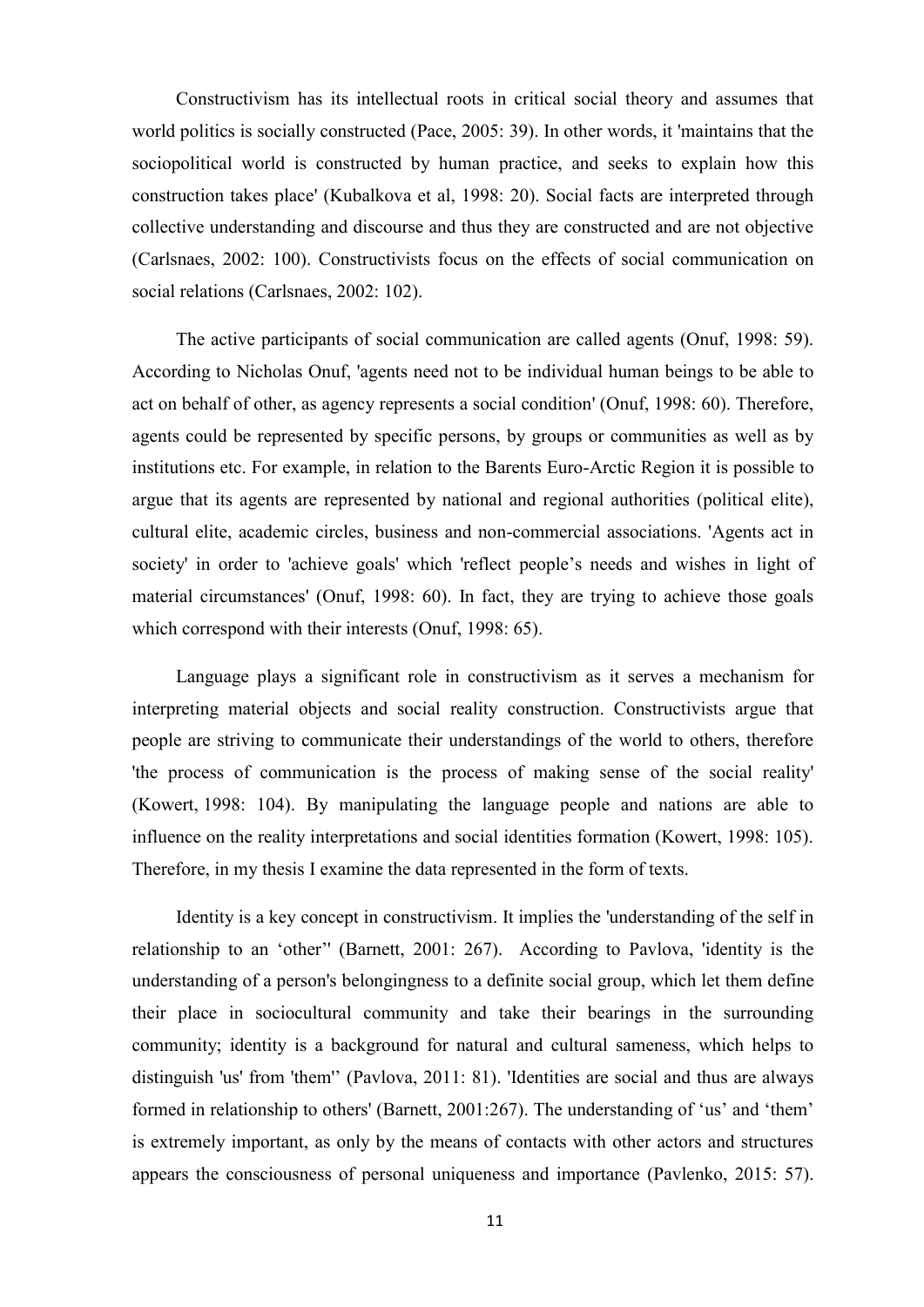Moreover, due to the social character of identities they are able and intended to change (Hall, 1999: 34). According to Alexander Wendt, 'the identities and interests of the agents are assumed to be in process, but not given' (Wendt, 1999:375).

Identity can be individual or collective, so that means that nations as well as members of regional communities also have their own identity in relation to this community. According to Daniel Druckman, 'membership in a clan, religious group, or ethnic group becomes part of the individual"s self identity and critical to a sense of selfworld. People learn to react based on their loyalties; they defend those groups that are important to their definition of who they are. Moreover, these loyalties differentiate whom in their environment is appropriate to support and whom to avoid. The stronger the loyalty, the more likely members of a group are to hold similar views and endorse similar strategies' (Druckman 1994: 43-66 in Hall, 1999: 37). Consequently, in the context of the thesis, it is important to emphasize that the formation of shared regional identity serves as a key tool for regional solidarization providing a region with a longer subsistence and legitimizing it in the international arena, as people of the region are exercising the support to its activities.

All in all, from the perspective of constructivism, the BEAR represents a social construction as its existence as a cohesive entity depends on its social acceptance by the members of the BEAR community. Thus, the development of "regional identity" and community-building constitute significant tasks for the BEAR consolidation. In a light that identity studies represent the core element of constructivism and taking into account the diversity of the Barents Euro-Arctic Region, a constructivist approach is applied to answer the research question. At the same time, constructivism as such is quite broad to explain regional identity formation processes, so further I will also draw on studies of 'regions' as well as collective identity formation and, particularly, 'regional identity' construction.

#### <span id="page-16-1"></span><span id="page-16-0"></span>**2.2. Regional Identity Construction**

#### *2.2.1. Understanding of a 'region'*

Firstly, it is important to analyze the concept of a 'region' itself. Hettne stated that a region just as a nation is an imagined community which is based upon the territory (Hettne, 2002 in Yarovoy, 2007: 23). Hettne seems to be following Anderson and constructivist understanding of collective identity. According to Anderson, all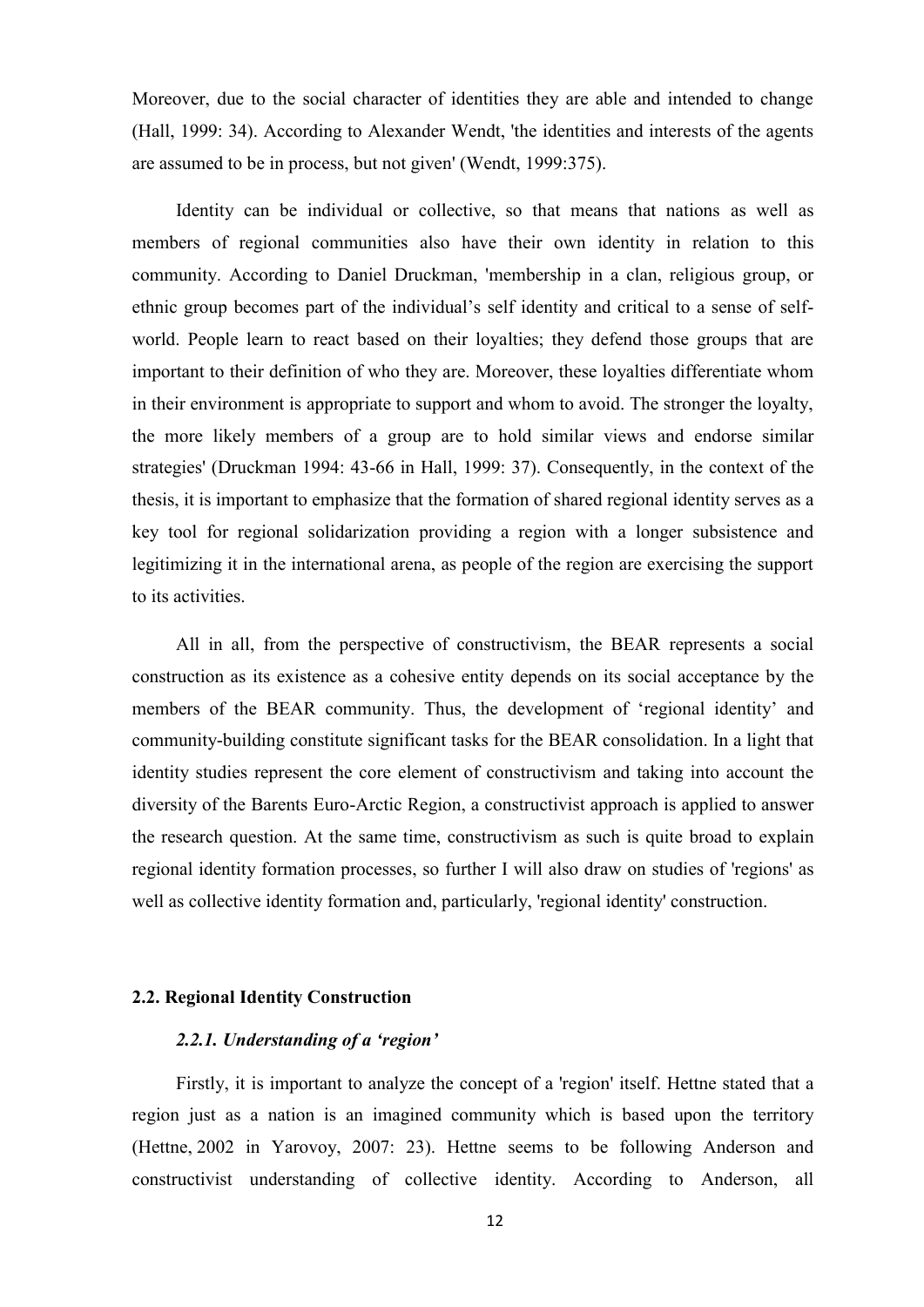communities are so called "imagined constructs" which have a tendency to develop and are not the objective reality, but formed by the interested circles (Anderson, 2016: 47). Referring to Smouts, taking into account that a region represents a construct, there is a need to study not a region as a result of this construction process, but region-building process itself (Smouts, 1998 in Yarovoy, 2007: 25).

On the whole, according to the constructivist point of view, regions could be perceived 'not as pre-given', natural territorial spaces, but as 'political and social constructs' (Söderbaum, 2016:6 in Zimmerbauer, 2018: 911). Following the constructivist approach, it is possible to view regions 'as 'living' socially and intellectually constructed spaces' (Makarychev, 2003: 14). Consequently, Kaj Zimmerbauer underlines that "regions are processes and social constructions, some, naturally, more "solidified" and lasting than others' (Zimmerbauer, 2018: 920).

As Zimmerbauer stated, in relation to the BEAR it is possible to assume that it represents 'a top-down construction of regional elite, serving primarily economic and business aspirations' (Zimmerbauer, 2018:911). Therefore, there is a need to construct the regional identity which should be embedded into the consciousness of the people of the Barents Region uniting them into the regional community. This is crucial in order to justify the existence of the region and get support and legitimization.

#### *2.2.2. Regional identity construction and identity policy*

<span id="page-17-0"></span>Taking into account the topic of the thesis, it is also necessary to discuss the concept of collective identity and, particularly, regional identity. From constructivist point of view, identity could be transformed depending on the context, it changes both situationally and historically. Identity represents an empirical issue, which needs to be theorized in historical, cultural, political and social contexts (Yarovoy, 2007: 207). Following constructivist approach, I discuss regional identity as a construct which is developed by specific groups of interests.

Speaking about modern cross-border regions, according to Paasi, 'they are often units that have emerged rapidly from the desks of planners, politicians and business coalitions, not from long historical regionalization processes and the daily struggles of citizens' (Paasi, 2003: 480). Zimmerbauer supports this idea and argues that cross-border regions 'are often top-down constructions of regional elite, serving primarily economic and business aspirations' (Zimmerbauer, 2018: 911). Therefore, such regions are not known to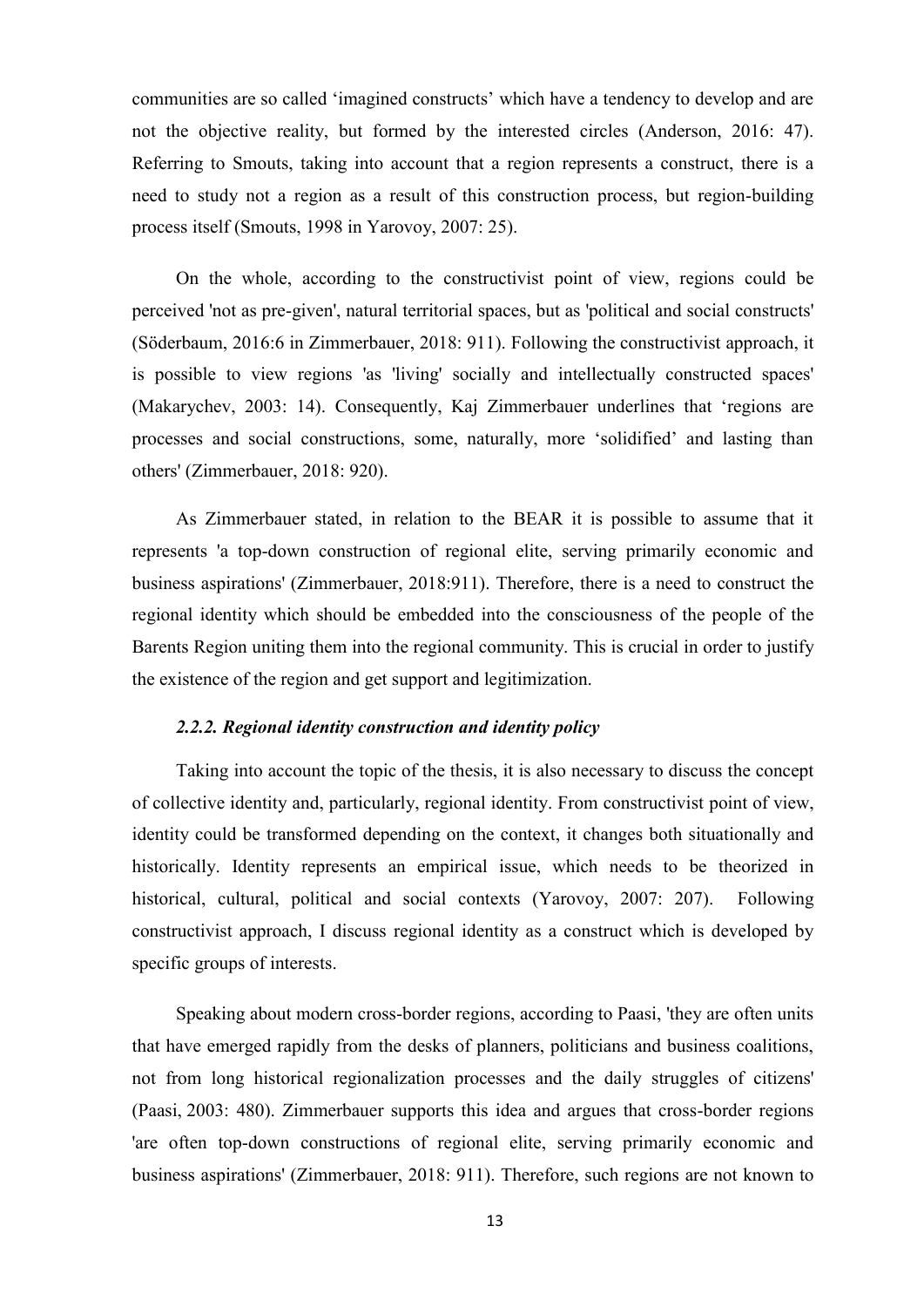a wider audience and people of such regions do not usually tend to acquire 'regional' identity. According to Zimerbauer, if cross-border cooperation 'does not become recognized by a wider audience, the region itself is threatened with existing only in the perceptions of the elite, and only for as long as it stays on their political agenda' (Nelles and Durand, 2012 in Zimmerbauer, 2016: 323). Thus, in order to enhance regional stability, justify its existence, get support and legitimization and as a result, prolong regional subsistence, for such regions it is crucial to develop regional identity which should be embedded into the consciousness of the people of a region uniting them into a regional community. Moreover, the narrative of regional identity supported by the citizens of a region leads to the formation of a regional community and 'can trigger regional activism, increase participation and cause positive development across borders' (Veemaa, 2012 in Zimmerbauer, 2016: 323). Strong regional identity can also 'serve as a tool for economic prosperity through cohesion, commitment and cooperation' (see Haughton et. al., 2010; Tewdwr-Jones and Allmendinger, 2006 in Zimmerbauer, 2016: 323). It is also worth mentioning that communities possessing a strong regional identity are less likely to be tear apart by any kind of conflicts. Taking into account possible a exacerbation of political tensions between Western and Eastern participants of the Barents cooperation, a developed regional identity can serve as an influential factor supporting regional collaboration and subsistence.

While theorizing about region-building process and regional identity construction, it is important to introduce the concept of 'identity policy'. In my research I would like to follow the idea developed by Tsumarova and distinct 'identity politics' from 'identity policy' (Tsumarova, 2012: 1). Following Tsumarova's approach, 'identity politics' traditionally stems for activities of social movements struggling for new identities (Tsumarova, 2012: 1). For example, Knouse defines "identity politics" as "political activism by identity groups" (Knouse, 2009: 752). On the whole, it could be stated that "identity politics" implies the political activities of disadvantaged groups aimed at the conscious formation of their collective identities in order to achieve their goals (Bernstein, 2005).

In turn, "identity policy" stands for the activities of political elites aimed at the collective (national; regional; local) identity formation (Tsumarova, 2012: 5). Such an approach is also shared by Achkasov, who stated that identity policy is aimed at the community integration and its perception formation which, in turn, is based on the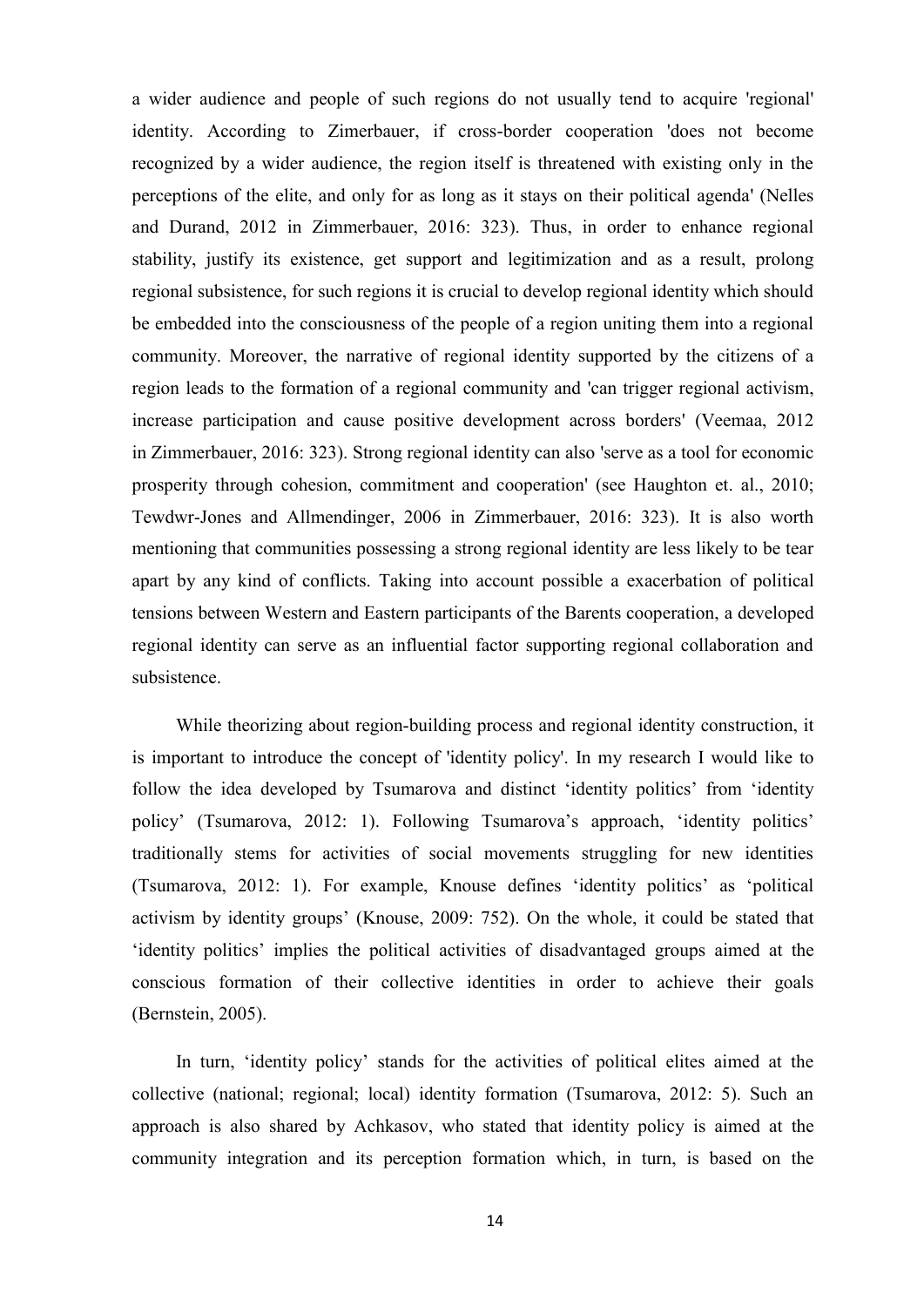interpretations of culture and history specific to this particular community (Achkasov, 2013: 71).

Applying this approach to regional studies, I would like to refer to Meleshkina, according to whom, "identity policy" represents purposeful activities of regional elites aimed at the formation of regional community in order to legitimize regional government institutions within and outside the region (Meleshkina, 1999: 26). It is important to emphasize that politics of identity primarily and mainly represents the political and social struggle which is aimed at the destruction of previous legitimizations and searches for the acknowledgment and recognition of a constructed community (Achkasov, 2013: 72).

The major agents of identity policy are represented by groups of interests which are involved in the process of political projects development (Tsumarova, 2012; Achkasov, 2013: 72). In case of region-building, the key actors would be represented by regional political elites interested in regional legitimization, however, other agents, for example, cultural elite and academic circles could also be involved in realization of identity policy.

As argued above, identity is not an integral attribute of a human being, instead it is constructed and redefined by the society, presenting the result of the submission to a specific discourse as a form of power (Wendt, 1999; Barnett, 2001; Achkasov, 2013: 73). Following the ideas discussed above, in my research I understand the result of identity policy as the acceptance by an individual of those stereotypes and values which are being transmitted by regional agents and, particularly, regional elite.

In case of the Barents Region, this notion is very important as it is groundless to claim that citizens of Barents Region indeed perceive themselves as a regional community, but at the same time the narrative of Barents regional identity exists, and the Barents regional community is being constructed and developed by several agents for several purposes. Actually, this idea has been developed, for example, by McSweeney, who stated that 'collective identity is not out there, waiting to be discovered, what is 'out there' is identity discourse on the part of political leaders, intellectuals and countless others, who engage in the process of constructing, negotiating, manipulating or affirming a response to the demand - at times urgent, mostly absent - for a collective image' (McSweeney, 1999: 77-78 in Paasi, 2003: 479). Thus, identity policy is used as a tool in order to impose 'the legitimate definition of the divisions of the social world...to make and unmake groups' (Bourdieu, 1991: 221 in Paasi, 2003: 479). Applying such an approach to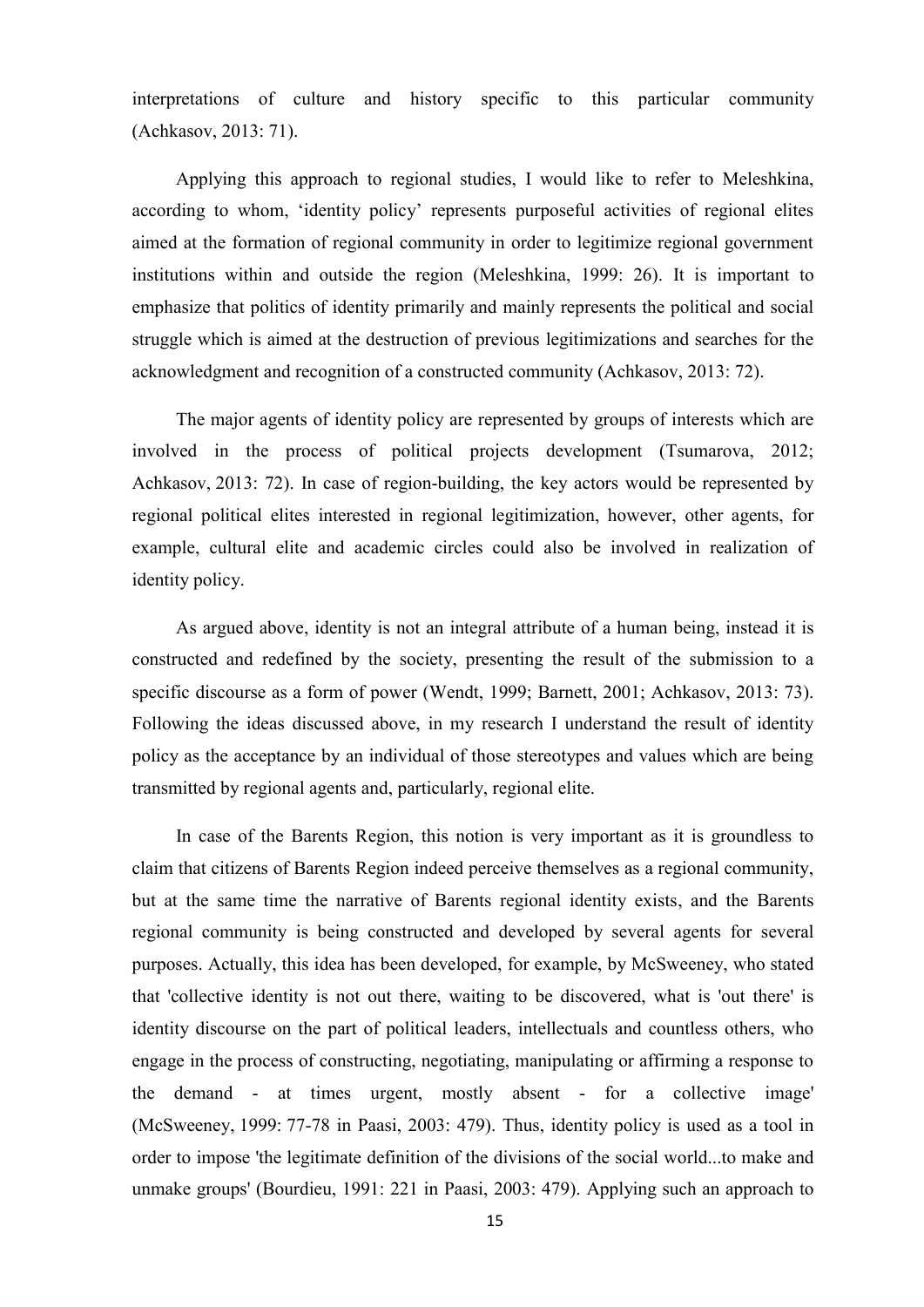region-building, according to Gleb Yarovoy, 'regioness' of a trans-border region, which actually the BEAR is, could not be perceived as a fact of life, but should be understood as a result of the social construction process (Yarovoy, 2007: 208).

According to Anssi Paasi, regional identity particularly represents a constant process, as he says that ''regional identity' is, in a way, an interpretation of the process through which a region becomes institutionalized, a process consisting of the production of territorial boundaries, symbolism and institutions. This process concomitantly gives rise to, and is conditioned by, the discourses/practices/rituals that draw on boundaries, symbols and institutional practices' (Paasi, 2003: 478). In practice, particular features of a region are used in the discourses in order to distinguish one region from others and, thus, create a specific regional identity (Paasi, 2003: 478). According to Anssi Paasi, 'narratives of regional identity lean on miscellaneous elements: ideas on nature, landscape, the built environment, culture/ethnicity, dialects, economic success/recession, periphery/centre relations, both of 'us' and 'them', actual/invented histories, utopias and diverging arguments on the identification of people' (Paasi, 2003: 477). It should be taken into account that 'it is not possible to create groups out of thin air through the mere introduction of symbols stressing its existence in opposition to others' (Eriksen 1995: 430). Eriksen insists, that 'social identities must be able to draw on some kind of international solidarity or cultural commonality - be it of a political, economic, religious or symbolic nature. They must have some degree of institutional support' (Eriksen, 1995: 435).

Under these circumstances, it is possible to state that identity policy functions in two ways, firstly, it stems from the existing practices and at the same time it is forming them. The key issue about studying identity is not to see it as something preconditioned, but to understand it as a rhetoric used in order to create the regional community and popularize it among its people as well as present to the external environment.

In my research I study how identity policy is implemented in the BEAR with the help of cultural cooperation. I analyze which characteristics of the Barents Region are used in order to promote its regional identity and consolidate the community of the region. I am also intended to understand what role identity discourse plays in Barents cooperation.

When speaking about community construction, it is also necessary to refer to the concept of the 'other'. According to Iver B. Neumann, the formation of a joint identity of a community is inherently connected with the formation of 'others' to this particular community. Social interaction between 'us' and 'them', in this sense, serves as a key to the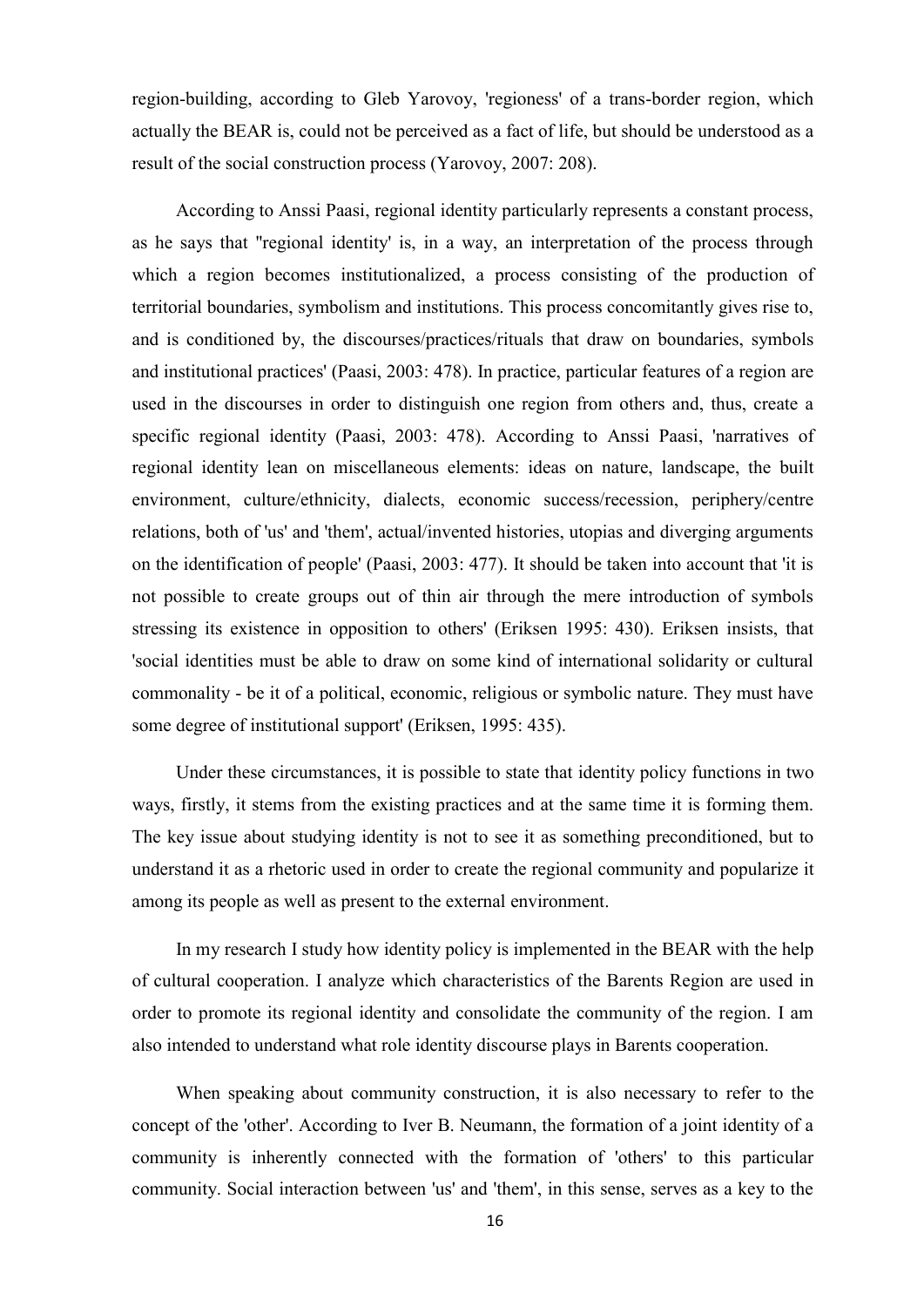community formation (Neumann, 1998: 27). The existence of the 'others' itself stands a question about the existence of 'us' (Neumann, 1998: 26). According to Neumann, the reason for building a border between the community of 'us' and 'them' could stem from any difference between 'us' and 'them' which may attain a political value in the existing discourse (Neumann, 1998: 28). However, the most common distinctive factors are language, history, religion and culture (Neumann, 1998: 29). At the same time, it could also be argued that 'identity movements do not always base their activities on difference as it may be strategically beneficial to stress similarities' (Bernstein, 1997 in Paasi, 2003: 475). Eriksen has also developed the idea of the 'Significant Other' (Eriksen, 1995). According to his concept, collective 'identities are defined in relation to one dominant contrast' and their construction implies comparisons to 'others' (Eriksen, 1995: 431). In my research I use the ideas about 'others' developed by Neumann and Eriksen and try to understand who are presented as 'Significant others' by the agents of Barents identity policy which in turn, helps me to analyze how the interpretation of 'us' (Barents community) is being formed.

In this thesis I will also apply the approach to the community-building practices developed by Eriksen (Eriksen, 1995). According to his ideas, 'there are two modes of group belongingness: *we-hood* and *us-hood'* or, 'we-as-subject' and 'we-as-object', both of them serve purposes of social identification and group cohesion (Eriksen, 1995: 427). 'We' implies 'interdependence and internal cohesion by virtue of a shared task' (Eriksen, 1995: 427). 'The system is viewed from within, without direct reference to the outside world' (Eriksen, 1995: 429). We-hood 'must be founded in shared or complementary representations of shared practices' (Eriksen, 1995: 429). The cohesion of a group is achieved through sharing of certain practices which implies that 'we take care of each other'.

In turn, being 'us' refers to the 'cohesion by virtue of an external agent' and implies 'communication of a difference that makes a difference to all who are not included' into the community (Eriksen, 1995: 429). Us-hood stems from the interaction with the external world. 'Only the moment the pressure is perceived as an external one (by the means of sports, trade, migration and tourism)', does 'a group identification become meaningful' ('We are better than the X'es') and this leads to the activation of us-hood (Eriksen, 1995: 433). The process of exclusion becomes more important as the contact with outsiders increases (Eriksen, 1995: 429). Eriksen proposes two ways of us-hood development. The first one is dichotomization, and it 'refers to the establishment, through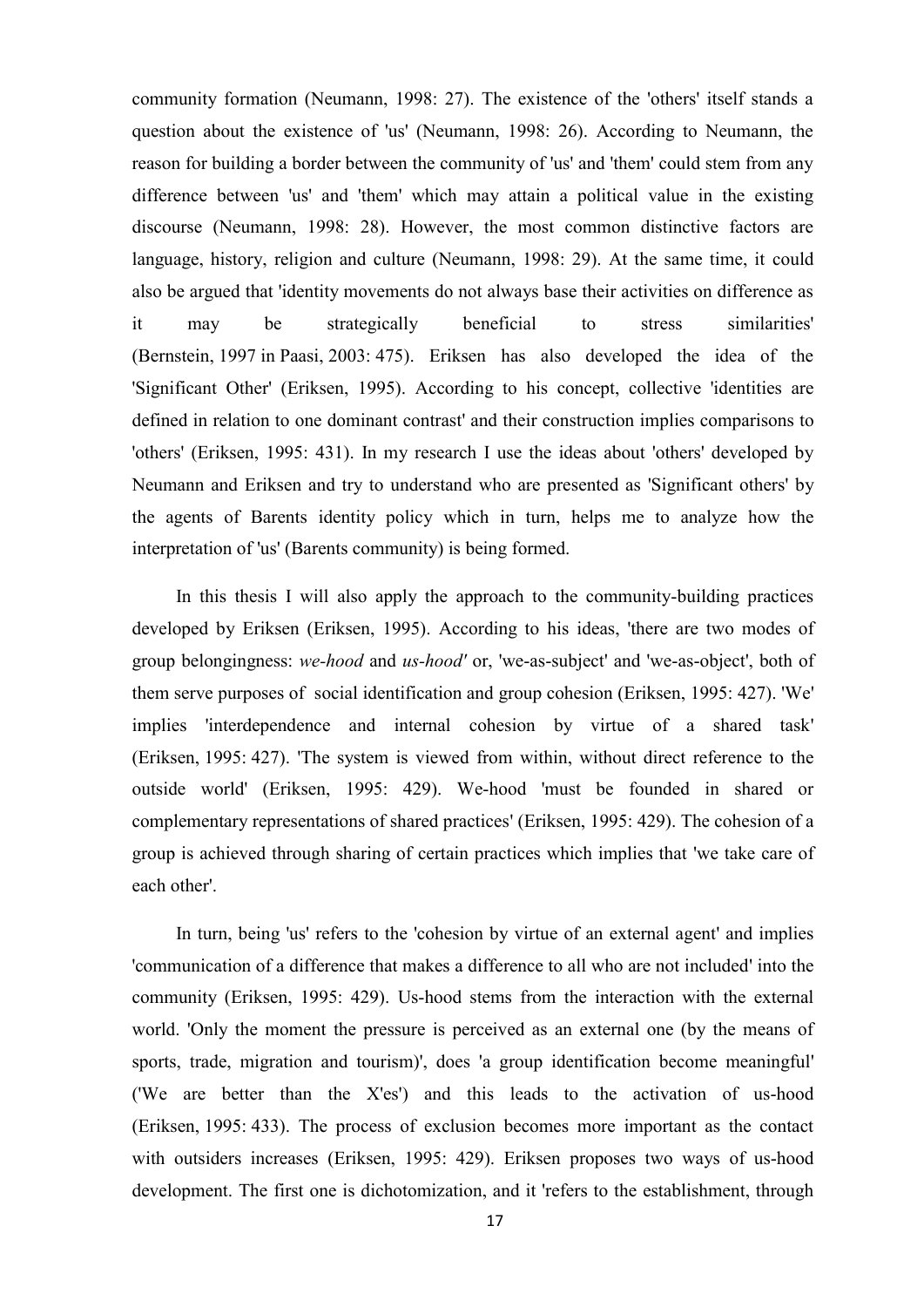contrasts vis-a-vis the other, of a distinct identity' (Eriksen, 1995: 434). In such a case the external agent could take a form of a real or an imagined enemy, and that enemy images strengthen identity of a group. Another way of us-hood formation, introduced by Eriksen is complementarization, which 'refers to the creation and reproduction of a comparative terminology for dealing with cultural differences, so that one can speak of' (Eriksen, 1995: 434). Complementarization 'is a different form of us-hood depending on comparability rather than enemy images' (Eriksen, 1995: 435). On the whole, it is possible to state that social 'identities are created, strengthened and maintained through the enactment of contrasts with others', but both 'we-hood (an internal sense of solidarity) and us-hood (contrasting vis-a-vis others) are necessary components' of identity formation (Eriksen, 1995: 435).

On the back of the ideas discussed above, I concentrate on those promoted Barents regional features which are pointing at the commonality within the BEAR community and existence of shared tasks and challenges. I also focus on those promoted regional characteristics which highlight Barents uniqueness in relation to 'others' that also need to be found.

I would like to emphasize it once more that, according to the constructivist point of view, regional identity is not something natural, that all regions are automatically have. Regional identity represents a constructed discourse. In this context, it may be argued that all regional institutions are aimed at building and promoting their "regional identity" in order to consolidate the region. The Barents Euro-Arctic Region is not an exclusion, as there is not any pre-given Barents regional identity, the incentives to form it are mostly 'top-down, coming from the central governments, national business organizations' and cultural groups (Zimmerbauer, 2018: 917). Moreover, regions should be understood not 'as fixed or everlasting but as being subject to continuous renewal and restructuring processes in which they are socially constructed and deconstructed' (Zimmerbauer, 2013: 92).

#### *2.2.3. Regional identity construction and cultural cooperation*

<span id="page-22-0"></span>Cultural cooperation and interactions serve as one of the major instruments for the community-building process. Thus, Michael Keating claims that 'the mainstreaming of regional culture is the major part of the modern regional identity construction' (Keating, 2003: 92). At the same time, Petra Zimmermann-Steinhart supposes that 'the easiest way to achieve regional identities within a relatively short period of time seems to create regions along traditional cultural boundaries' (Zimmermann-Steinhart, 2005).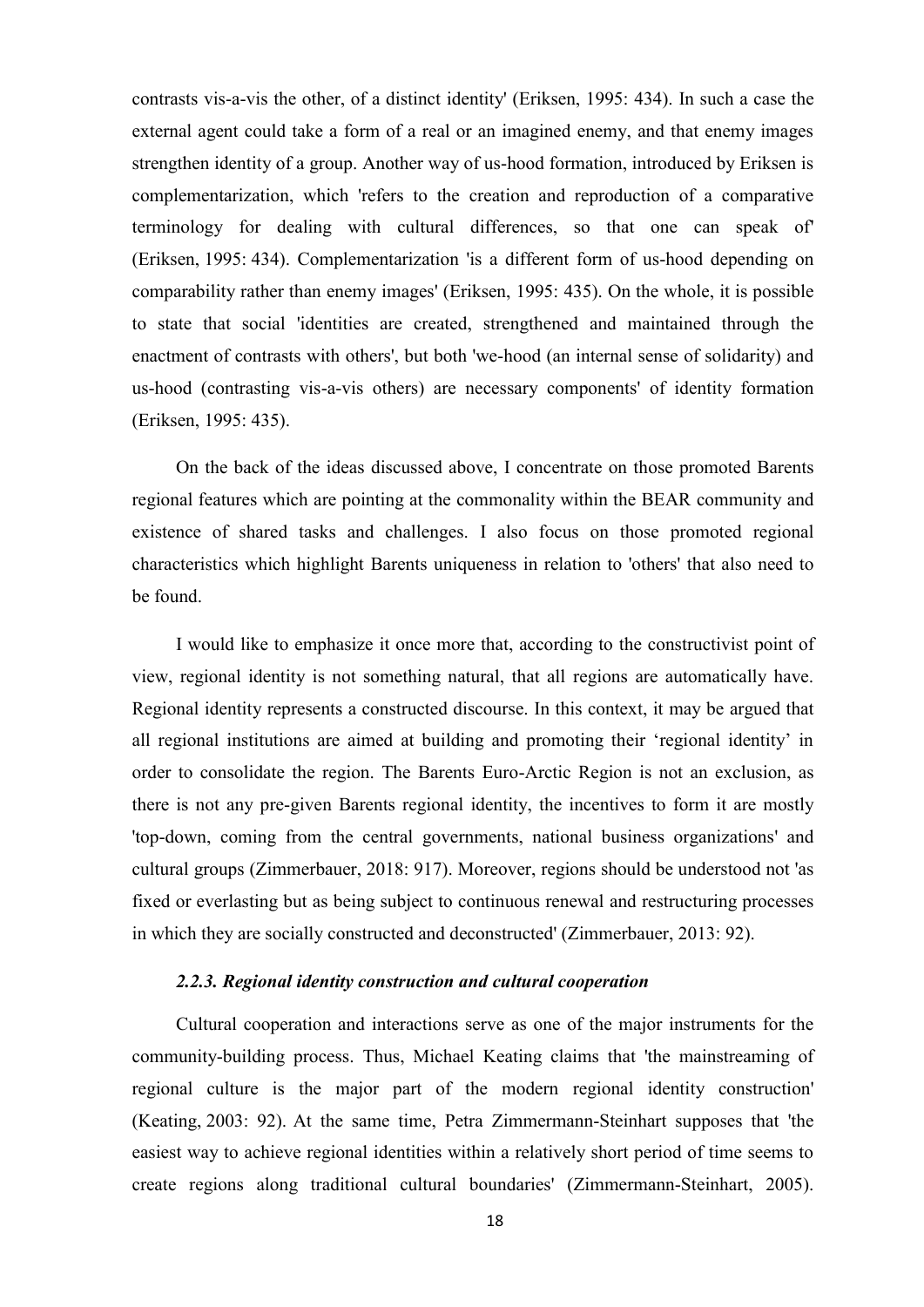According to Bloom, history and culture can provide 'an appropriate attitude for an experienced reality' and this way, produce identification (Bloom, 1990: 52 in Paasi, 2003: 478). This experience, Bloom notes, 'may be politically manipulated but any symbol/ideology without a relevant experience is meaningless and impotent in terms of evoking identification' (in Paasi, 2003: 478). Particularly, by the means of cultural cooperation it is most possible to transmit and popularize the narrative of regional identity. According to Gleb Yarovoy, it is impossible to study a region as a community regardless of its cultural context (Yarovoy, 2007: 20).

As Zimmerbauer states, 'place names and symbols (such as flags, songs and etc.) distinguish the region (and the inhabitants of one region) from others and serve as elements of collective regional identity by arousing divisions of the "us and them"' (Paasi, 1986 in Zimmerbauer, 2013: 91). Names and symbols are inextricably linked to culture and serve as features of cultural representation. 'Regional culture and identity' are recognized as "key elements in the making of regions as social/political spaces" (Paasi, 2003: 477 in Syssner, 2009: 437). However, it is significant to understand what is implied under term "culture" itself. As Keating stated, culture is "something that is continually being created and recreated" (Keating, 1998: 155 in Syssner, 2009: 447). Peter A. Kraus understands culture as 'a set of collective practices which are strongly institutionalized, where institutionalization refers basically to political institutionalization' (Kraus, 2008: 40). Typical examples of such institutionalization are "national" histories and myths as well as their visualization (in monuments, museums, postage stamps and etc.), educational curricula, patterns of religious identification and etc. (Kraus, 2008: 40). Cultural resources could also be mobilized in order to 'establish the idea of the region not only as a political entity but as a cultural and economic entity with a unique history and mission to be competitive' (Syssner, 2009: 453).

It can be assumed that to a great extent, with the help of cultural activities it is easiest to promote we-hood and us-hood modes of community belongingness. Moreover, it may be argued that cultural cooperation plays one of the major roles in constructing regional identity and, particularly, identity of the BEAR, helping the region to find its own place in the regional system. These are the assumptions that guide my research. Therefore, I will study cultural cooperation activities in the Barents Region and how identity policy and wehood and us-hood community belongingness are promoted in the region with the help of cultural activities. In the thesis I will see whether the results of my research support these assumptions.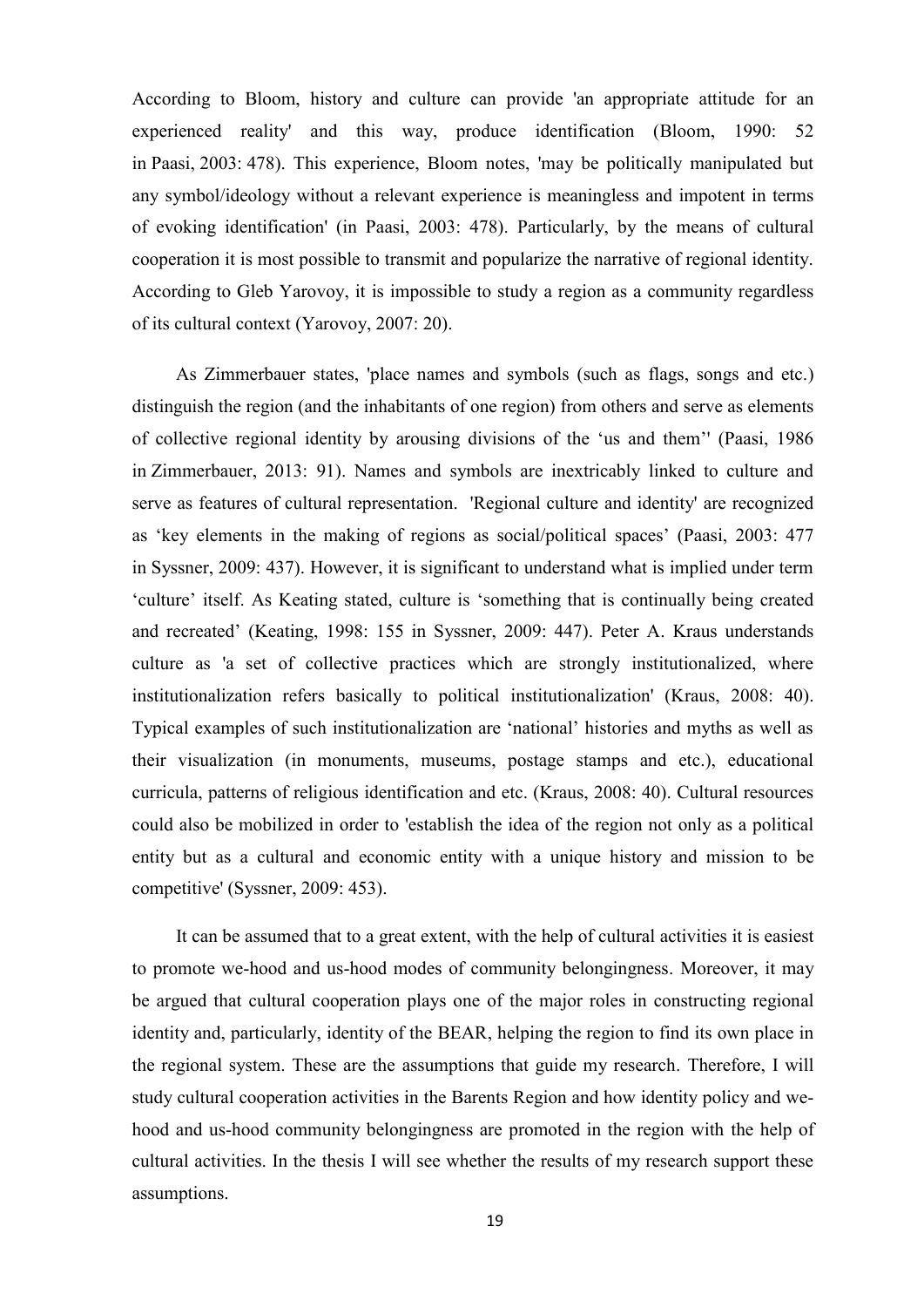To sum up, the theory of constructivism is applied in my research taking into account that I understand a region and, particularly, the BEAR as a top-down construction of regional elite which currently is not widely known to its audience and is lacking the significance among its inhabitants. Therefore, that implies that the BEAR does not have regional identity and does not represent an identity region. At the same time, I refer to the concepts of identity policy as well as we-hood and us-hood community belongingness development in order to understand how cultural cooperation in the region could serve as an instrument for Barents regional identity development and community-building.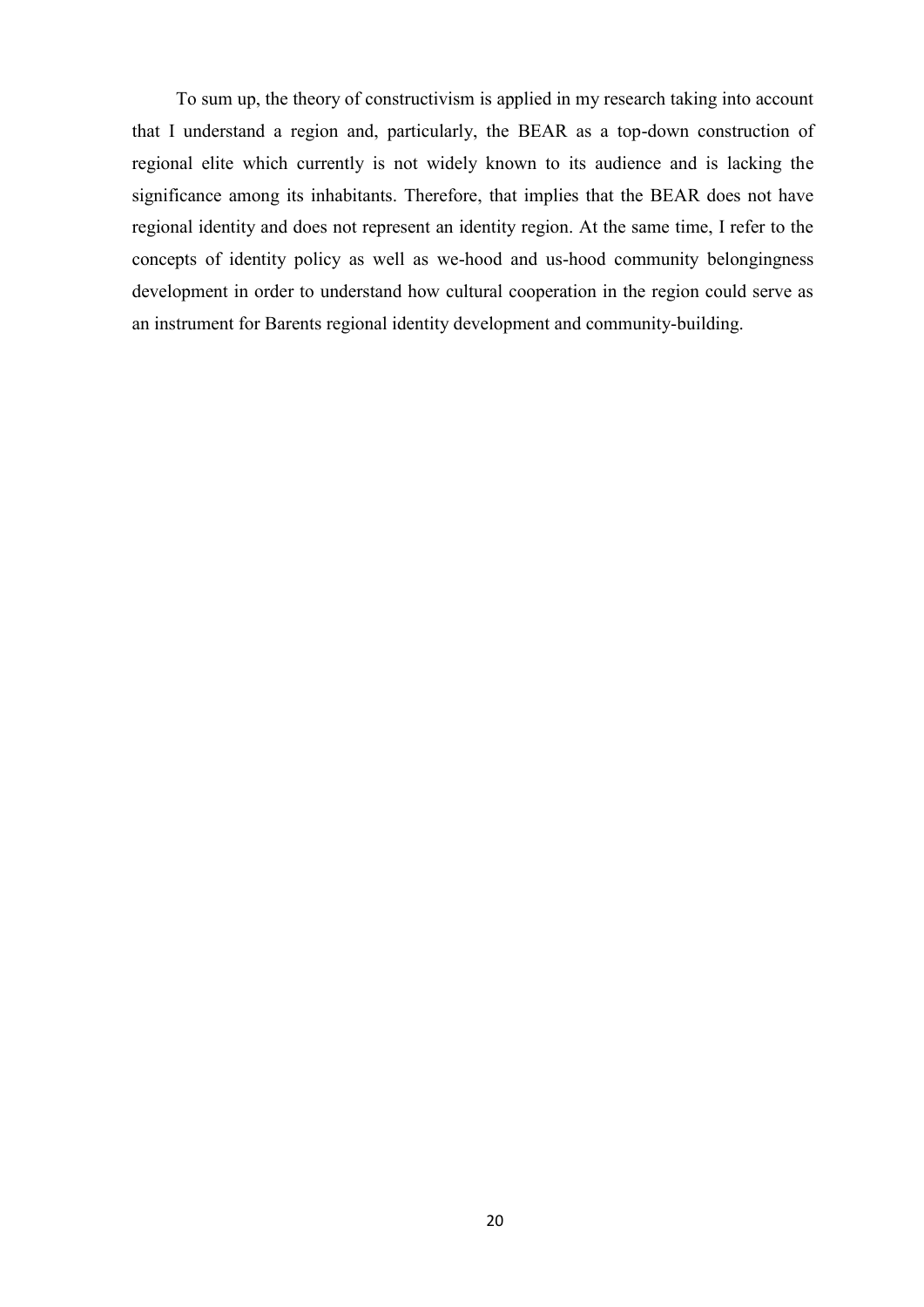### <span id="page-25-0"></span>**3. PREVIOUS STUDIES ON REGIONAL IDENTITY IN THE BARENTS EURO-ARCTIC REGION**

The chapter addresses previous studies on regional identity construction in the Barents Euro-Arctic Region. With this chapter I provide the background for the thesis as well as explore the existing literature gap regarding the topic.

There are only few studies on Barents identity construction. For example, Honneland analyzed Barents cooperation and the perspectives of regional identity construction (Honneland, 1998). He stressed that historically there was no Barents transnational identity, the narrative of it appeared only after the creation of the Barents Euro-Arctic Region on the governmental level (Honneland, 1998: 14). Honneland argued that there is no sufficient background for the Barents identity to develop from the rhetoric to the inherent part of the Barents inhabitants self-actualization; 'the historical transnational community in the area is a myth; the new northern identity so far a castle in the air; the Barents citizen an illusion' (Honneland, 1998: 10).

In turn, Kaj Zimmerbauer justifies the possibility of building Barents identity (Zimmerbauer, 2013; Zimmerbauer, 2016; Zimmerbauer, 2018). He points out that despite the fact that the BEAR represents 'a top-down construction' of regional elite and, therefore, is lacking the significance among its inhabitants, the practices of planning by various actors and institutions are able to nurture the idea of regional identity (Zimmerbauer, 2018: 919). Zimmerbauer highlights that 'image building and various promotion practices' could significantly 'boost the region and create the competitive edge through differentiation' (Zimmerbauer, 2018: 913).

Zimmerbauer significantly emphasizes the role of regional branding in regional identity development (Zimmerbauer, 2016: 334). According to his ideas, region-branding is aimed at the enhancement of regional competitiveness, however, at the same time, it also promotes a region, making it more recognizable by a wider audience, thus developing regional identity (Zimmerbauer, 2016: 374). The key notion is that "although it can be argued that strong regional identity is somehow a prerequisite for constructing regional image and brand, the process is bidirectional' (Zimmerbauer, 2016: 326). Therefore, the development of regional identity serves as one of regional branding outcomes.

As for the key agents of the Barents identity promotion, Zimmerbauer states that they are represented by instrumental institutions, and the 'idea of bounded space is mostly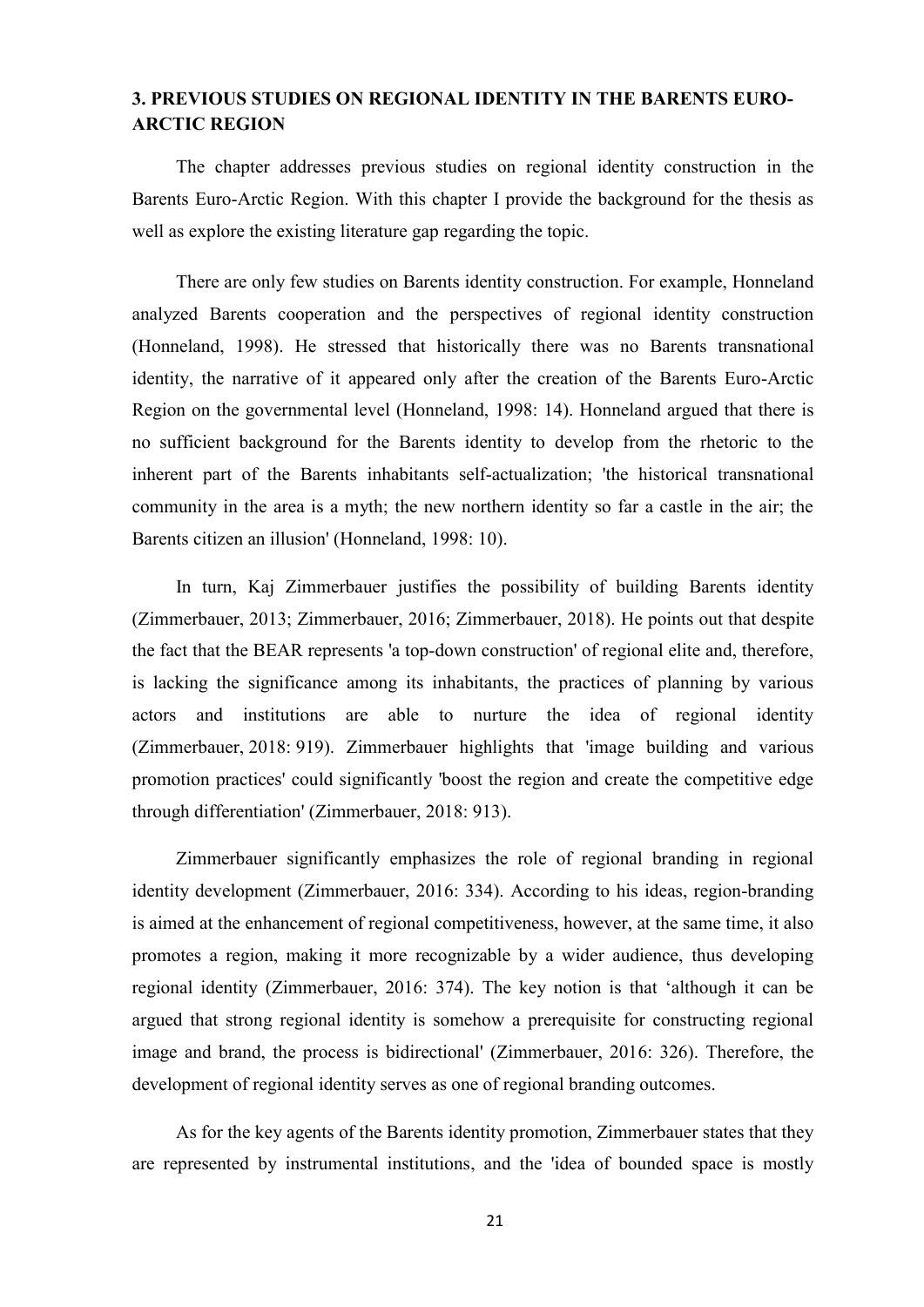promoted by the institutionalized planning and development system', e.g. regional authorities, while grassroots activity is less common (Zimmerbauer, 2018: 917).

At the same time, Zimmerbauer argues, that despite the fact that significance of regional community-building is admitted by the BEAR policy-makers, currently, it is still unclear (Zimmerbauer, 2013: 99). Regional institutions and developers are much more interested in regional branding than in the development of regional identity (Zimmerbauer, 2013; Zimmerbauer, 2018: 911). Therefore, the key motive for region image-building in the BEAR is not the aspirations of its authorities for Barents identity creation, but the desire 'to show power centers that the region exists and deserves funding' (Zimmerbauer, 2018: 913). Moreover, the 'logics of identity are often downplayed in favor of more concrete ones such as the logics of security or economic transformations' (Hurrell, 2005 in Zimmerbauer, 2018: 919). Nevertheless, identity development still represents a 'side-effect' or 'by-product' of regional promotion.

The problem which could inhibit this process is that 'national identities are strong inside the region, which makes supranational identity-work complex and contested' (Zimmerbauer, 2018: 919). Moreover, such fact as extensive cultural difference between western and eastern parts of the region may inhibit the process (Zimmerbauer, 2018: 916). According to Zimmerbauer, the 'differences between the Nordic countries and the Northwest Russia part apply to practically all areas of life: standards of living, language and culture, religion, history, and political and economic traditions' (Zimmerbauer, 2013: 94).

The idea was also discussed by Honneland who argued that the lack of cultural commonality could significantly inhibit the process of identity building (Honneland, 1998). At the same time, Honneland does not exclude the possibility of the development of Barents community belongingness feeling within some part of its inhabitants, 'appropriate to ask whether the new transnational northern identity relates only to a very limited group of entrepreneurical people with particular interest at the other side of the border' (Honneland, 1998: 12). Moreover, he poses a question: 'If we continue to tell people in East and West of the region how similar they are, maybe they would eventually believe us?' (Honneland, 1998: 14).

In turn, Zimmerbauer also concludes that despite the fact that the Barents Region represents a top-down construction, regional branding and promotion as well as knowledge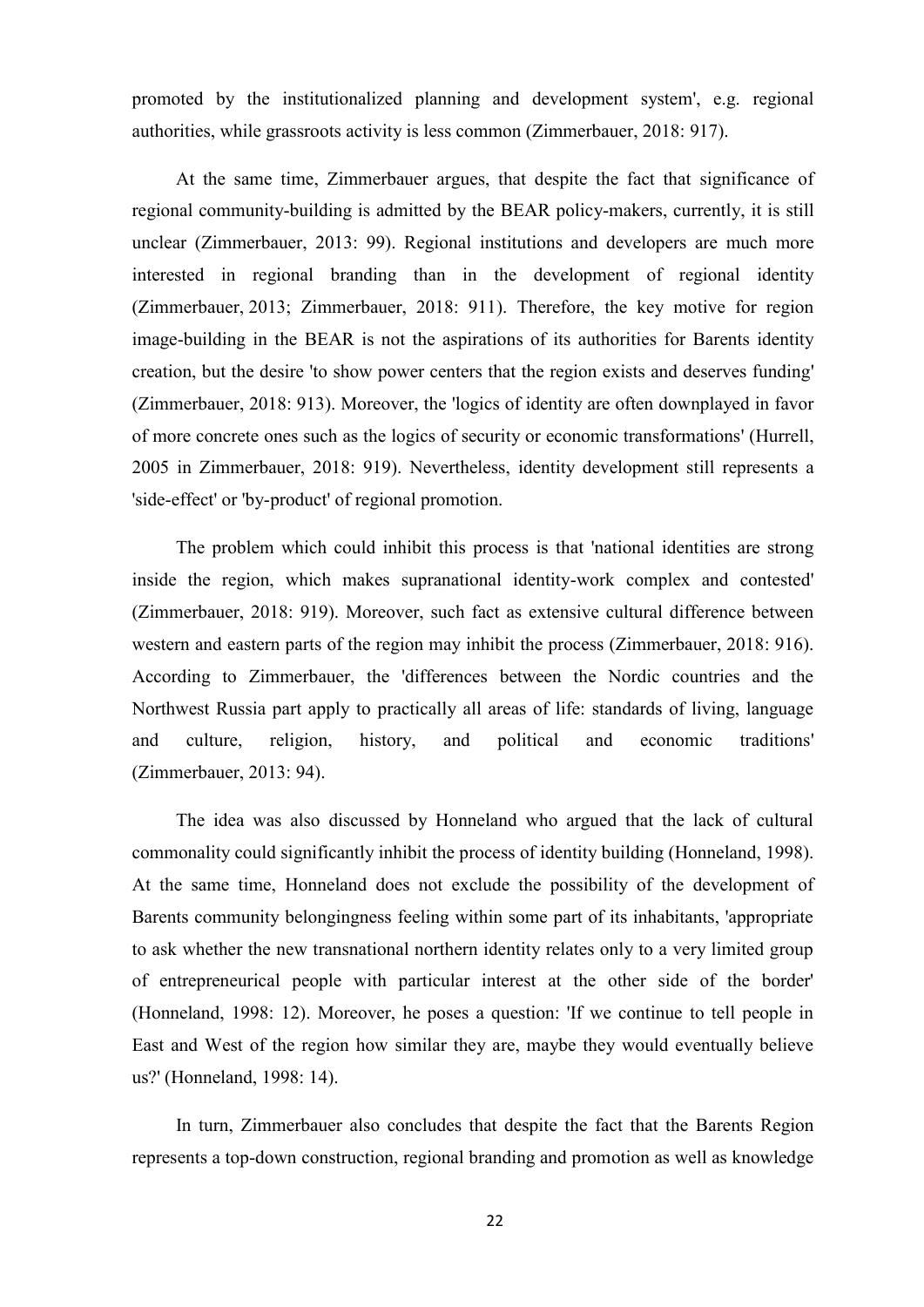dissemination could significantly contribute in the development of its regional identity as well as community-building (Zimmerbauer, 2018: 919; Zimmerbauer, 2016: 334).

The successful example of shared identity development within the cross-border territories in the BEAR was studied by Anastasia Rogova (Rogova, 2009). Rogova analyzed the perceptions of borders and territories in the Russian-Norwegian borderland by its population. She concluded that due to the permanent interaction of people across the border, the territories of Kirkenes are not perceived by Russians living thereabout as foreign territories, 'practical, operative space has expanded for the local population who actively use border-related resources' (Rogova, 2009: 37). Therefore, she stated that a new local identity has appeared among the population (Rogova, 2009: 41). However, taking into the account the success of local identity building on the Norwegian-Russian border territory, Rogova questioned whether the Barents identity could become a reality on a scale of the whole region (Rogova, 2009: 40).

In the whole, studies on Barents regional identity are compliant with the idea expressed by Honneland that currently 'the Barents rhetoric is – nothing but rhetoric, an argumentative instrument in the hand of authorities aimed at creating an 'imagined community' between East and West in the area' (Honneland, 1998: 14).This again supports the idea that Barents Euro-Arctic Region represents a political and social construct.

We do not yet answer to the research questions set for this thesis as there are very few studies discussing the practical level of BEAR identity construction particularly by the means of cultural cooperation. There is a lack of studies which analyzing cultural cooperation as an instrument for the collective identity construction, particularly in such cases where is no cultural conformance. Currently, we do not yet know which role cultural cooperation plays in the regional community building as well as how identity policy in the BEAR is being realized by the means of cultural practices. Moreover, we should study which particular characteristics of regional identity the agents of regional cooperation try to express throughout specific cultural projects.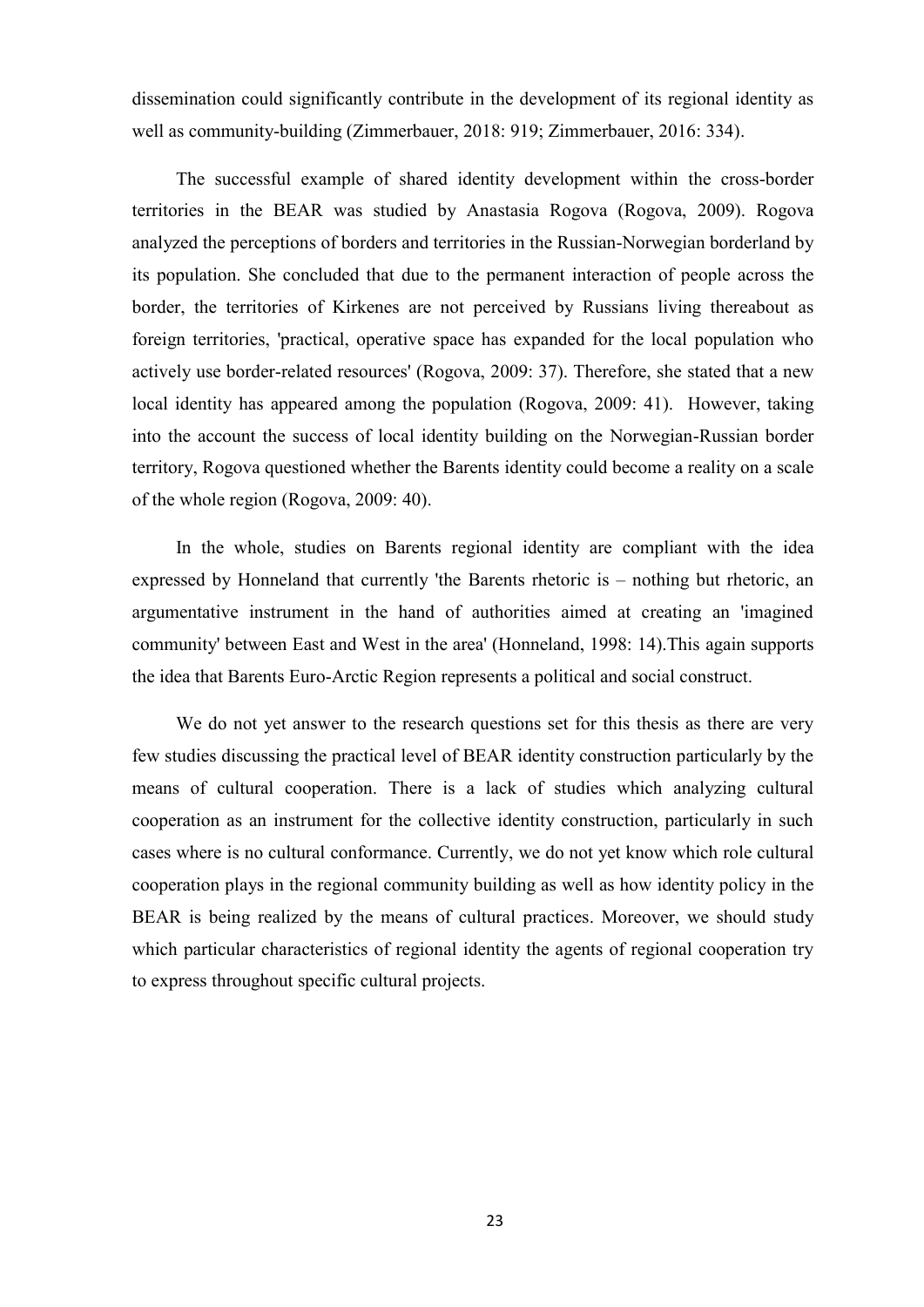#### <span id="page-28-0"></span>**4. DATA COLLECTION AND METHODOLOGY**

In this chapter I will first introduce the cases which I study in my research and present my primary data. Then I elaborate on the basic principles of qualitative content analysis and explain how I apply it as a method for my research.

#### <span id="page-28-1"></span>**4.1. Cases and Data Collection**

The research represents a multiple case-study. In order to answer the research question the thesis examines three cases represented by practical cultural cooperation projects: two cultural academic research projects with the titles 'The Barents Region: a Transnational History of Subarctic Northern Europe' and the 'Encyclopedia of the Barents Region' and a cultural project not related to academic sphere of cultural cooperation entitled as 'Barents Spektakel'. I also complement my research by the analysis of the official institutional level of Barents regional cooperation. This allows me to study collective identity construction from different points of view.

According to Florian Kohlbacher, 'case studies seem to be the preferred strategy when 'how' or 'why' questions are being posed, when the investigator has little control over events, and when the focus is on a contemporary phenomenon within some real-life context' (Kohlbacher, 2006). In a multiple case study, the researcher examines 'multiple cases to understand the differences and similarities between them' (Baxter & Jack, 2008; Stake, 1995 in Gustafsson, 2017: 3). According to Gustafsson, 'an all-embracing fact is that the evidence created from a multiple case study is measured strong and reliable' (Baxter & Jack, 2008 in Gustafsson, 2017: 3).

According to the assumptions of IR constructivists, the existence of joint history is one of the major fundamental factors serving as a background for construction and development of collective identity. Therefore, I decided to take the 'The Barents Region: a Transnational History of Subarctic Northern Europe' project as a case for my research.

The objective of the 'Encyclopedia of the Barents Region' project is to 'contribute to the compilation and dissemination of knowledge about the conditions of life in northerly transnational societies'; and 'it is expected to facilitate and stimulate interaction between citizens in the region in their capacities as businessmen, administrators, professionals and tourists' (Olsson, 2016: 20). The encyclopedia was developed in order to understand the region and promote information about the region, therefore, it can serve the BEAR identity- building purposes.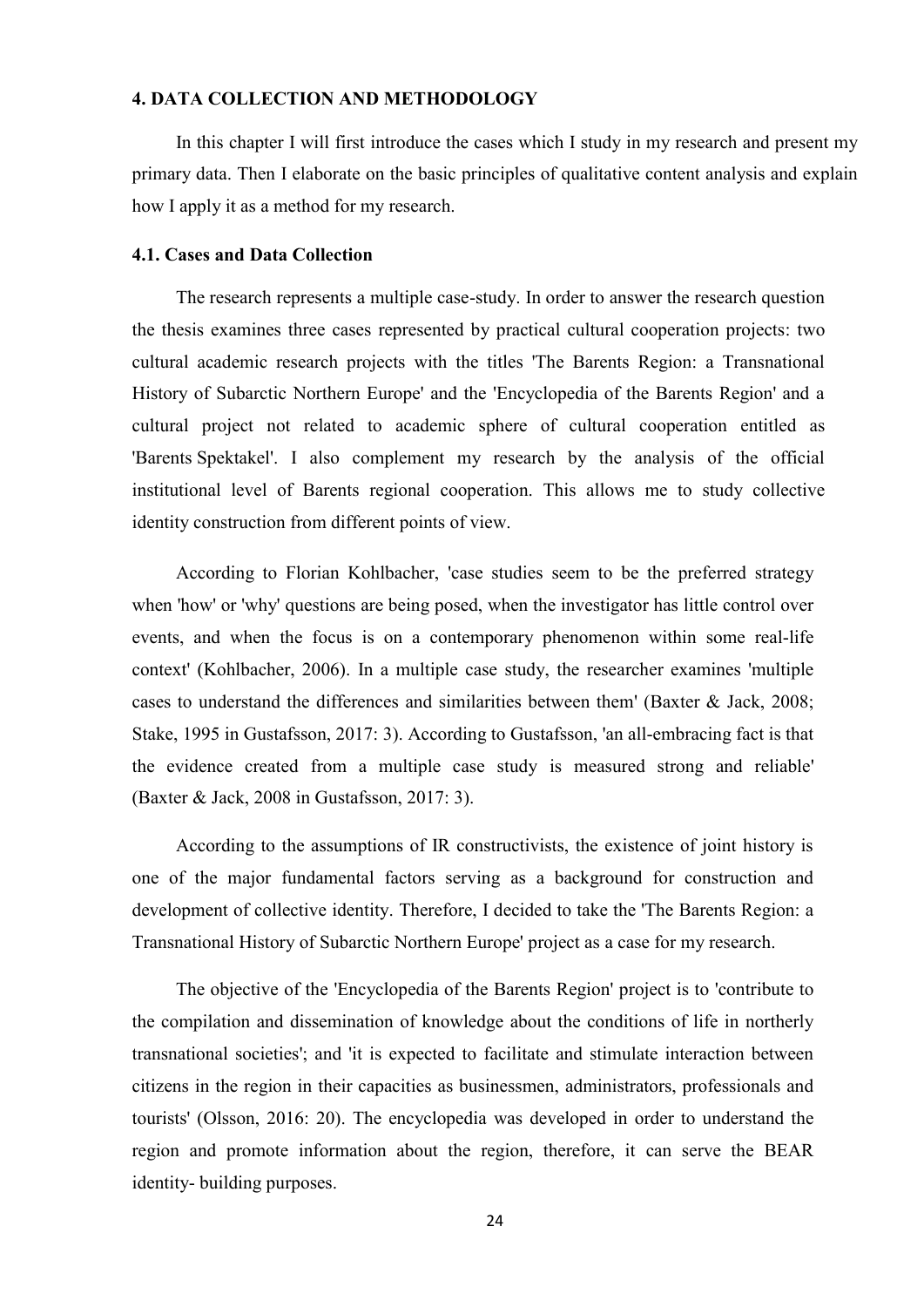Taking into account that the above mentioned cases represent an example of the BEAR cultural cooperation particularly in the academic sphere, I decided to complement the research by the analysis of a cultural project which is not related to the academic side of cultural cooperation in the Barents Region. Particularly, I decided to analyze the materials on the "Barents Spektakel' project conducted under the auspices of the group of activists "Pikene på Broen" based in Kirkenes. The 'Barents Spektakel' is a festival which was established in 2004 'in order to promote cross-border connections between culture and politics and among citizens of the Barents Region' (Viken, 2016: 80).

All these projects represent the results of cultural cooperation in the region and their realization touches upon the development of Barents regional identity. Therefore, they can be examined as cases in the framework of my research.

I also complement the analysis of the above mentioned cases by the examination of the official institutional level of Barents cooperation. It helps to understand how the development of regional identity is perceived by the Barents political actors as well as how the BEAR identity policy is promoted on the official level of Barents cooperation.

The first part of my primary data refers to the cases and is consisted of 1)two books as an evidence of two cultural research projects, 2) two semi-structured interviews with representatives of two cultural research projects, 3) interviews published in the mass media and descriptions on cultural project 'Barents Spektakel'.

The first book is entitled as 'The Barents Region: a Transnational History of Subarctic Northern Europe'. The book provides a 'research-based history of the Barents Region from 800-2010 written by 27 history researchers from within the thirteen subregions of the Barents Region' ('The History of the Barents Region', n.d.).

The second book is entitled as 'Encyclopedia of the Barents Region' and covers such spheres of Barents cooperation as history, environment, economy, architecture, culture, art and media, education and science, languages, legal issues, people, politics and places of the Barents Region.

In addition, two semi-structured interviews with the individuals directly involved into the realization of the above mentioned projects were gathered and analyzed. Interviews were conducted with an editor of Barents History book and Barents Encyclopedia projects, as well as with a member of the international steering group of the above mentioned projects.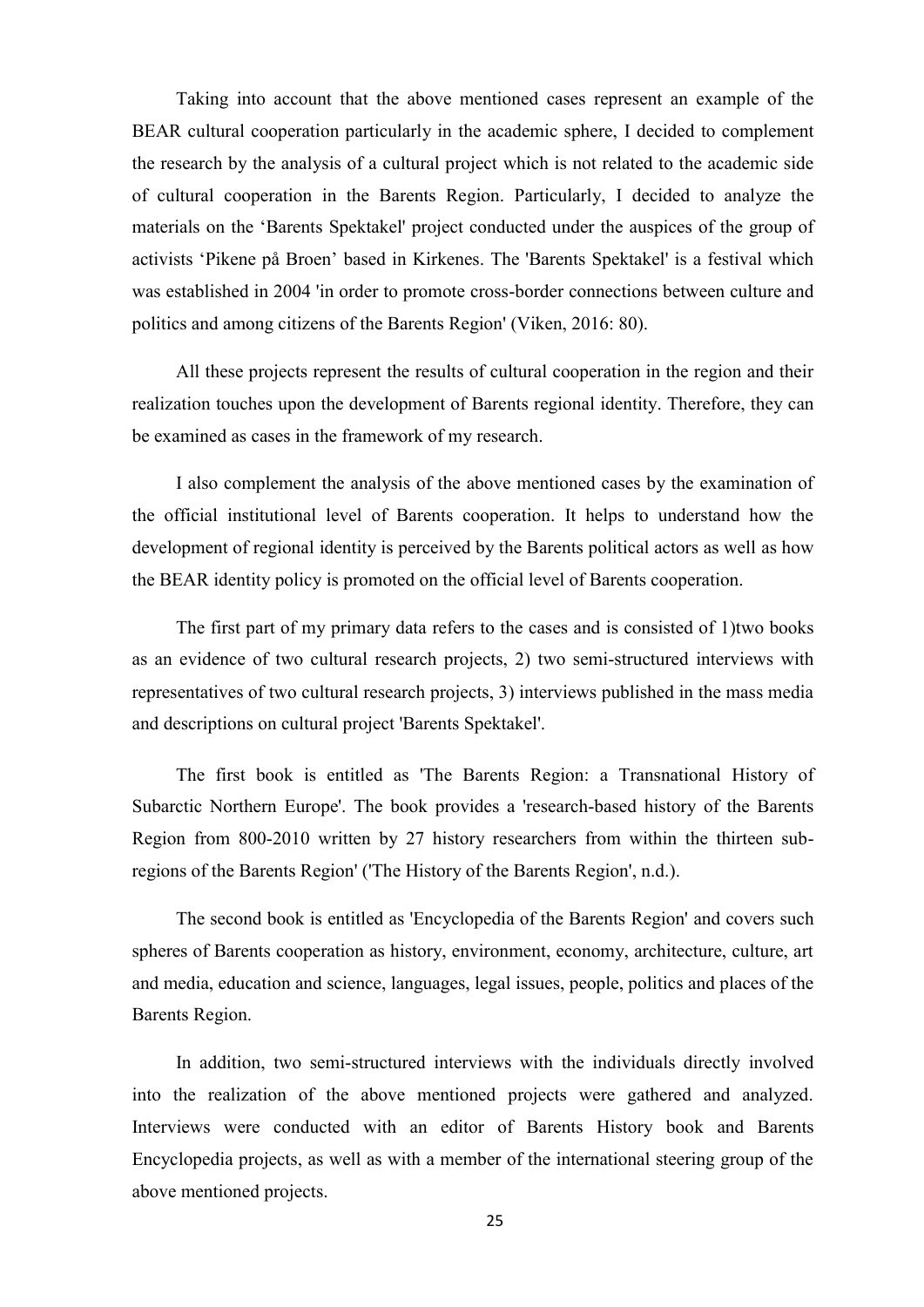While selecting the interviewees I was interested in getting information from the experts involved in the BEAR activities or those who study processes in the Barents Region. Taking into account that in the study I pay a specific attention to the analysis of Barents History book and Barents Encyclopedia projects, I wanted to get in touch with experts who were directly involved in their development. While making the interviews I was interested in initial aims of cultural projects chosen as cases. In addition, I was interested in actors involved into the development of the projects. I also questioned concerning the application of these projects as tools for regional identity building in the BEAR, as well as discussed other cultural projects aimed at identity construction in the region and tried to find out about the main purposes of cultural cooperation in the BEAR. Interviews help to examine the perceptions of experts who serve as agents in the Barents regional identity construction, thus, it is possible to better understand their assumptions concerning identity-building process in the region. I asked six people for the interview, two of them agreed. One interview was arranged by the means of Skype session, another interview was made through the semi-structured questionnaire.

In order to analyze the 'Barents Spektakel' project I studied such materials as the interviews taken from the representatives of the art-group "Pikene på Broen" which were published in the mass media, as well as the descriptions on the project and articles devoted to it.

The second part of my primary data is made by programs and strategies issued under the auspices of the Barents Euro-Arctic Council (BEAC) and the Barents Regional Council (BRC), with a special emphasis to the programmes and strategies on cultural cooperation in the region issued under the auspices of the Joint Working Group on Culture (JWGC) of the BEAC and the BRC. The detailed list of documents taken for the analysis of the official institutional level is presented in the table below (Figure 1.). The analysis of official documents significantly complements the study of practical-level cases.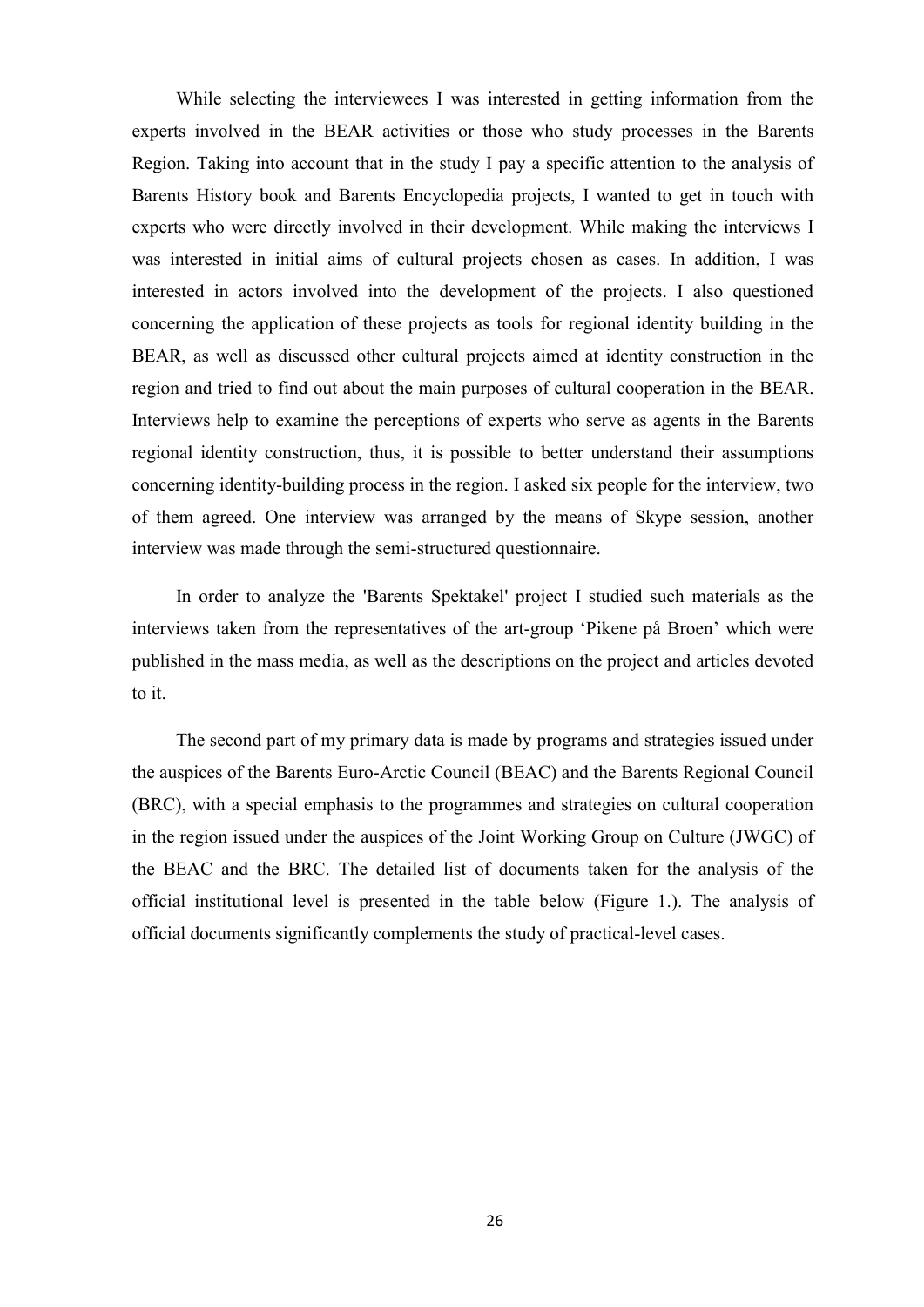| The Barents Euro-Arctic Council                                                      | The Barents Regional Council (BRC) |  |
|--------------------------------------------------------------------------------------|------------------------------------|--|
| (BEAC)                                                                               |                                    |  |
|                                                                                      |                                    |  |
| • Norwegian Chair of the Barents                                                     | the Barents Programme 2014-2018;   |  |
| Euro-Arctic Council 2011-2013;                                                       | the Barents Programme 2019-2023    |  |
| • Overview on the Finnish                                                            |                                    |  |
| Chairmanship of the Barents Euro-Arctic                                              |                                    |  |
| Council 2013-2015;                                                                   |                                    |  |
| • Russian Chairmanship Priorities                                                    |                                    |  |
| for the BEAC 2015-2017;                                                              |                                    |  |
| • Swedish Chairmanship of the                                                        |                                    |  |
| Barents Euro-Arctic Council 2017-2019;                                               |                                    |  |
| • Joint Statement of Ministers of                                                    |                                    |  |
| Culture of the Barents Euro-Arctic                                                   |                                    |  |
| Council Member-States, 2016;                                                         |                                    |  |
| • Declaration on the 20th                                                            |                                    |  |
| Anniversary of the Barents Euro-Arctic                                               |                                    |  |
| Cooperation                                                                          |                                    |  |
| The Joint Working Group on Culture (JWGC)                                            |                                    |  |
| The Program of cultural cooperation in the Barents Region in 2003-2006;<br>$\bullet$ |                                    |  |
| New Winds in the Barents Region 2008 - 2010;                                         |                                    |  |
| New Horizons in the Barents Region 2011 - 2013;                                      |                                    |  |
| Cultural Cooperation in the Barents Region Strategy 2014 - 2018                      |                                    |  |
|                                                                                      |                                    |  |
|                                                                                      |                                    |  |
|                                                                                      |                                    |  |
|                                                                                      |                                    |  |

Figure 1. Analysed Documents.

#### <span id="page-31-0"></span>**4.2. Qualitative Content Analysis as the Method**

I apply qualitative content analysis as a method for my research. According Mayring 'qualitative content analysis defines itself as an approach of empirical, methodological controlled analysis of texts within their context of communication, following content analytical rules and step by step models, without rash quantification' (Mayring, 2000). Qualitative content analysis is applicable in studies which 'pay attention to the content or contextual meaning of the text' (Hsieh & Shannon, 2005: 1278).

'The object of qualitative content analysis can be any sort of recorded communication', including e.g. transcripts of interviews, documents, articles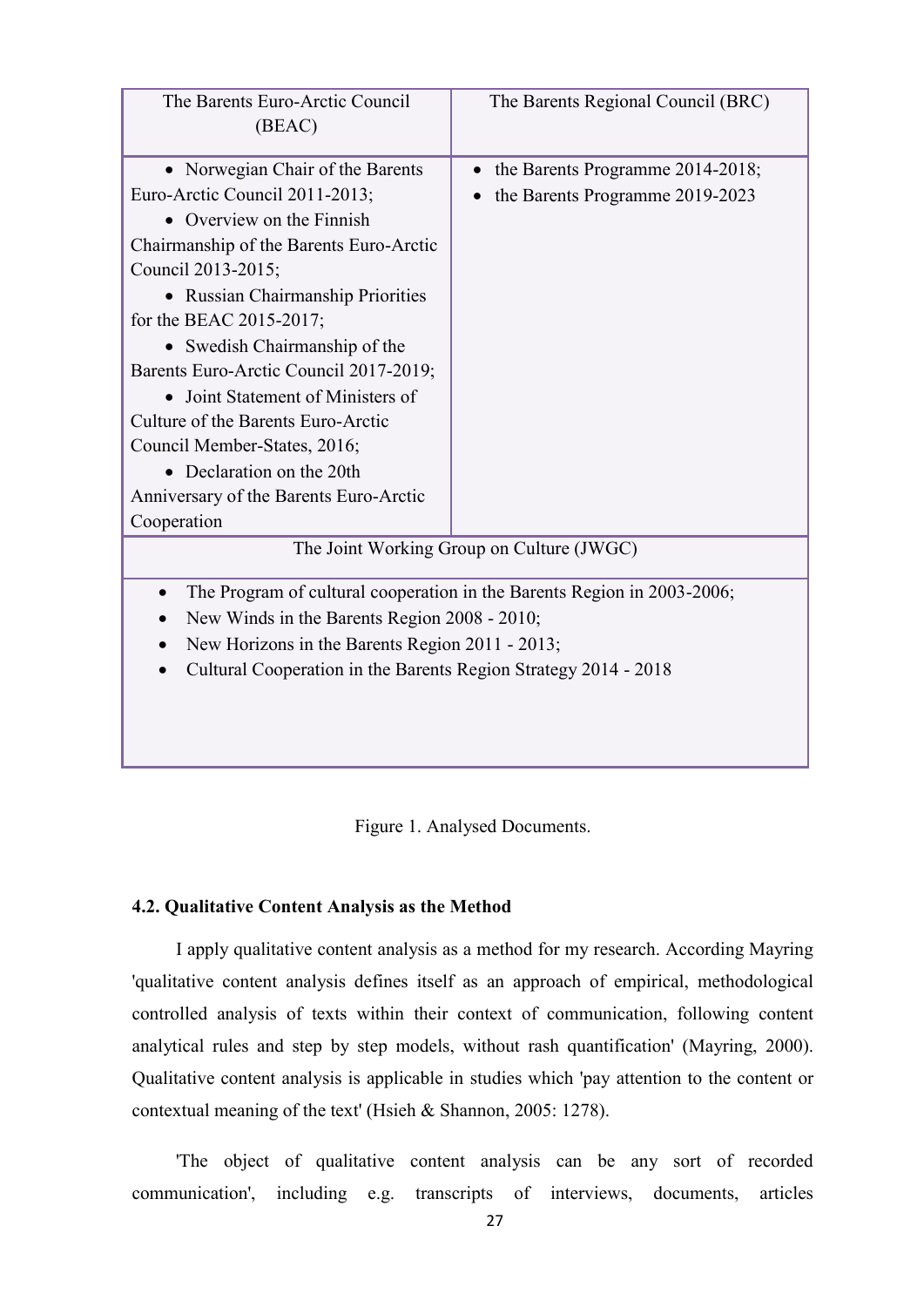(Mayring, 2000). According to Titsher, content analysis is always used 'if the analysis is concerned only with the lexicon of a text' (Titscher, 2000: 66 in Kohlbacher, 2006). Taking into account that my research examines academic cultural projects represented by books, as well as interviews, project descriptions and official documents the choice of qualitative content analysis seems to be suitable as it implies the analysis of texts (articles in the books, transcripts of interviews and texts of official papers). According to James W. Drisko and Tina Maschi, qualitative content analysis draws on a constructivist epistemology (Drisko & Maschi, 2015: 92). Therefore, I consider it as an applicable for my thesis, taking into account that my research is based upon constructivist epistemology and examines such a phenomenon as construction of regional identity.

The work with qualitative content analysis traditionally is constituted by 'coding techniques for finding and marking the underlying ideas in the data; grouping similar kinds of information together in categories' (Rubin and Rubin, 1995 in Gibson, 2003: 65). A code is usually 'a word or short phrase that symbolically assigns a summative, salient, essence-capturing, and/or evocative attribute for a portion of language-based or visual data' (Saldana, 2013: 3). At the same time it is important to mention that data coding depends on personal interpretations of an investigator. There are not any specific rules considering which codes are right and which are wrong. However, codes should be derived according to the stated research questions.

While to codify means 'to arrange things in a systematic order', to categorize implies making 'something part of a system or classification' (Saldana, 2013: 9). According to Saldana, codes are categorized or grouped into ''families' because they share some characteristics' (Saldana, 2013: 9). The organization of categories' system serves as an important outcome of qualitative content analysis. Categories are understood as operational definitions of variables (Titscher, 2000:58 in Kohlbacher, 2006). By the means of qualitative content research an investigator derives categories out of given data and then interpret them trying to find the apparent and latent meaning. The categories should be found and revised throughout the research and serve as key elements for text interpretation.

Referring the scheme proposed by Saldana (Saldana, 2013: 13), I would like to present how I used qualitative content analysis in my research in order to study identity policy in the BEAR carried out with the help of cultural cooperation (Figure 2.). In the scheme I illustrate how qualitative content analysis works and goes throughout the stages of codes and categories to the ultimate results.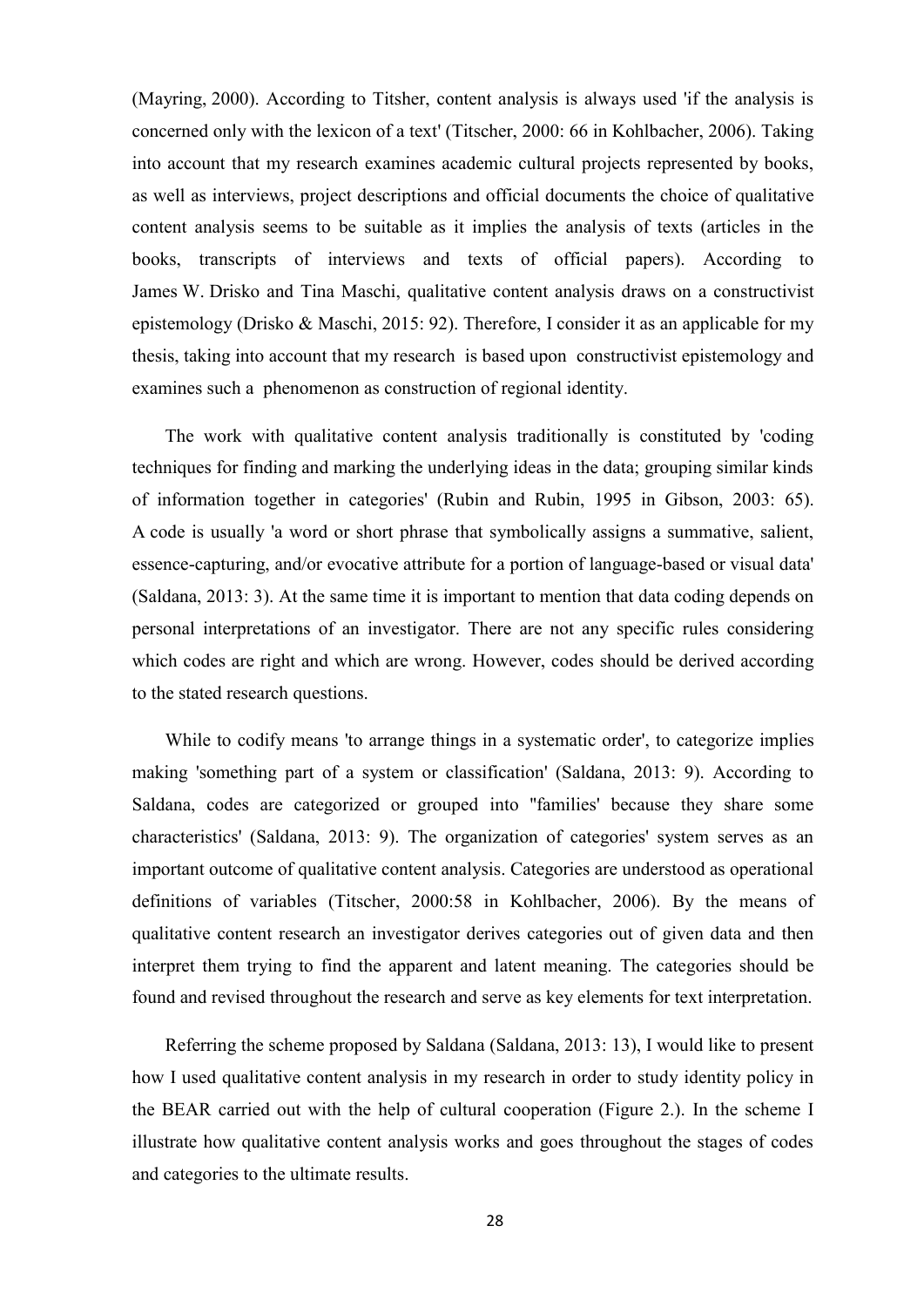

Figure 2. Qualitative Content Analysis of the Identity Policy in the BEAR.

For the better understanding of the table it is necessary to introduce some additional definitions. Thus, a 'subcode/subcategory is a second-order tag assigned after a primary code/category to detail or enrich the entry, depending on the volume of data you have or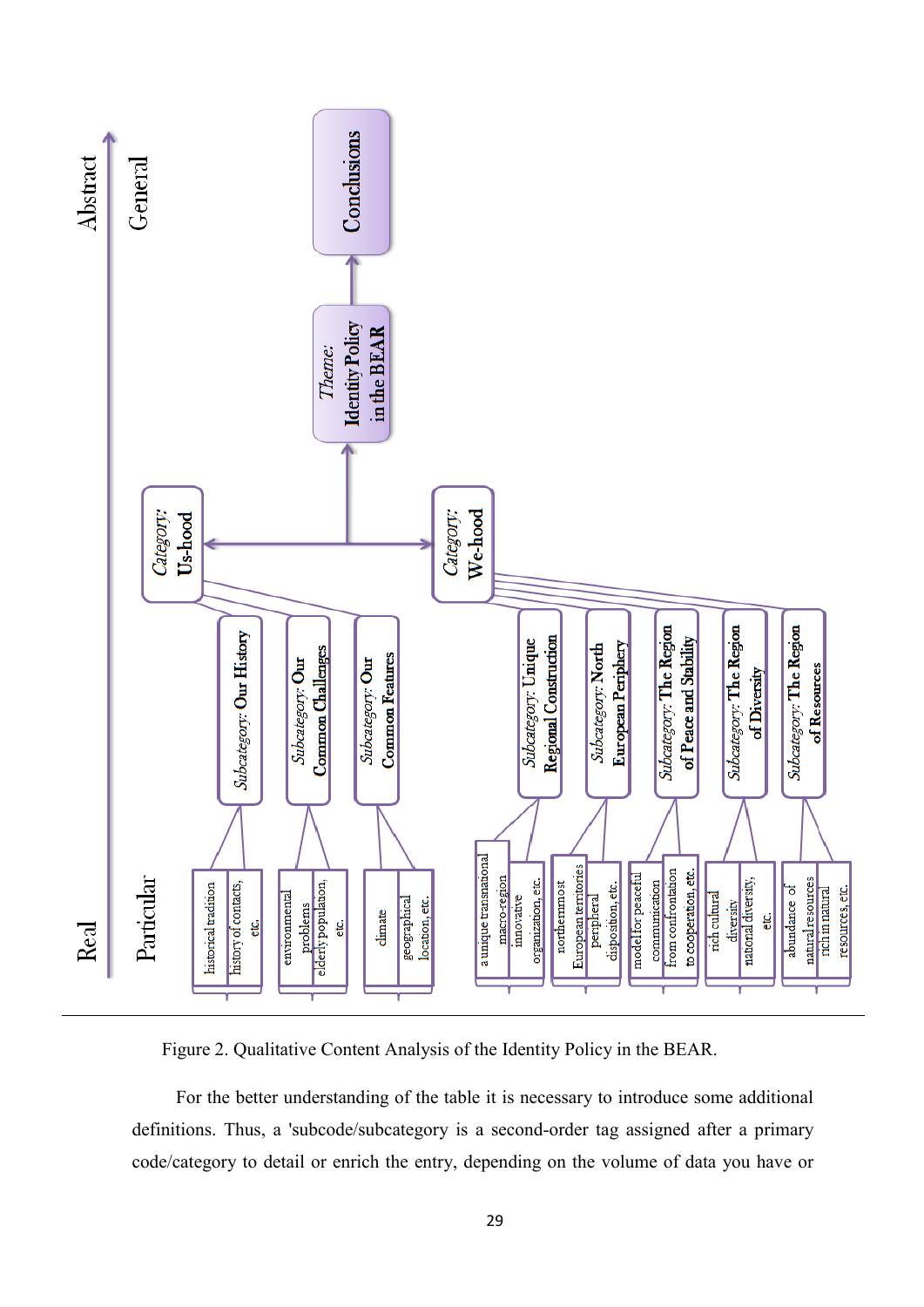specificity you may need for categorization and data analysis' (Miles & Huberman, 1994 in Saldana, 2013: 77).

Dr. Maria de Hoyos and Dr. Sally-Anne Barnes support Saldana's qualitative analysis sequence and also give such a way of analysis' process (de Hoyos & Barnes, 2012: 6) (see Figure 3.).



Figure 3. Qualitative analysis process (de Hoyos, Barnes, 2012: 6).

According to Hsiu-Fang Hsieh and Sarah E. Shannon (Hsieh & Shannon, 2005: 1277). There are three basic approaches to qualitative content analysis: conventional content analysis, directed content analysis and summative content analysis.

Using the conventional content analysis method, 'researchers avoid using preconceived categories, instead allowing the categories and names for categories to flow from the data' (Hsieh & Shannon, 2005: 1279). This method implies that, firstly, a researcher should carefully read through all collected data trying to understand the overall sense of it. Then a researcher should go through all the data again in order to derive the key thoughts and ideas and, also, make notes of his or her first impressions. Then, codes emerge relying on this preparatory job. Codes should reflect the key thoughts and 'often come directly from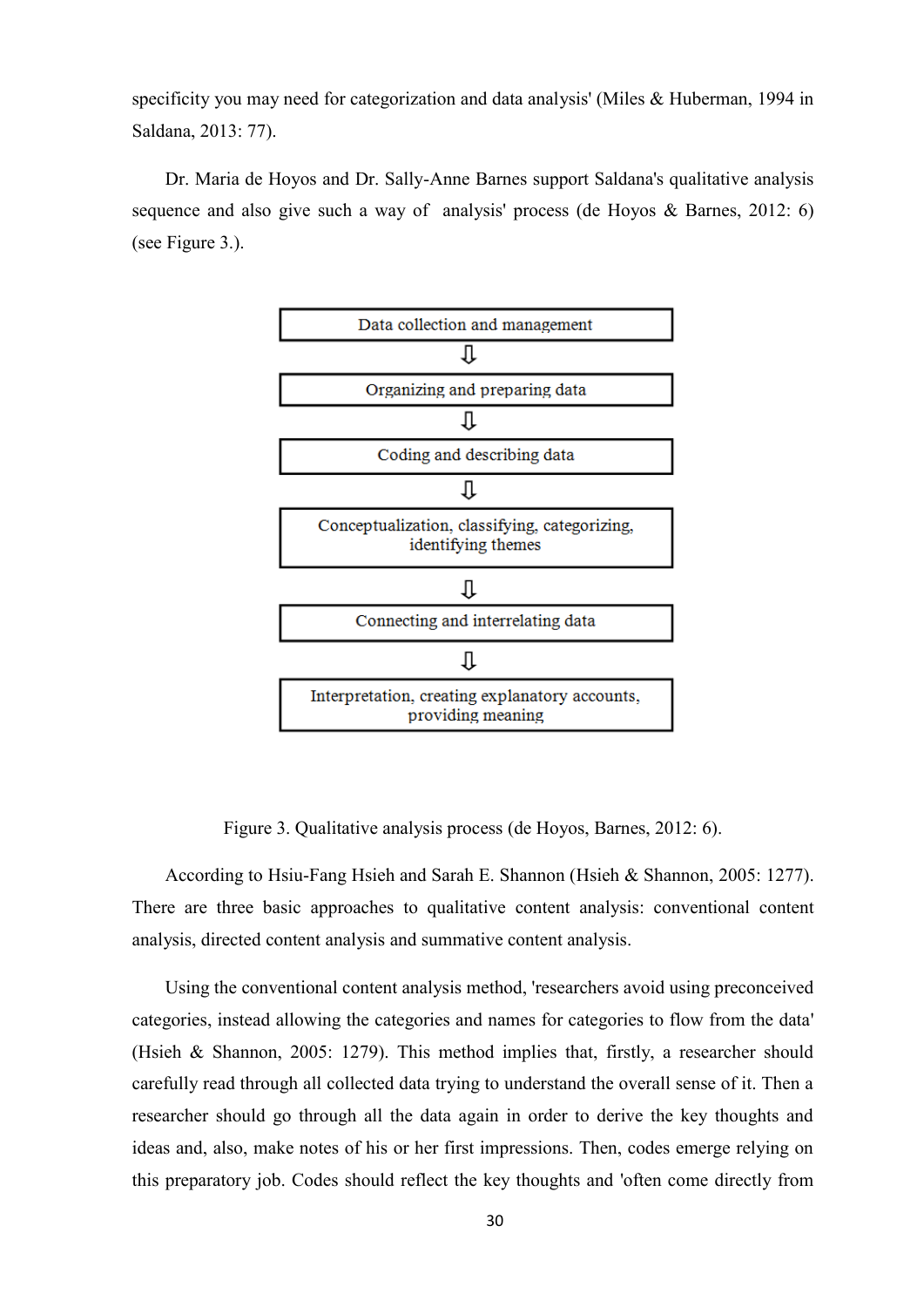the text and are then become the initial code scheme' (Hsieh & Shannon, 2005: 1279). Then, 'codes are sorted into categories based on how different codes are related and linked' (Hsieh & Shannon, 2005: 1279).

The directed content analysis is oriented on the existing theory which helps to create codes and categories in advance. It allows making predictions considering the possibilities of categories variations, the initial coding scheme and the relationships among the codes. According to Mayring, this approach has been 'referred to as deductive category application' (Mayring, 2000 in Hsieh & Shannon, 2005: 1281). Thus, applying both of these qualitative content analysis approaches, the researcher has a possibility to create and mix *concept-driven categories* which are based mainly on the chosen theoretical approach and *data-driven categories* derived from the collected data (Schreier: 2012, 85-90). In such a case the research is becoming more structured, exact and precise.

I apply both directed and conventional analysis or deductive and inductive coding. By the means of *directed content analysis* I established two major categories for my research, which are *us-hood* belongingness and *we-hood* belongingness to the Barents regional community. Both of these categories are coincided with the collective identity modes established by Eriksen (1995; see more above in the theory chapter). Their development is the key task of identity policy in any community. The precise study of these categories enables to understand how identity policy in the BEAR is being carried out, particularly by the means of cultural cooperation in the region. In addition to that, the directed content analysis method was applied in order to study *the actors* and their *aims* (which constitute sub-categories) in promotion of regional cultural cooperation. In this regard two core categories were deduced: *the official institutional level of cultural cooperation* and *the practical level of cultural cooperation*.

Taking into account that identity is a difficult concept to be captured relying on the deduction, as it is important to escape prejudices while making a study, *conventional approach* to content analysis becomes significantly useful in identity studies. According to conventional content analysis, the information is gained 'from study without imposing preconceived categories or theoretical perspectives' (Hsieh & Shannon, 2005: 1279), that is why it helps to abstract a researcher's mind from the frameworks of personal perceptions which is impossible if codes are created in advance, but not derived from the collected data. Thus, in reliance upon the codes derived from the collected data by the means of conventional content analysis the following sub-categories were established: *Our History,*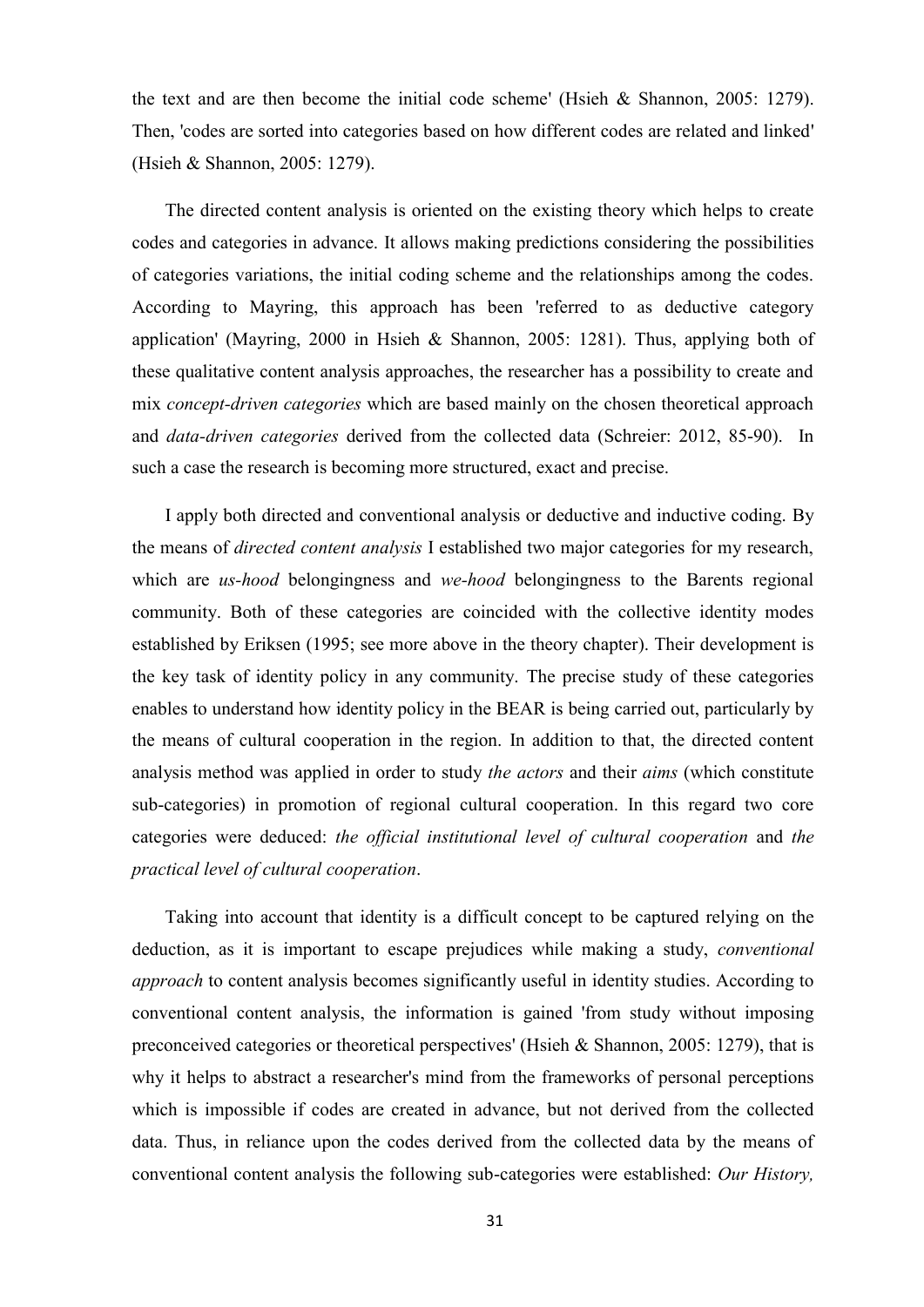*Our Common Challenges, Our Common Features* (these sub-categories specify we-hood category); *Unique Regional Construction, North European Periphery, The Region of Peace and Stability, The Region of Diversity, The Region of Resources* (these sub-categories specify us-hood category).

As this research combines various techniques of data collection in order to find answers to the research question (including analysis of official documents, articles and interviews), it is possible to say that I use 'triangulation' in data collection. The 'basic idea of triangulation is that data are obtained from a wide range of different sources, using a variety of methods, investigators or theories' (Arksey & Knight, 1999). Methodological triangulation in data collection can serve as a useful tool for less the chance of making errors and drawing inappropriate conclusions by diversifying sources of information and giving a researcher an opportunity to look on the situation from a different angle. According to Hilary Arksey and Peter T. Knight, the rationale of triangulation is that 'cumulatively the weaknesses of one research method are offset by the strengths of the others' (Arksey & Knight, 1999).

Applying the above-discussed method of data analysis I did the following. Firstly, I carefully read official documents issued by the Barents Euro-Arctic Council (BEAC) and Barents Regional Council (BRC) paying particular attention to those of them which are touching upon cultural cooperation in the region and studied them applying qualitative content analysis by following the analytics process suggested by Johnny M. Saldana as well as Dr. Maria de Hoyos and Dr. Sally-Anne Barnes. Using the same scheme for qualitative content analysis process, the next step for me was the analysis of data regarding the chosen cases. I studied the articles, projects' descriptions as well as interviews. Interviews helped to examine the perceptions of experts who serve as agents in the BEAR identity construction, thus, it was possible to better understand their assumptions concerning identity-building process in the region. As my interviews were conducted with people who were directly involved into studied cases, I managed to ask them about the peculiarities of project realization and development, but also I was intended to get the information concerning the overall situation in the sphere of cultural cooperation in the BEAR. The recorded interviews were transcribed and the method of qualitative content analysis was applied in order to analyze them.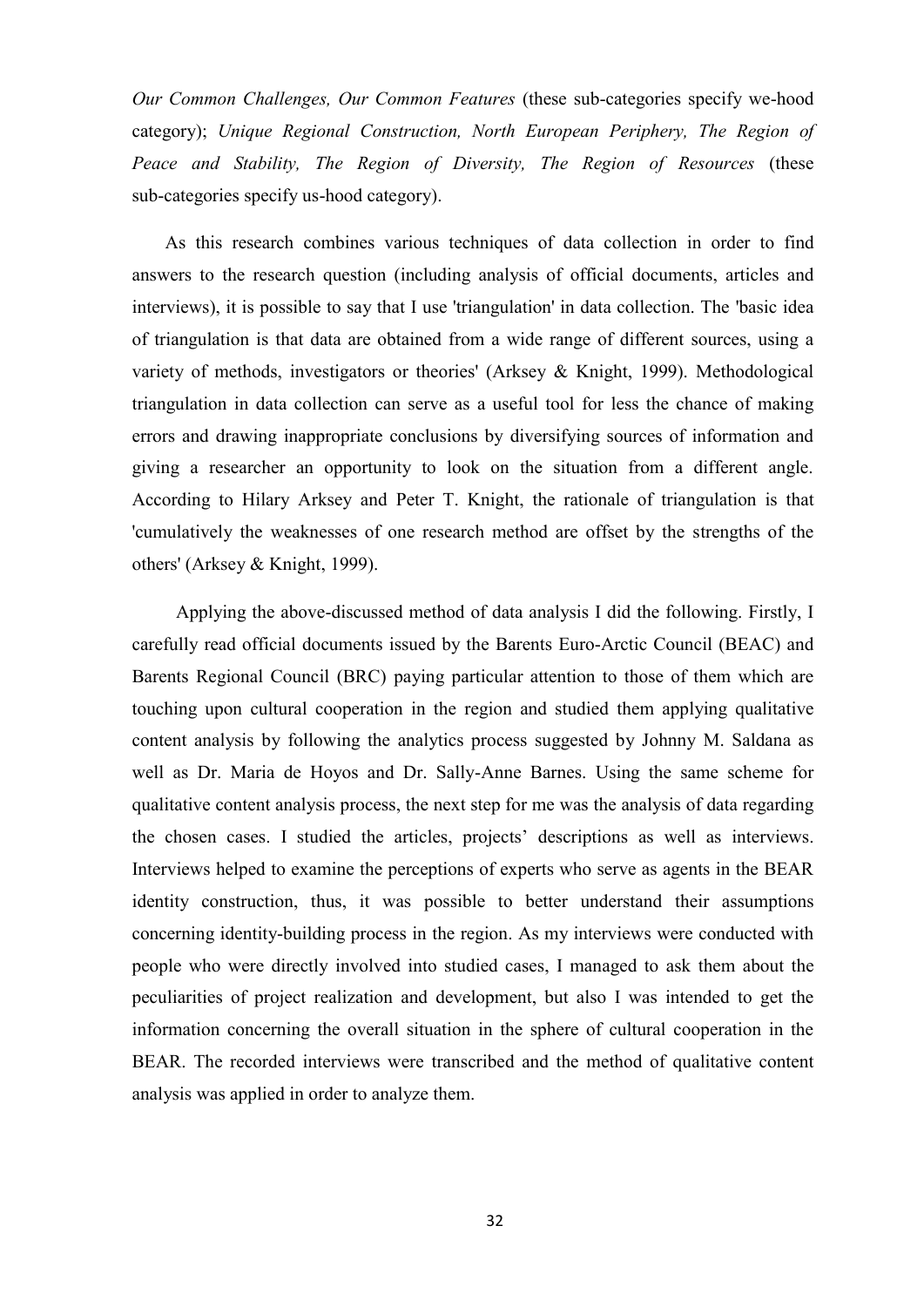# **5. THE CREATION OF THE BARENTS EURO-ARCTIC REGION**

In this chapter I elaborate on the question of the Barents Euro-Arctic Region creation. It is important in order to give an insight into the BEAR, its agents, and particularities of Barents cooperation. The chapter is divided into two key sections. The first section is descriptive and contains information about the background and prerequisites of the Barents Euro-Arctic Region creation. It could be stated that Barents Euro-Arctic Region represents a political, economic and cultural formation, the initiation and construction of which reflected the uprising of regionalization processes in Europe. It is argued that Barents regional cooperation was primarily developed in order to promote peace and stability in the area, as well as encourage the overall development of the region and enhance living conditions of people living in the BEAR.

The second section is more analytical in nature and reflects on the issue of national and regional authorities interest in Barents regional identity development. Therefore, the second section contains the analysis of Barents member-states chairmanship priorities in the region as well as the analysis of Barents Programmes 2014-2018 and 2019-2023 adopted by the Barents Regional Council.

#### **5.1. The Background for the BEAR Creation**

The Barents Euro Arctic region embraces territories around the Barents Sea. Geographically region includes 14 administrative entities of Norway, Sweden, Finland and Russia. Cooperation in the BEAR was launched upon the initiative of Norway in 1993 on two levels: intergovernmental which is exercised under the auspices of the Barents Euro-Arctic Council (BEAC) and interregional which is exercised by the Barents Regional Council (BRC) ('Cooperation in the Barents Euro-Arctic Region', n.d., para. 1). Despite the fact that Denmark, Iceland and the European Commission possess a status of permanent BEAC members, the leading role in decision-making process as well as overall cooperation in the region is maintained by Norway, Sweden, Finland and Russia.

Tracing back to the reasons which were behind the process of Barents Euro-Arctic Regions' institutionalization, it is worth mentioning, that such a decision could be referred to the foreign policy line specific to Europe after the end of the Cold War. The particular aim of such kind of policy was to resolve the conflict and bridge the gap between West and East by the means of cooperation and integration development. One may state that initially the initiative of regional Barents integration was a part of security policy pursued by the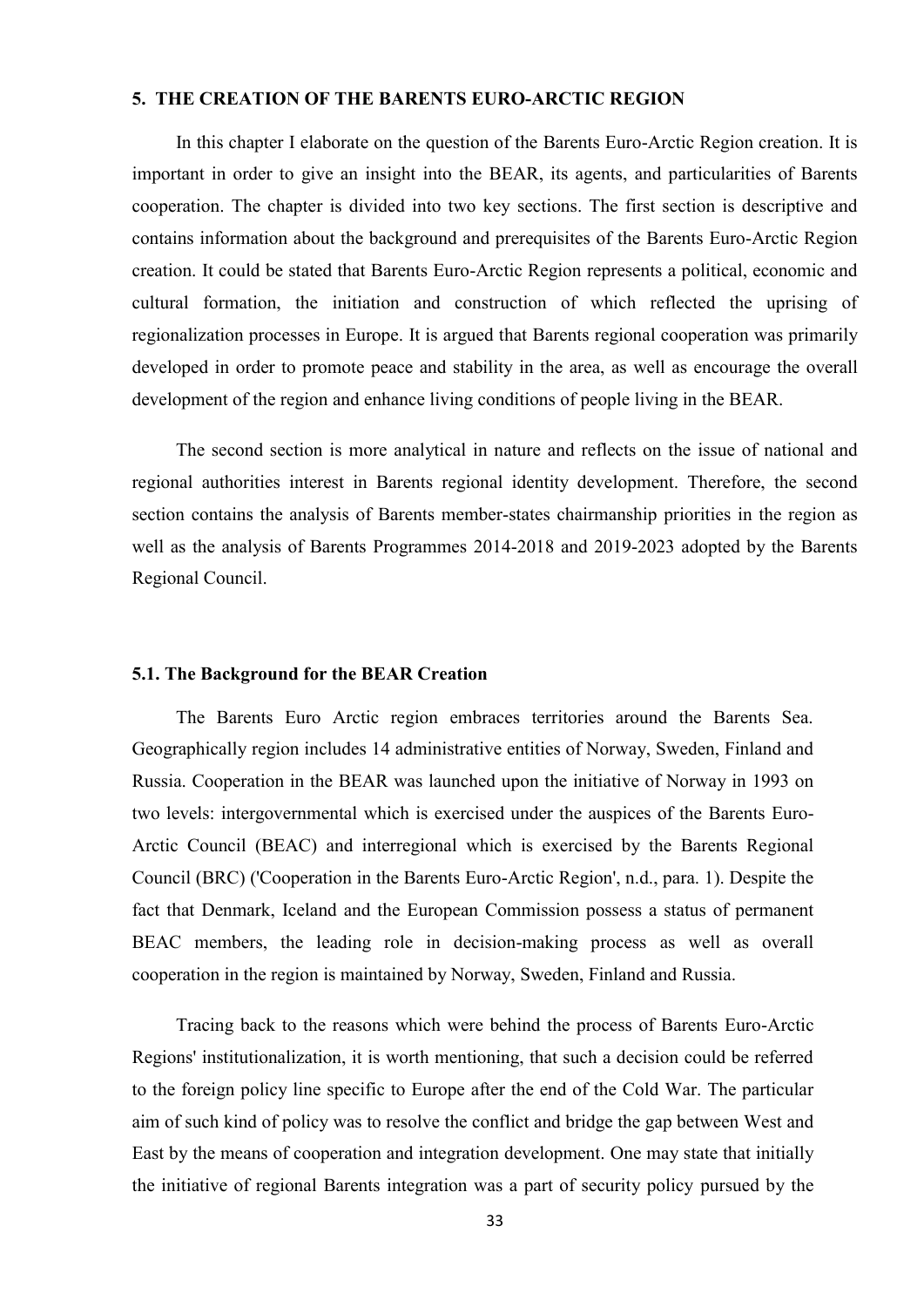Northern European countries in relation to the territories of strategic value (Svensson, 1998).

After the collapse of the Soviet Union there appeared a need to create a platform for the organization and maintenance of the dialogue between Russia and Northern Europe (Aalto, 2006). Thus, according to the logic of Norway and other Nordic states, it was planned to achieve stability and provide security by the means of development of economic and social connections in the region. Geir Hønneland stated that the cooperation project was aimed at 'reducing the military tension, the environmental threat and the East-West gap in standards of living in the region' (Honneland, 1998: 2). It is important to emphasize that one of the BEAC major tasks which is mentioned in the Kirkenes Declaration of 1993 is 'to decrease the tension and increase the stability in the region' (Heininen, 2004).

The Participants expressed their conviction that expanded cooperation in the Barents Euro-Arctic Region will contribute substantially to stability and progress in the area and in Europe as a whole, where partnership is now replacing the confrontation and division in the past (Kirkenes Declaration, 1993: 1).

It is necessary to emphasize that after the disintegration of the Soviet Union, Russia was still seen in Europe as a potential threat or enemy, therefore, the aim was to create a new kind of inter-governmental forum and organization for multilateral and bilateral cooperation in order to build mutual trust (Heininen & Lomagin, 2016: 270).

The intention was to stimulate and facilitate long-term collaborative activities that would ultimately benefit the population of the new transnational regional constellation. It was also hoped that the agreement would lead to an opening of the previously closed eastwest border and to an increased mutual understanding of the conditions of life and the future prospects of the people living in different parts of the region (Stoltenberg & Gorbachev, 2016: 17).

On the one side, there were the centrifugal forces in play when different nationalities within the former Soviet Union claimed their independence as sovereign nation states. On the other, there were the integrative forces of the current EU project, where national identifications merged into a new concept of Europe as a homogenized entity, a process that stimulated transnational region-building process and new kinds of regional identifications, the so called 'Europe of the regions'. Both these processes were necessary for the establishment of the Barents Region. Another driving force was the desire for political stability in the northern areas after the disarmament at the end of the Cold War (Elenius, 2015: 468).

Generally, the cross-border cooperation 'project was linked to the overall regionalization process underway in Europe as well as in the Arctic, turning previously peripheral border areas into meeting places between states in transnational networking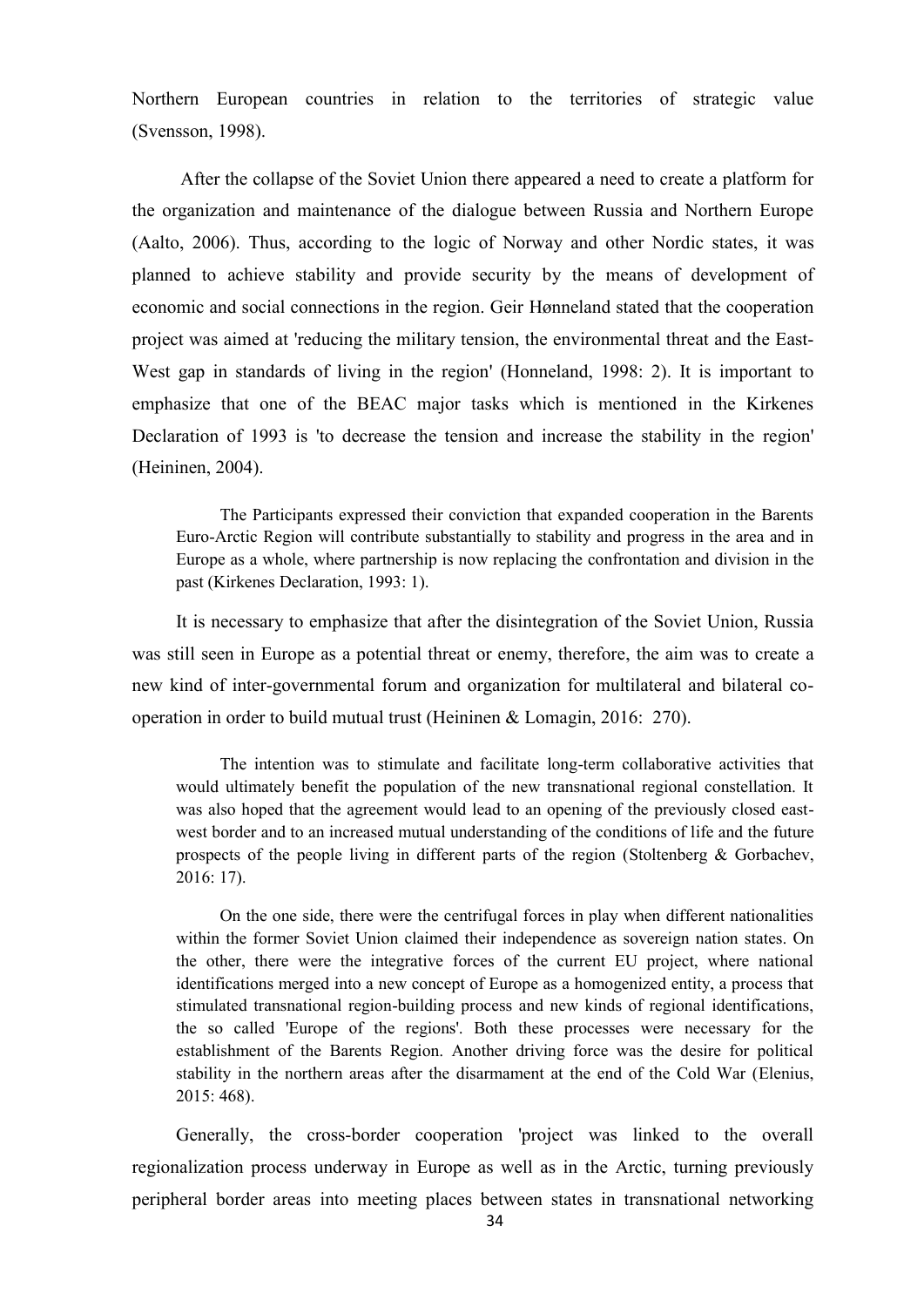involving many-sided interaction' (Honneland, 1998: 2). According an interviewee 'This initiative partly reflected the political process of regionalization and trans-regional cooperation which was actively arising in Europe at that time... In 90-s the idea of 'transboundariness', 'transnationality', pegged to regions, transnational regions, was especially popular, and then the Barents Euro-Arctic Region appeared' (Interviewee 1).<sup>1</sup>

One more reason for the establishing Barents cooperation which was especially significant for Norway was that due to the geographic factors Norway was excluded from the cooperation in the Baltic region. Thus, not least because of 'fear of losing its say in the making of Northern European security policy', Norway was primed to organize a political project where it could play one of the leading roles (Honneland, 1998; Svensson, 1998).

Initially the BEAR project faced skepticism and resistance both on the part of Norwegian Foreign Ministry and central administration and on the part of Russian military and security services (Heininen & Lomagin, 2016: 270). However, the idea that the initiative 'would create new platforms and channels for dialogue between the states with the potential to decrease military tension and increase political stability' eventually vanquished the hesitations (Heininen & Lomagin, 2016: 271).

Speaking about the aims of Barents cooperation, it is important to emphasize that the major goal of the BEAC and the BRC is facilitation of sustainable regional infrastructure development, bilateral and multilateral cooperation in the spheres of economy, trade, science and technologies, environmental protection, education and cultural exchange as well as assistance in the realization of projects aimed at the enhancement of indigenous peoples rights and living conditions (Kirkenes Declaration, 1993: 2).

It is important to note that practical interaction in the Barents Region is organized by 14 Working Groups (Yarovoy, Hønneland, 2016). The Working Groups are divided into BEAC Working Groups, BRC Working Groups, Joint Working Groups and the Working Group of Indigenous Peoples. Thus, the areas of cooperation embrace such spheres as rescue cooperation, environment, investments economic cooperation, transport and logistics, culture, education, energy, health and social issues, tourism, youth and indigenous peoples ('Barents Working Groups and Activities', n.d., para.2).

**.** 

<sup>1</sup> Eto otrazilo otchasti politicheski profsess regionalizatsii i formirovani ia transgranichnykh regionov, kotory aktivno shel v Evrope v to vremia... V 90-e gody ideia transgranichnosti, transnatsional nosti s priviazko k regionam, transnatsional'nym regionam, ona byla ochen' aktivna, i togda poiavilsia Barents Evro-Arkticheskiĭ Region.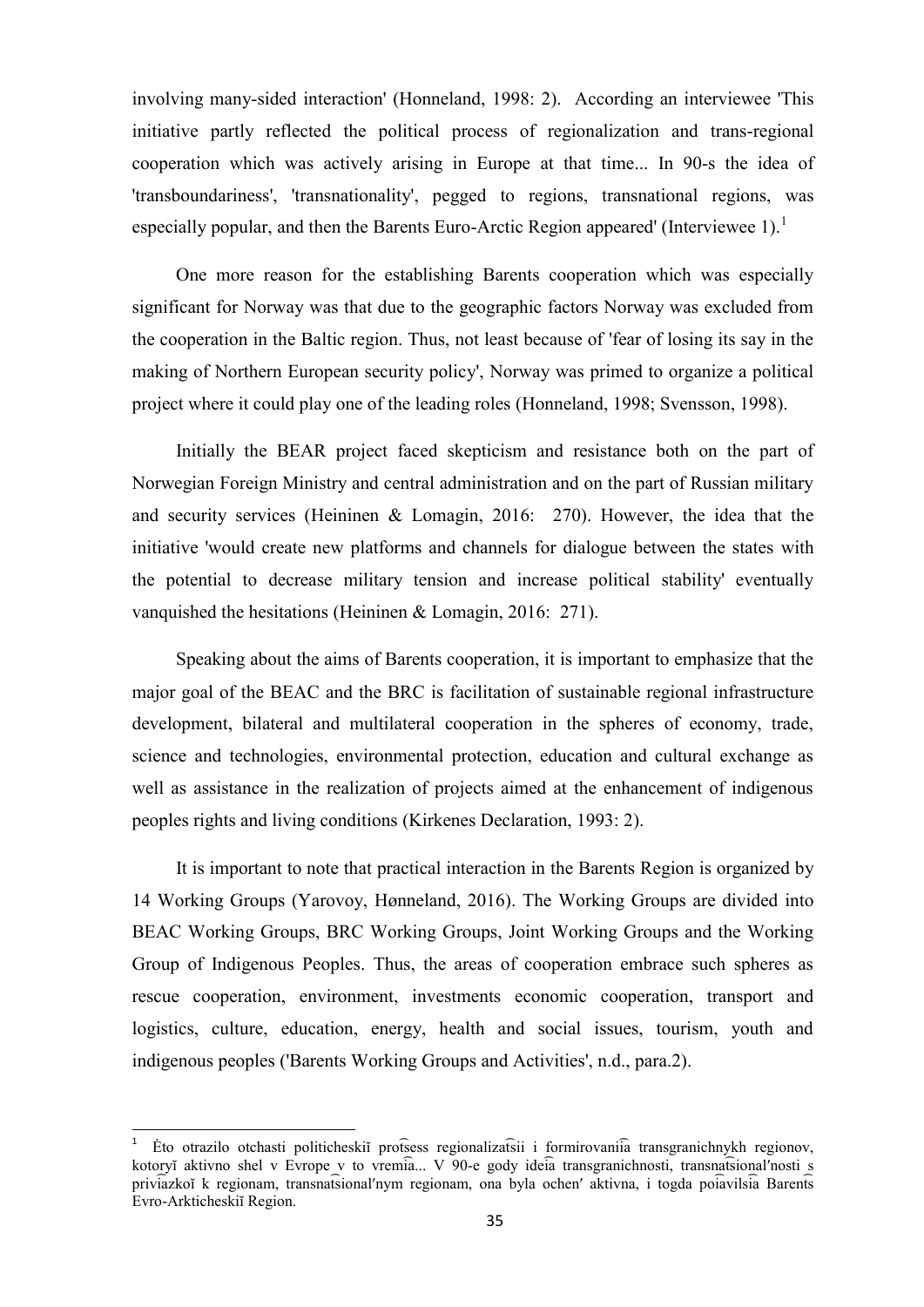Al in all, it could be stated that the Barents Euro-Arctic Region represents a political, economic and cultural formation the initiation and construction of which reflected the uprising of regionalization processes in Europe. The Barents regional cooperation was developed in order to promote peace and stability in the area, as well as encourage the overall development of the region and enhance living conditions of people living in the BEAR. For the reason that Barents regional cooperation is exercised both on international and interregional levels, we may assume that Barents region represents both international organization and trans-border region (Yarovoy & Hønneland, 2016: 69). This distinguishes the BEAR not only on a scale of the Northern Europe, but also in the whole world.

#### **5.2. Are the Barents Authorities Interested in Barents Identity?**

While describing the process of the BEAR creation it is also necessary to reflect on the issue of national and regional authorities interest in Barents regional identity development. In order to answer this question, I have analyzed their priorities in Barents cooperation.

According to the Norwegian Chairmanship priorities for a term of 2011-2013, Norway is interested in building a regional identity and supposes that good networks and close contacts are necessary for it (Norwegian Ministry of Foreign Affairs, n.d.). Norway clearly stated its perception of the BEAR as *a recourse rich region* and declared its aspirations in regional image promotion. Speaking about Finland and its Chairmanship priorities on 2013-2015, there was not mentioned any aspirations about regional identity building, mostly, the practical aspects of cooperation were examined. In Russian Chairmanship Priorities for a term of 2015-2017 the necessity of developing the concept of Barents identity is mentioned (Russian Ministry of Foreign Affairs, n.d.). Even more, Russian Minister of Foreign Affairs Sergey Lavrov mentioned in his statement at the BEAC Ministerial Session in 2015 that 'people-to-people contacts and cultural exchanges will contribute to strengthening the concept of the Barents identity based on a common history and on association with the same social and cultural space' ('Russian foreign minister addresses Barents Euro-Arctic Council meeting', 2015). At the same time, the overall context of the statement as well as of the Russian Chairmanship Priorities is devoted to the practical sides of the cooperation, such as energy, forestry, healthcare, reduction of environmental hot spots in the Russian part of the Barents Region, transport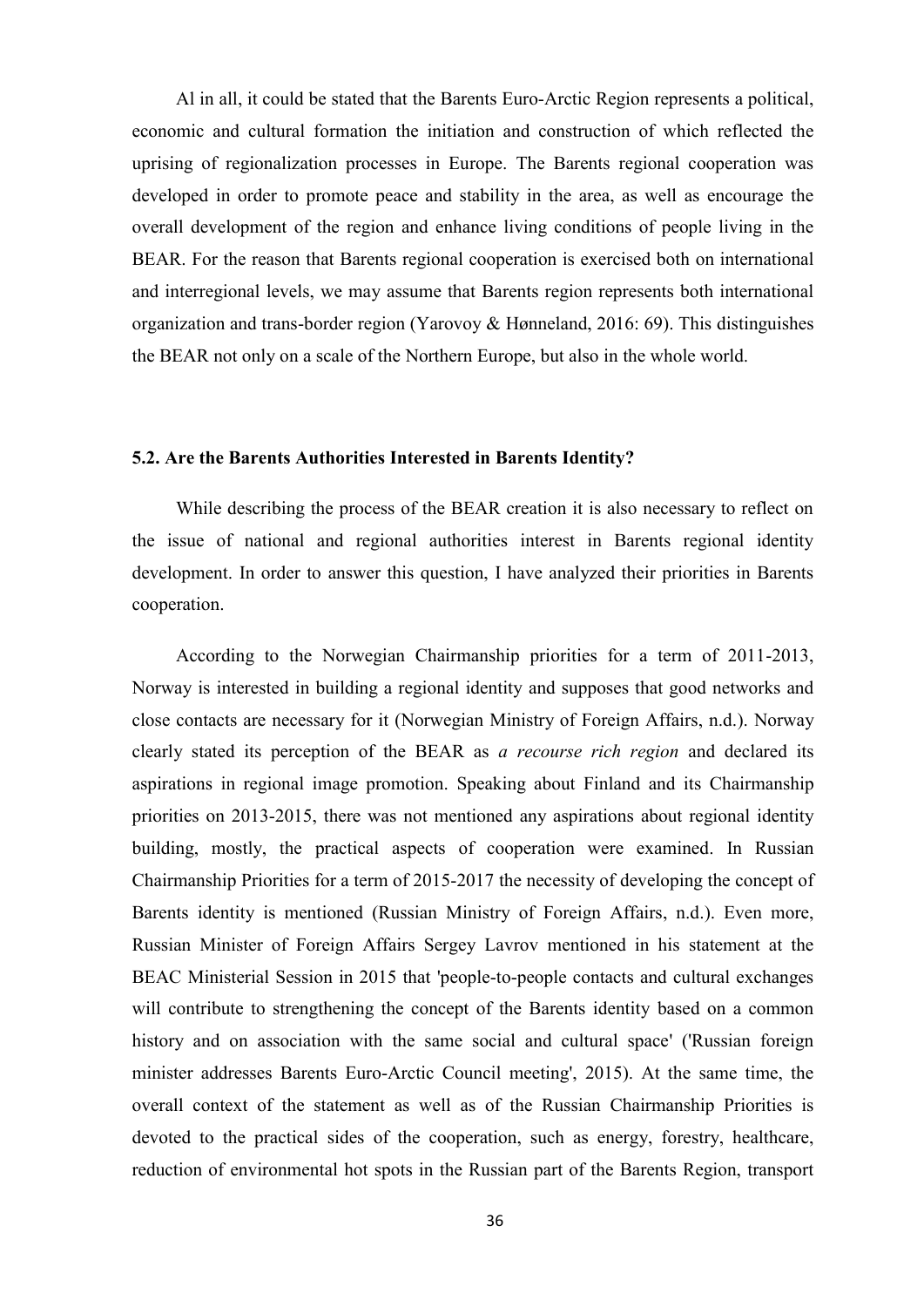and logistics issues as well as emergency prevention and response. Thus, it is possible to conclude that Russia as well as Finland do not include the construction of Barents regional identity into their priority interests of BEAR cooperation. Speaking about Swedish Chairmanship priorities for a term of 2017-2019, Sweden is aimed at promoting the Barents identity characterized by *openness and diversity* (Government Offices of Sweden. Ministry for Foreign Affairs, n.d.).

Touching upon the interest of regional authorities in the development of Barents identity, it is necessary to note that according to the Barents Programme 2019-2023, it is a mutually recognized goal 'to continue to create and promote the positive and attractive 'Barents identity' within and outside the region taking into account regional diversity' (The Barents Regional Council, 2018: 5*)*. Indeed, in the Barents Programme 2014-2018, it is also possible to find such a question: 'How can we increase knowledge about Barents inside and outside the region to become a stronger player on the European arena?' (The Barents Regional Council, 2013: 2). Thus, it is possible to conclude that Barents regional authorities are interested in promotion of common Barents identity and consider this task as one of their regional cooperation goals.

In overall perspective Barents cooperation was developed in order to increase the stability in the region, provide the environmental protection and reduce the gap in living standards between East and West in the European North. In this context, the creation of regional identity could be an important condition for successful implementation of stated goals, as it serves purposes of regional consolidation and development of trust-building relationships.

On the grounds of the conducted analysis of official documents issued under the auspices of the Barents Euro-Arctic Council and Barents Regional Council it is possible to conclude that, indeed, the participants of Barents cooperation are interested in promotion and development of regional Barents identity. Norway stands in as the most interested actor on the national level of regional cooperation. The idea is also supported by other BEAR member-states. However, according to the analysis of their Chairmanship priorities, regional identity building is not perceived as one of their priority interests, more attention is paid to the development of practical cooperation including such spheres as transport and logistics, environmental protection, investments and economic cooperation, tourism, energy cooperation as well as emergency prevention and response.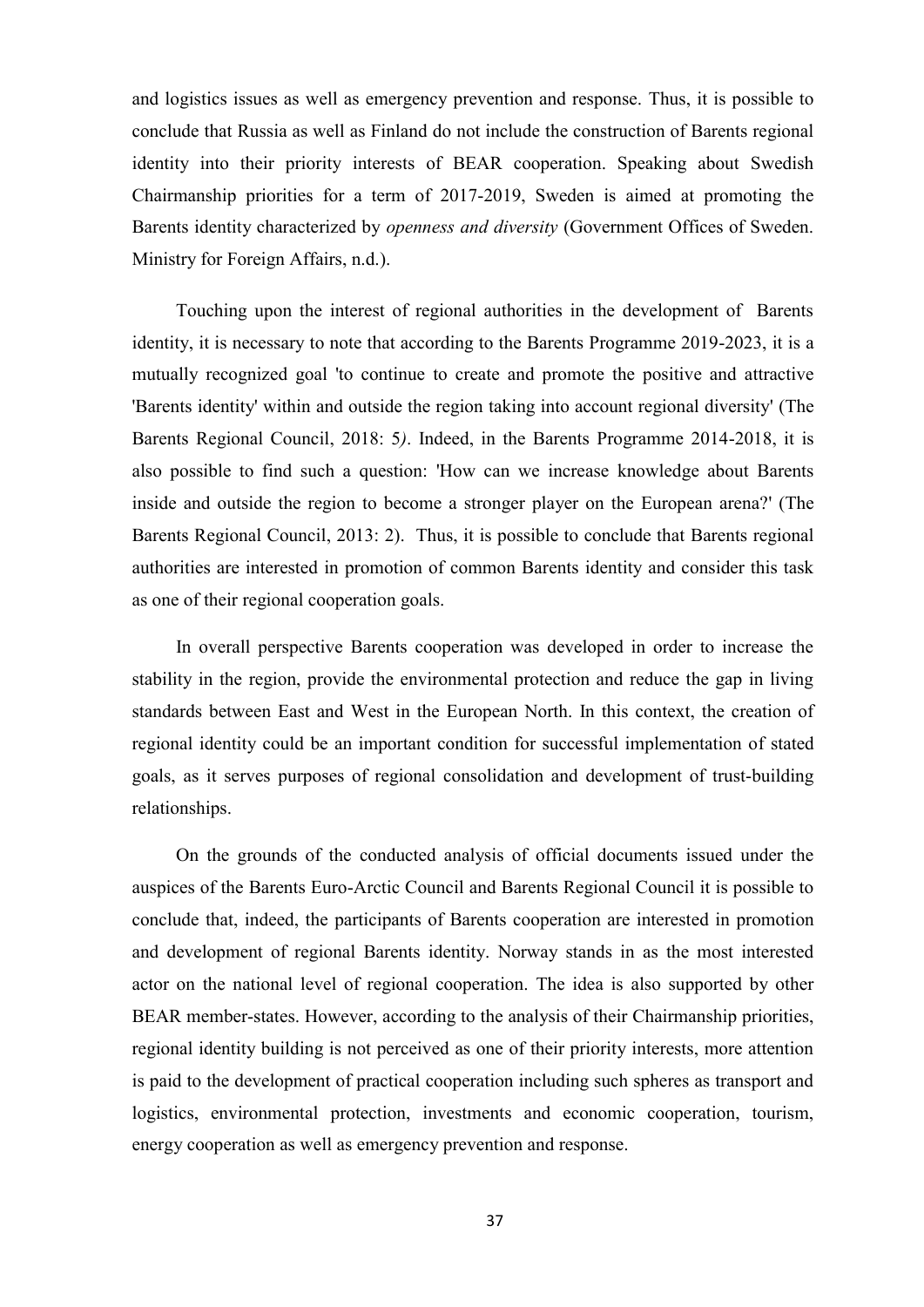On the inter-regional level of cooperation there is a desire to promote Barents identity within and outside the region. It is admitted that the creation of Barents identity serves purposes of regional consolidation and legitimization. Cultural cooperation is acknowledged as an influential tool for regional branding as well as regional image construction and promotion. The important role of cultural cooperation in trust-building and inter-regional relations development is also admitted. Thus, it is possible to conclude, that regional identity concept is of a bigger importance and interest on the inter-regional level of cooperation than on the national.

All in all, it was established that, the concept of regional identity exists in the Barents regional cooperation discourse. Thus, it is significant to study this concept as well as analyze the way it is being created and promoted within the frameworks of cultural cooperation in the BEAR.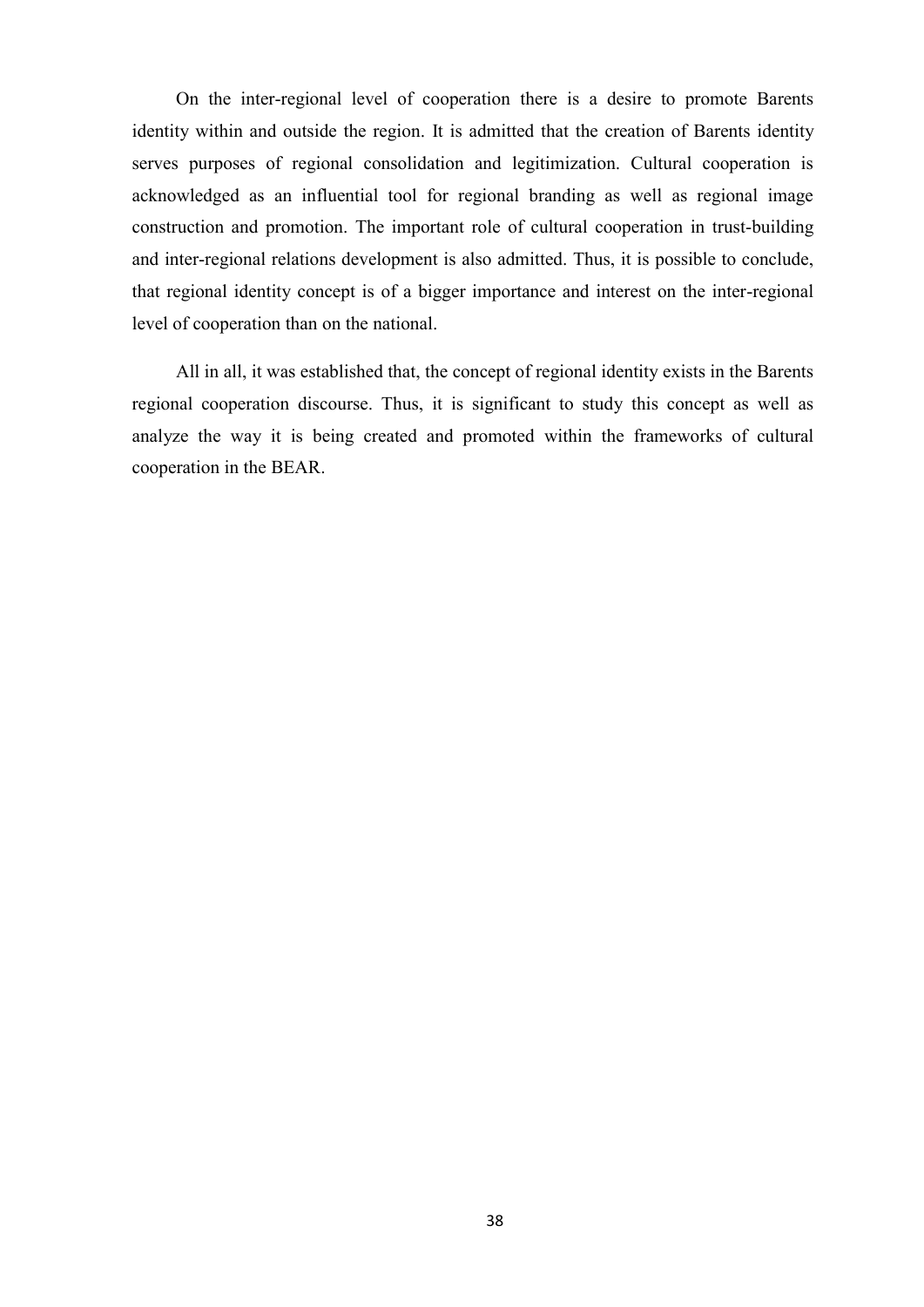# **6. CULTURAL COOPERATION IN THE BARENTS EURO-ARCTIC REGION**

In this chapter I analyze *the actors* of cultural cooperation in the BEAR as well as *their aims* in promoting cultural projects and activities. In order to answer this question, two levels of Barents cultural cooperation are examined, particularly, the official institutional and the practical levels. For this purpose official documents of the Barents Euro-Arctic Council (BEAC) and the Barents Regional council (BRC) have been examined in order to study the official institutional level of cultural cooperation in the region. Furthermore, the data on 'The Barents Region: a Transnational History of Subarctic Northern Europe'; the 'Encyclopedia of the Barents Region' and the 'Barents Spektakel' projects have been examined in order to study the practical level of cultural cooperation. The analysis allows us to understand which key motives are lying upon the promotion of cultural cooperation in the region, as well as establish how the creation of a shared Barents identity coincides with these motives.

In the chapter I argue that the participants of Barents cultural cooperation are interested in promotion and development of Barents identity and regional community building. Cultural cooperation is recognized as an instrument of regional identity development and serves purposes of we-hood and us-hood belongingness promotion. Nevertheless, I admit that regional identity construction represents not a primary objective, but a 'by-product' of regional cultural cooperation and is perceived as a long-term and quite indefinite prospective.

### **6.1. The Official Institutional Level of Cultural Cooperation in the BEAR**

Cultural cooperation in the Barents Region is coordinated mainly by the Joint Working Group on Culture (JWGC). The aim of the JWGC is 'to strengthen cultural identities, multicultural dialogue and cultural ties between the Barents countries and the regions' ('The Joint Working Group on Culture', n.d.).

In the period from 2003 to 2018 under the auspices of the JWGC there were formulated and adopted four programmes on cultural cooperation in the Barents Region. In addition to the adoption of programmes on cultural cooperation, meetings of ministers of culture of the BEAC member-states are held on a regular basis, various cultural projects are implemented with the assistance of the JWGC and, also, since 2016 a special prize is awarded by the JWGC for the contribution into the cultural cooperation in the region.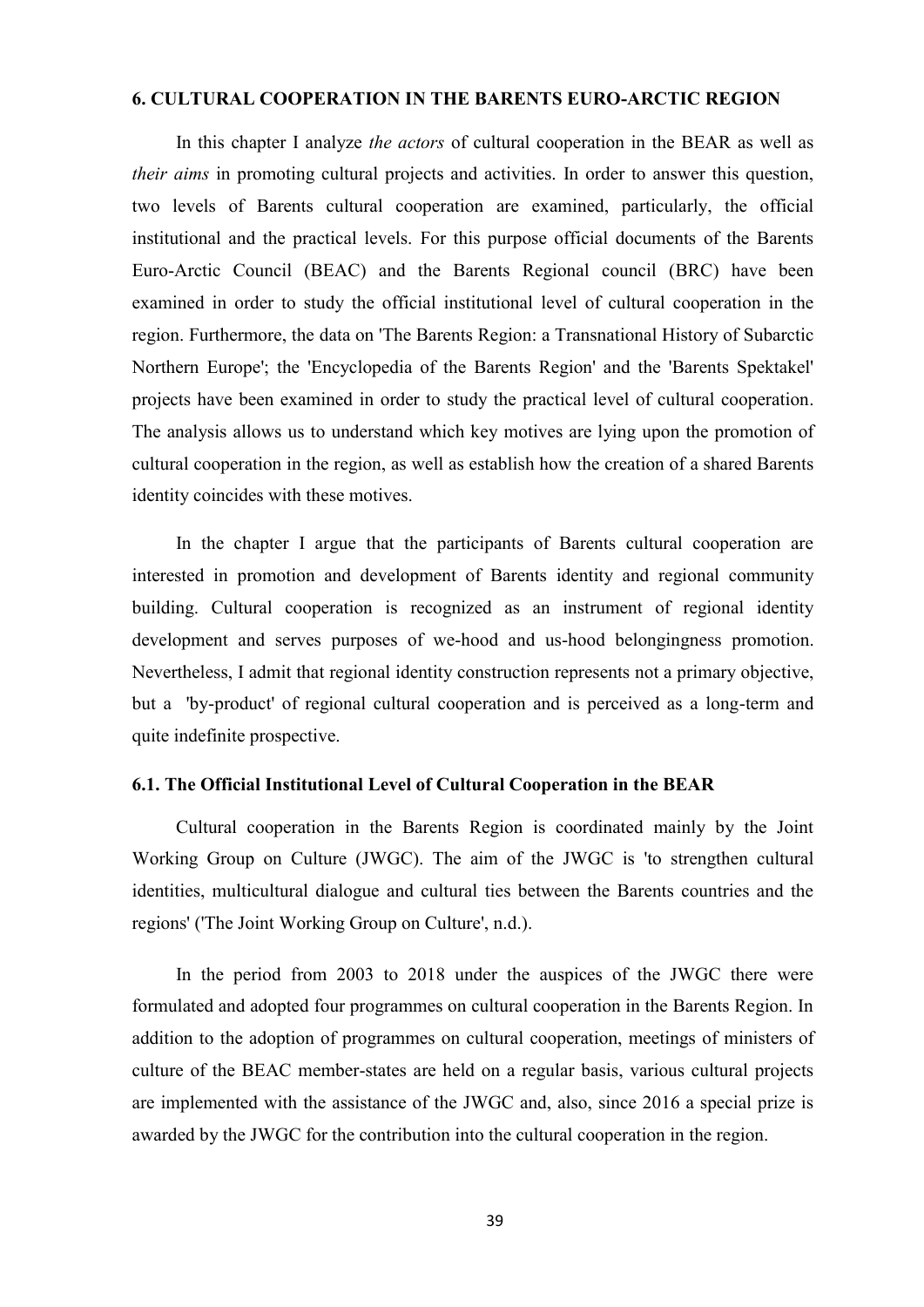According to the programmes on cultural cooperation, the key goals of cultural collaborative activities in the BEAR include *making the region more prominent on the international arena* from a cultural point of view (Joint Working Group on Culture, 2002; Joint Working Group on Culture, 2008); *fostering mutual understanding and trust* (Joint Working Group on Culture, 2010*); increasing tolerance and interaction* (Joint Working Group on Culture, 2008: 6); as well as *developing the BEAR regional identity* as a unique cultural region in the north of Europe (Joint Working Group on Culture, 2002). Moreover, it is admitted that cultural cooperation serve as '*a tool for regional, social and economic development'* (Joint Working Group on Culture, 2008: 6; Joint Working Group on Culture, 2010; Joint Working Group on Culture, 2014).

According to the Joint Statement of Ministers of Culture of the BEAC Member-States which was issued in Moscow in 2016, the participants of Barents cooperation are aimed at the advancing the 'Barents Identity' (The Barents Euro-Arctic Council, 2016: 1). Cultural cooperation could be used as an instrument in realizing this goal (The Barents Euro-Arctic Council, 2016: 1). However, it is necessary to admit that mostly activities in the field of cultural cooperation serve purposes of contact development and network building which in turn enhance trustful relationships, therefore, developing mutual understanding which is important for regional stability. The regional identity construction seems to be a more long-term and indefinite perspective.

On the grounds of the analysis of Barents Programmes adopted for the terms of 2014-2018 and 2019-2023 under the auspices of the Barents Regional Council, it was established that, cultural cooperation is acknowledged as an influential tool for regional branding and positive regional image construction and promotion (The Barents Regional Council, 2018: 9). From the constructivist point of view, positive representation of a region in the eyes of the international community, can encourage its legitimization and provide with more political power and longer subsistence. The important role of cultural cooperation in trust building, mutual understanding and interregional relations development is also admitted (The Barents Regional Council, 2013: 4). Through the development of mutual understanding actors of the cooperation would be able to know each other better and, consequently, break existing perception borders. As a result, it is possible to conclude that cultural cooperation can serve purposes of both us-hood and we-hood community belongingness development. At the same time, it is necessary to admit, that regional identity construction is perceived mostly as a side and a long-term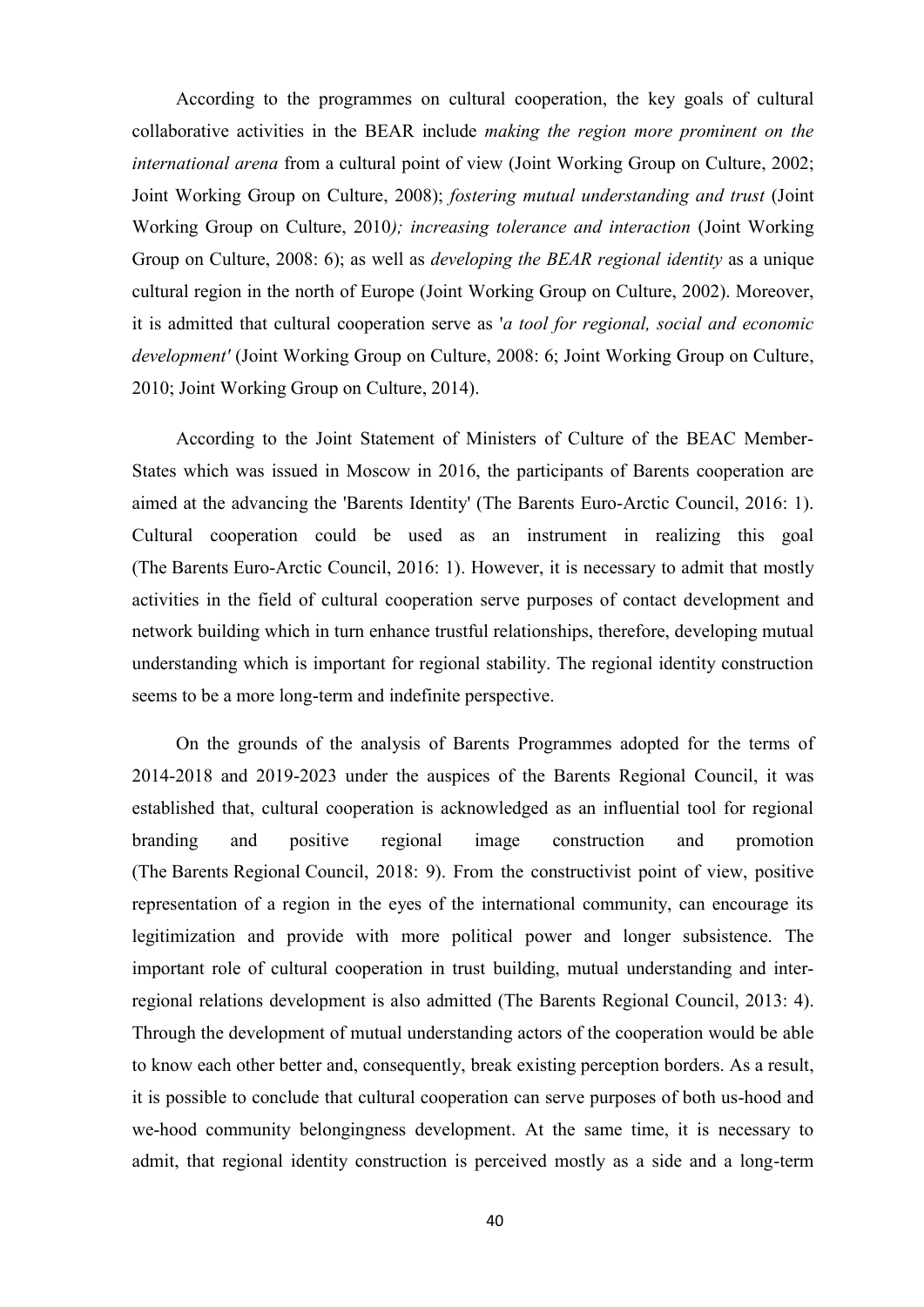effect of regional promotion and branding, network-building and mutual understanding development.

The leading role of the JWGC in cultural activities realization is emphasized (The Barents Regional Council, 2013: 10). At the same time, it is admitted that the Joint Working Group on Youth (JWGY) as well as the Joint Working Group on Education and Research (JWGER) could also act as mechanisms for cultural cooperation promotion by the means of student exchange, regional workshops and national conferences, therefore, contributing to breaking down language and cultural barriers, developing common identity and, thus, laying a foundation for Barents cooperation as well as regional community consolidation (The Barents Regional Council, 2013: 10).

On the grounds of the conducted analysis of official documents issued under the auspices of the Barents Euro-Arctic Council and the Barents Regional Council it can be established that, the participants of Barents cultural cooperation are interested in promotion and development of shared Barents identity and regional community construction. The role of cultural cooperation in the development of Barents regional identity is recognized (Joint Working Group on Culture, 2008). Joint Working Group on Culture is perceived as an organization particularly responsible for the development of shared regional identity of the BEAR. However, JWGY as well as the JWGER could also act as mechanisms for cultural cooperation promotion.

I conclude that cultural cooperation could serve purposes of *regional branding, the promotion of the Barents Region on the international arena* as a united entity, as well as the *enhancement of intra-regional contacts*, *development of trust and openness and regional community consolidation*. Thus, *cultural cooperation serves as a tool for the development of us-hood and we-hood group belongingness*, which constitute the core modes of regional collective identity. At the same time, it is necessary to admit that regional identity construction seems to be more like a 'side effect' of cultural cooperation as such, as well as a long-term and quite indefinite perspective.

### **6.2. The Practical Level of Cultural Cooperation in the BEAR**

In the analysis of the practical level of cultural cooperation, I studied the following projects: 'The Barents Region: a Transnational History of Subarctic Northern Europe'; the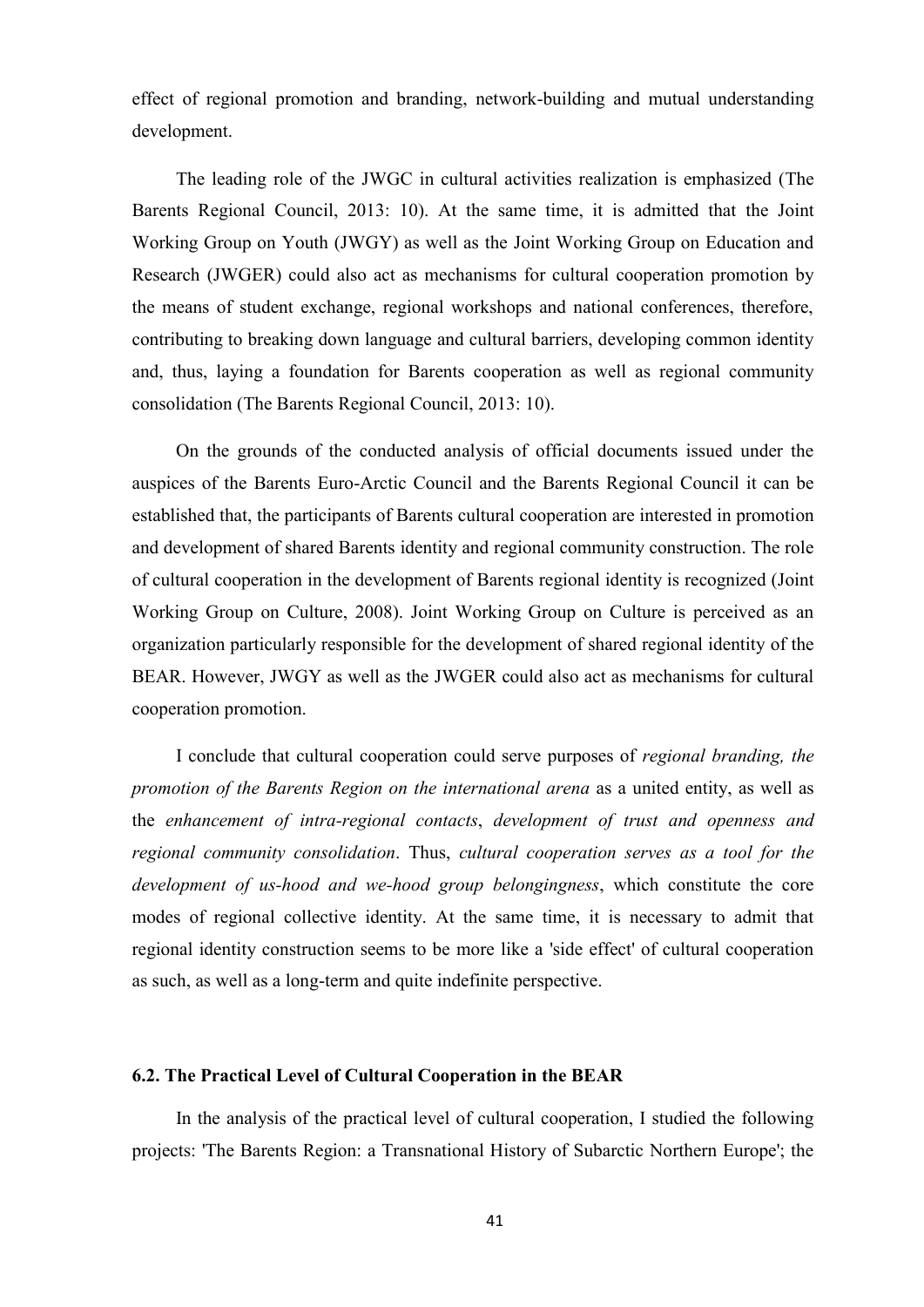'Encyclopedia of the Barents Region' and the activities of the art-group "Pikene på Broen" based in Kirkenes, particularly, their cultural project 'Barents Spektakel'.

Concerning the Barents History book and the Encyclopedia, both of them partly represent the response to a political order (Elenius, 2015: 25). Particularly, it is stated that the initiative to write a history book came from the Olof Palme International Centre in Stockholm and the Norrbotten County Administration Board which were occupied with the northern dimension of Europe during the final moments of the 2001 Swedish chairmanship of the European Union (EU) (Elenius, 2015: 9). According to an interviewee, '...partly it was an order initiated by Barents authorities...It was [the BEAR] a political, economic and cultural formation, consequently, some politicians had an idea to provide a logic and historical rationalization for it' (Interviewee 1).  $2$  The interviewee adds that 'The idea of politicians, who ordered these projects, was to show that historically people used to communicate across the border, that historically these territories had much more linkages which were built horizontally' (Interviewee 1).<sup>3</sup> It is also possible to conclude that one of the reasons for this order was a desire of Swedish authorities to draw the EU attention to the northernmost European territories. At the same time it is, incorrect to deny personal interest and inducement of the projects' authors. 'Basically the projects were academic projects and the emphasis and guidelines were decided completely within the projects and academic collaborations on scientific grounds' (Interviewee 2).

Prior to these projects the territories of the region were not analyzed within the prism and scale of the Barents Euro-Arctic Region. According to an interviewee, 'until very recently, histories of this region were written as national historiographies...Actually, Russia, was illustrated as a country beyond the Iron Curtain or beyond the border' (Interviewee 1).<sup>4</sup> Indeed, according to the 'The Barents Region: a Transnational History of Subarctic Northern Europe', the Russian Europe is normally excluded from the discourse of Europe (Elenius, 2015: 471). Therefore, one of the project's goals was *to bridge the gap between Russia and Northern countries and enhance cooperation in the Barents Region* and, even more, to *present a new approach to the definition of the Northern European dimension*.

wa matasti ėto byl zakaz sverkhu... Ėto bylo politicheskoe, ėkonomicheskoe, kul'turnoe obrazovanie, sootvetstvenno, u nekotorykh politikov voznikla ideia o tom, chtoby podvesti pod nego logicheskoe obosnovanie i istoricheskoe.

<sup>&</sup>lt;sup>3</sup> Ideia politikov, kotorye zakazali ėti proekty, byla pokazat', chto istoricheski liudi obshchalis' cherez granitsu, chto istoricheski ėti territorii imeli gorazdo bol'she sviazeĭ, kotorye byli vystroeny gorizontal'no.

<sup>4</sup> Istorii ėtogo regiona do nedavnego vremeni pisalis' kak chast' natsional'nykh istoriografii...v riade sluchaev istoriia Rossii opisyvalas' kak de stvitel'no, strany po tu storonu ot zheleznogo zanavesa ili po tu storonu granitsy.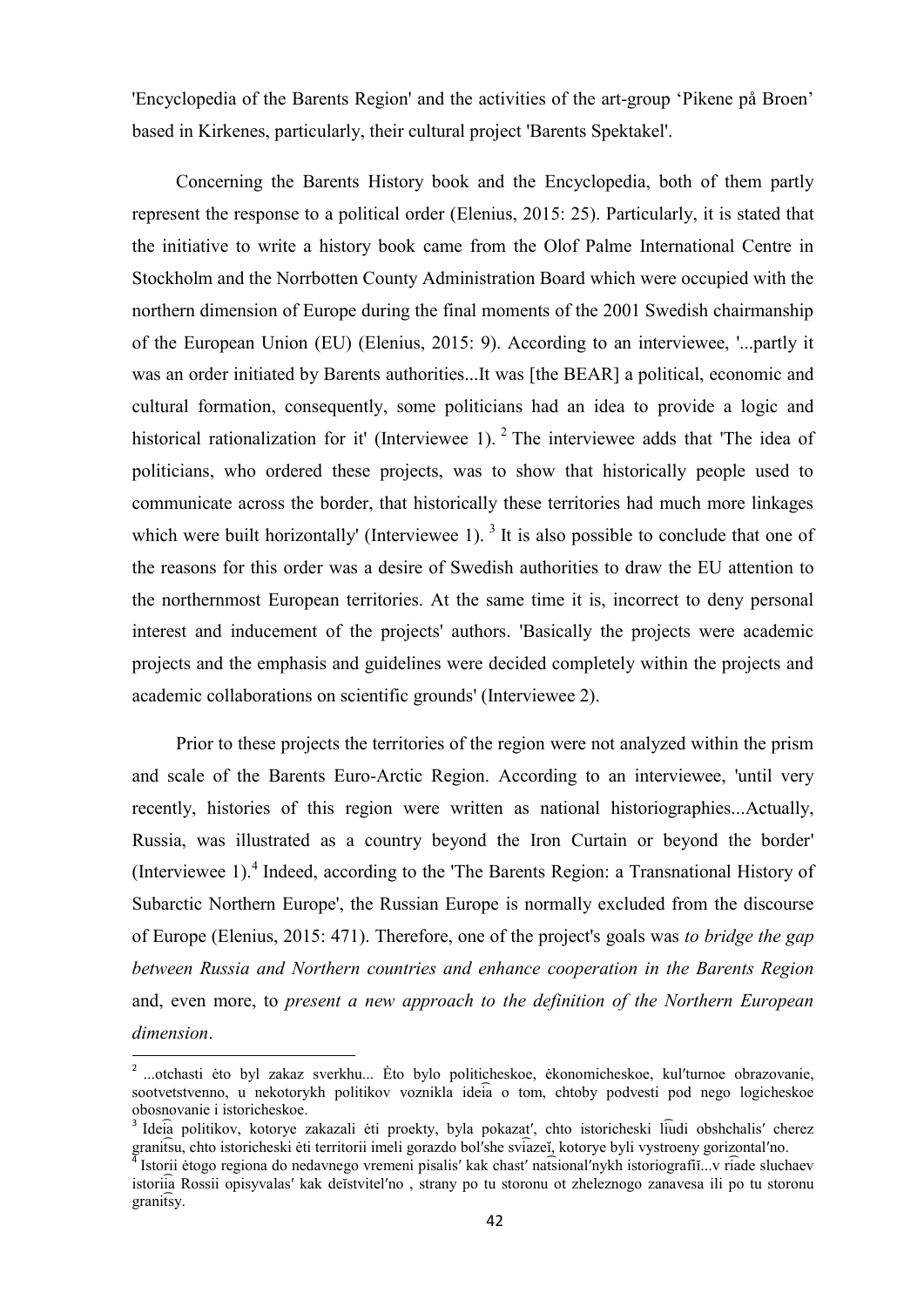At the same time, the overall objective which lead to the production of the projects is stated as 'to contribute to the compilation and dissemination of knowledge about the conditions of life in this northerly transnational region' (Olsson, 2016: 20). Indeed, it is highlighted that 'northern territories have been neglected in official historical narratives', as well as the BEAR is generally widely unknown (Olsson, 2016). Thus, there was *a need to promote the visibility of the Barents Region within and outside the region* and, therefore, promote the world's interest in Northern Europe (Olsson, 2016).

In a brief review on the Encyclopedia presented on the Editor's web page, it is stated that '...the legitimacy of this process [transboundary interregional cooperation] is greatly enhanced and collaboration is much facilitated and stimulated if people identify with the objectives of the project. One way of contributing to this goal is to compile and disseminate existing information about the situation in the various counties belonging to the Barents Region' (Olsson, 2009: 2 ). Thus, it may be concluded that there is *a declared aim to foster regional identity building by the means of knowledge and information dissemination*.

All in all, I conclude that the established objectives coincide with the process of wehood and us-hood community belongingness development as they imply the promotion of the Barents specific features both within and outside the region.

It was found that the initial aims of the 'The Barents Region: a Transnational History of Subarctic Northern Europe' and the 'Encyclopedia of the Barents Region' projects included: *to integrate the information on the region; to fill the gap in general knowledge deficit about the region; to disseminate the knowledge about the region and, therefore, promote its visibility; to bridge the gap between Russia and northern countries; to foster regional cooperation*. On the whole, such aims coincide with the idea of regional identity promotion, which represent a 'side effect' of all above mentioned activities.

I want to point out, that the authors of the projects stated that they were not trying to present regional or national identity (Elenius, 2015). Indeed, according to them, there is no Barents regional identity at the moment, 'The BEAR identity is still vague and exists more among regional politicians and officials than among common people' (Interviewee 2). Currently 'it represents a construct which is relatively inessential for people living in the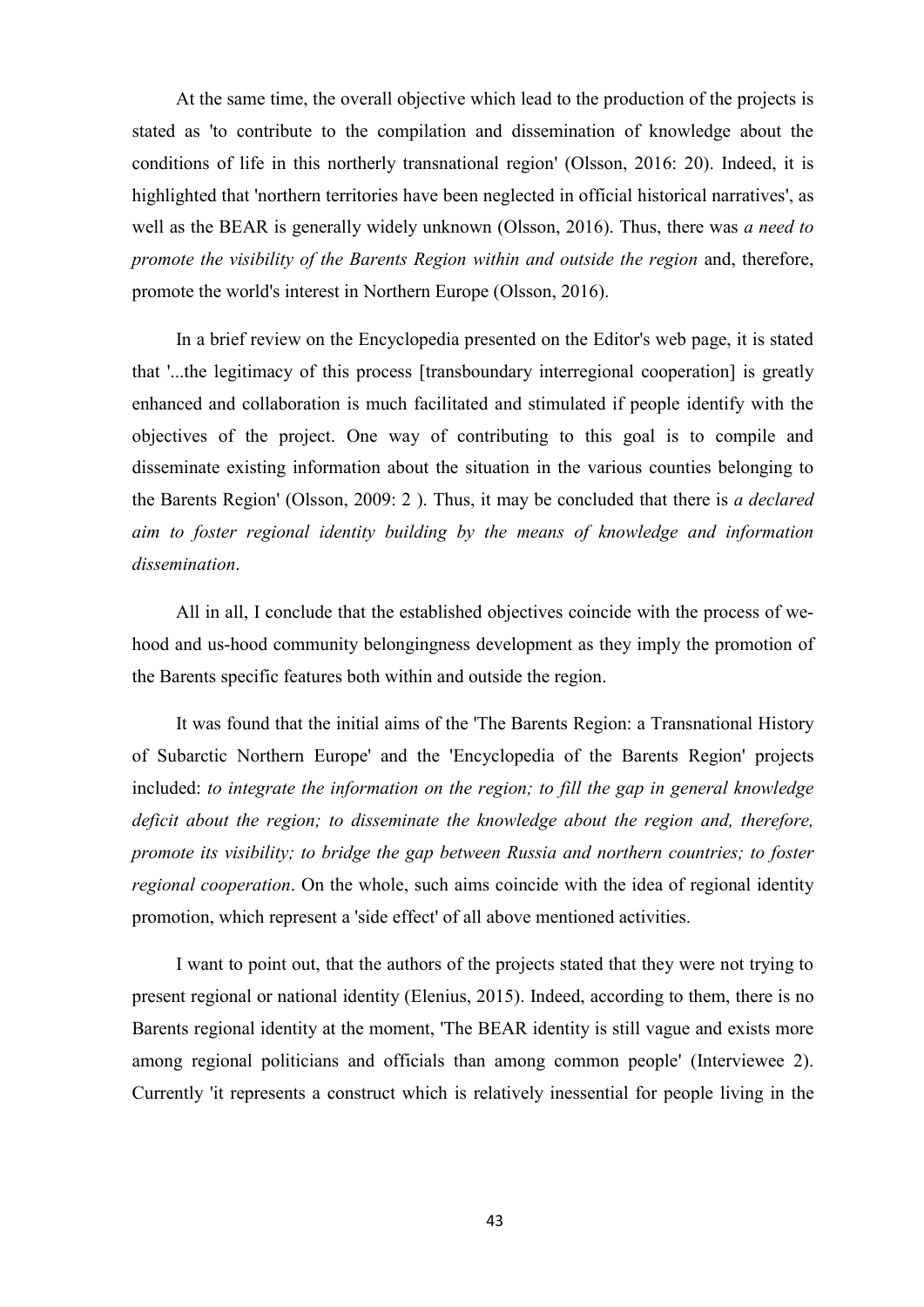region<sup>15</sup> (Interviewee 1). However, identity construction constitutes one of the side-effects of these projects.

At the same time, it may be argued, that the realization of some exclusive cultural projects is not enough to promote community-building in the region to any significant extent. According to one of interviewees, 'The projects and books represent a good start, but three books written in a language (English) which is foreign language for all the Barents Region population of course cannot alone make a big difference. However, they form one basis which can help further collaboration and identity building' (Interviewee 2).

The 'Barents Spektakel' project is one more interesting case of cultural cooperation the analysis of which could complement the study and with the help of which other reasons for regional cultural activities can be examined. The project is conducted under the auspices of the group of activists "Pikene på Broen" based in Kirkenes. 'Barents Spektakel' is a festival which has been organized since 2004 'in order to promote cross-border connections between culture and politics and among citizens of the Barents Region' (Viken, 2016: 80). Even if the project is organized by the group of activists, the financial support for its organization is received from such institutions as the Norwegian Barents Secretariat, Arts Council of Norway, BarentsKult programme which is aimed at the promotion of cultural cross-border cooperation in the BEAR (particularly Norwegian-Russian projects), as well as from regional authorities including Finnmark county (Northern Norway), Troms county (Northern Norway), Nordland county (Northern Norway) and Sør-Varanger municipality in Finnmark county ('Barents Spektakel 2019. The World's Northernmost Chinatown' n.d.). Thus, it is obvious that the 'Barents Spektakel' project is widely supported by Norwegian regional authorities and the BEAR institutions.

I want to mention, that initially 'Barents Spektakel' appeared mostly due to practical reasons. Mine bankruptcy caused a crisis in Kirkenes, therefore, citizens faced a necessity to find another resource for living. According to the interview with one of the 'Barents Spektakel' managers, Lyuba Kuzovnikova, 'Kirkenes, due to its geographical disposition, appeared to have other advantages, particularly, the Russian-Norwegian border is located within 13 km from Kirkenes, and the Finnish-Norwegian border is just a 50-minute drive from the town...Thus, Kirkenes becomes a strategically important place, so called 'gates to

**.** 

<sup>&</sup>lt;sup>5</sup> ...ona opisyvaet konstrukt, kotoryĭ otnositel'no malovazhen dlia naseleniia mestnogo regiona.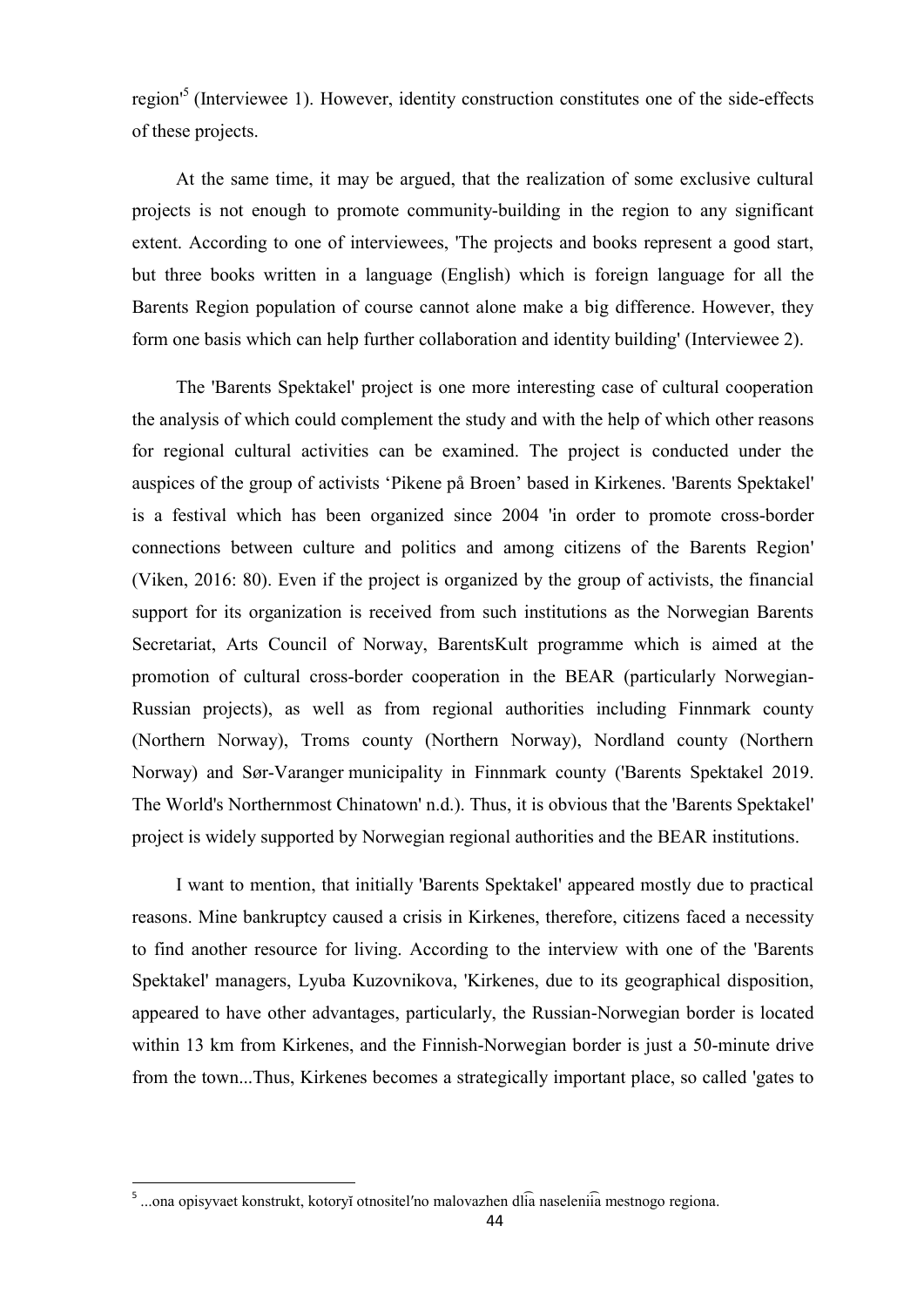Russia' <sup>6</sup>(Fedorenko, 2010). Therefore, it is possible to conclude that cultural cooperation serves as *a resource for local Kirkenes community which sustains its livelihood and develops the town socially and economically.*

The 'Barents Spektakel' was designed as a meeting point (Biryukova, 2017). The idea of cultural cooperation was 'to build the bridges across the Barents regional borders by the means of culture and modern art'<sup>7</sup> (Fedorenko, 2010). Indeed, the festival attracts people from various parts of the region as well as outside it, promoting regional-branding, however, mostly city-branding (Kirkenes).

The festivals' themes touch upon common regional challenges and features. This coincides with the idea of regional identity development. At the same time, it is necessary to emphasize that the 'Barents Spektakel' *mostly serves city-development purposes*, while *Barents regional community building and identity promotion represent a 'side effect'* of the project realization. However, still it could *complement identity construction process* in the region, especially on a scale of Kirkenes. It is also possible to assume that, in such a case, the Barents identity rhetoric itself also serves as tool of city-branding. According to one of interviewees, 'addressing to this shared Barents identity, it is possible to distinguish oneself<sup>8</sup> (Interviewee 1).

All in all, it was established that objectives of Barents cultural cooperation depend on the actors of cultural cooperation. However, generally, the common aims imply: *enhancement of overall cooperation in the region; dissemination of the knowledge about the region and, therefore, promotion of its visibility; bridging the gap between Russia and northern countries*. *Regional identity construction seems to be more like a 'side effect' of cultural cooperation* as a whole, as well as a long-term and quite indefinite perspective. Moreover, it is necessary to admit that the realization of some exclusive cultural projects is not enough to promote community-building in the region to any significant extent. However, it is necessary to admit that the implementation of the above mentioned goals of cultural cooperation, indeed, implies the realization of identity policy in the region.

 $\overline{\phantom{a}}$ 

<sup>&</sup>lt;sup>6</sup> No u Kirkenesa v silu svoego geograficheskogo polozheniia otkrylis' drugie bol'shie preimushchestva, v chastnosti, v 13 kilometrakh ot nego nakhoditsia russko-norvezhska ia grani $\overline{1}$ sa, a v 50 minutakh ezdy – finskonorvezhskajā granitsa... Kirkenes stanovitsia mestom strategicheski ochen' vazhnym – 'vorotami v Rossiiu'.

<sup>7</sup> Ideia byla v tom, chtoby stroit' mosty poverkh granits Barentseva regiona s pomoshch'iu kul'tury i sovremennogo iskusstva..

 $^8$  ...appelirui $\overline{\hat{a}}$  k ėto neko obshche i identichnosti, ty mozhesh' sebi $\overline{\hat{a}}$  vydelit'.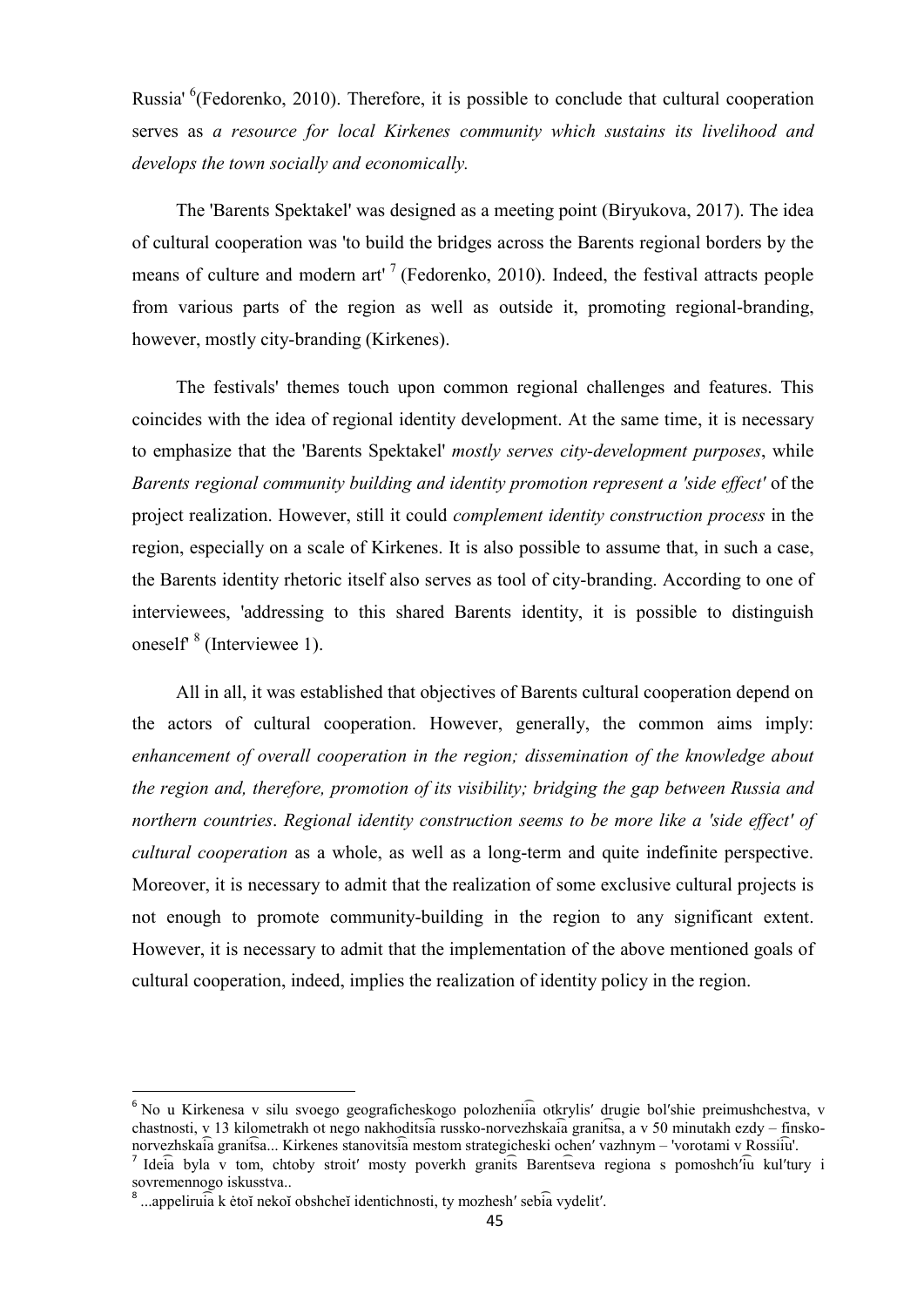# **7. IDENTITY POLICY IN THE BEAR**

In this chapter I will present the analysis of identity policy implemented in the Barents Euro-Arctic Region. Particularly, taking into account the research question of the thesis, I concentrated on the implementation of identity policy by the means of cultural cooperation in the region.

The chapter is divided into two key sub-chapters which are devoted to the analysis of "we-hood" and "us-hood" modes of group belongingness. Each of the sub-chapters is also divided into several sections which are touching upon the core aspects of identity policy in the BEAR conducted by the means of cultural cooperation.

In the chapter I argue that identity policy is implemented in the Barents Region. Wehood is promoted by highlighting such features as common regional history, common regional challenges and common regional features. Us-hood is promoted by presenting the BEAR as a unique region in terms of its regional construction; geographical location; regional peace and stability; diversity and wealth of resources.

### **7.1. We-hood**

According to Eriksen (1995), we-hood represents a mode of group belongingness which stands for the internal sense of solidarity with a community. 'We' implies 'interdependence and internal cohesion by virtue of a shared task' (Eriksen, 1995: 427). We-hood 'must be founded in shared or complimentary representations of shared practices' (Eriksen, 1995: 429). The cohesion of a group is achieved through sharing of certain practices which implies that "we take care of each other"(Eriksen, 1995). Thus, on the ground of the conducted qualitative content analysis of the texts it was decided to present we-hood category by virtue of following sub-categories: *our history; our common challenges; our common features.*

## *7.1.1. Our History*

According to the analysis of the official documents it was established that the existence of *historical interactions* in the region, indeed, serves as an important source for the justification of the BEAR official creation in 1993. The *historical tradition* of transborder cooperation is highlighted.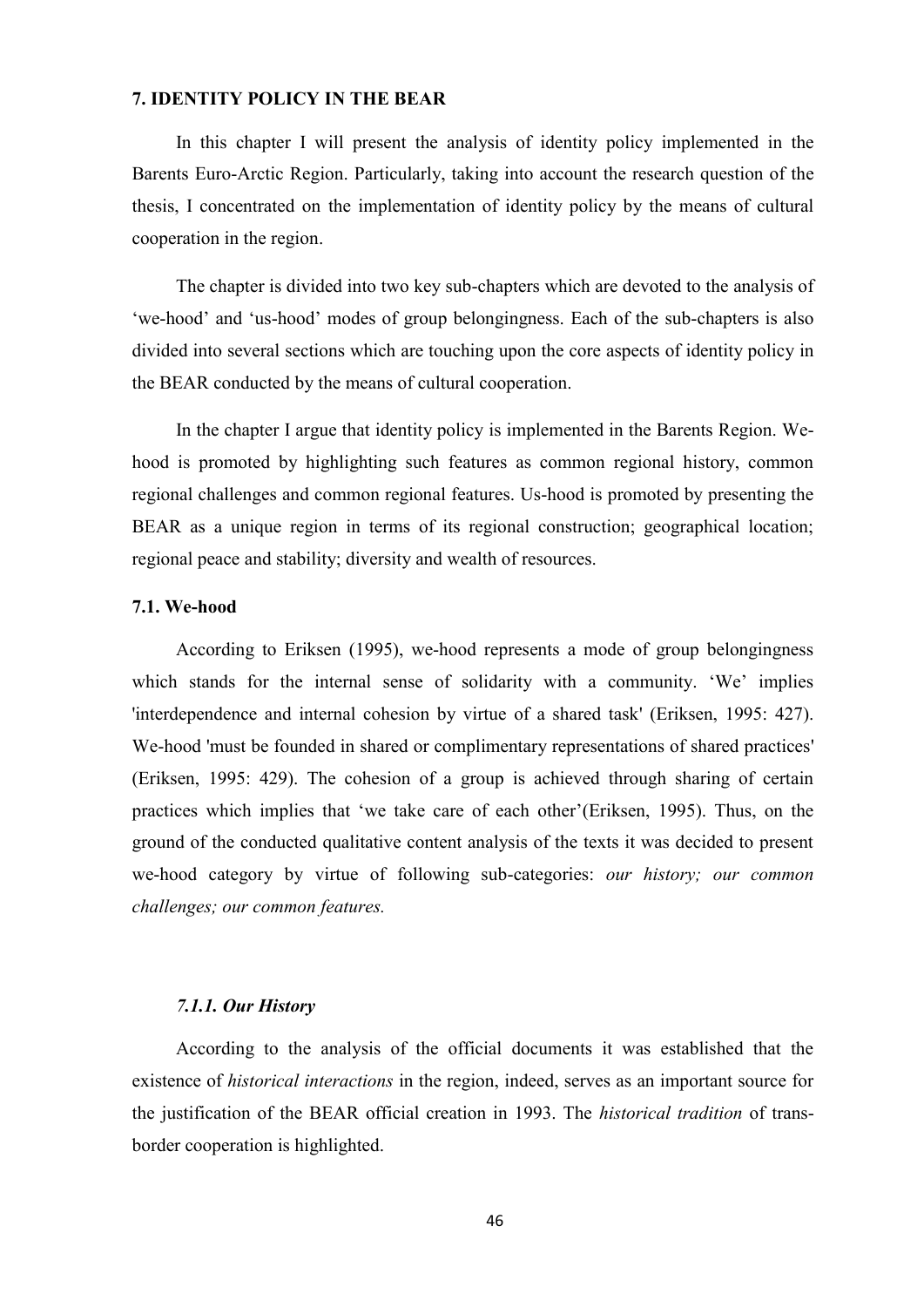We believe that people-to-people contacts, cultural exchanges will contribute to strengthening the concept of the Barents identity based on *a common history* and on association with the *same social and cultural space* (Russian foreign minister addresses Barents Euro-Arctic Council meeting, 2015).

The analysis of cultural projects in the BEAR indicated that the representation of common regional history is an important part in regional discourse and plays a significant role in regional identity policy. Such aspects as *transnational/trans-regional tradition*; *tradition of borderless cooperation; history of contacts* are emphasized. It is stated that the creation of the BEAR was a natural outcome of historical contacts within a *common area*. Thus, the BEAR was created on the model of previous cross-border cooperation (Elenius, 2015). Indeed, the authors of the projects were intended to illustrate that "historically people communicated over the border, historically these territories had much more ties which were built *horizontally*' (Interviewee 1).<sup>9</sup> This communication was mostly exercised by the means of *trade ties (the Pomor trade)* and *cultural contacts*. Indeed, it is repeatedly highlighted that "in the past centuries people of these areas had interacted a great deal over the national borders" (Interviewee 2).

Even more, in the 'Encyclopedia of the Barents Region' it was noted that there were no permanent borders until the  $19<sup>th</sup>$  century and no strictly enforced borders until the  $20<sup>th</sup>$ century. In the "The Barents Region: A Transnational History of Subarctic Northern Europe" the concept of *flexible boundaries* is also emphasized. Thus, it is possible to establish that throughout cultural cooperation there is an attempt to present the BEAR as a natural outcome of historical trans-border tradition, putting a special attention to the historically *looser kind of frontier system*, *boundaries flexibility* and, as a result, existence of *common area* of the Barents regional community.

# *7.1.2. Our Common Challenges*

The next category which was established by the means of qualitative content analysis is touching upon common challenges of the Barents community.

Stemming from the analysis of official documents it was found that there are three key challenges which are faced by the people of the Barents Region: *climate*, *environmental problems*, *demography*. It is stated that the Barents Region is "one of the

<sup>&</sup>lt;u>a metas.</u><br><sup>9</sup> ...istoricheski liūdi obshchalis' cherez granitsu, istoricheski ėti territorii imeli gorazdo bol'she sviazeĭ, kotorye byli vystroeny gorizontal'no.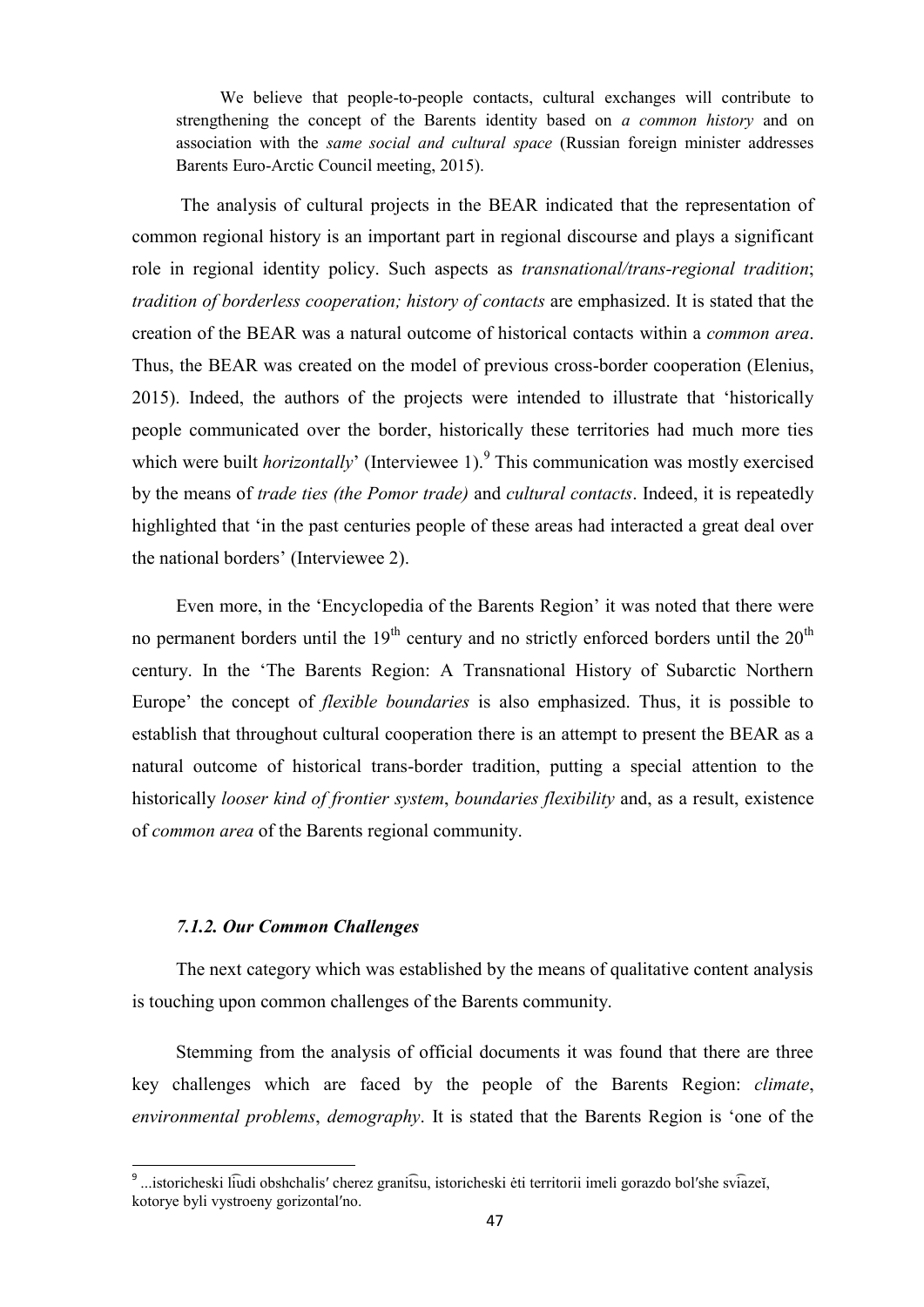most vulnerable regions in terms of environmental degradation and climate change impacts" (Government Offices of Sweden, n.d.). In terms of demographic challenges, people of the region are affected by the increasing *elderly population* and there is *a need to attract young people* to stay in or move to the BEAR (Joint Working Group on Culture, 2014). Such common issues as *pollution, unsustainable production patterns and use of resources, transport problems* are also mentioned on the official level of Barents identity policy, however, the first two could be also traced to the environmental challenges.

On the grounds of cultural projects" analysis *environmental issues (pollution, global warming, etc.), climate (extreme, coldness, climate change, cruel life)* and *demographic problems* were established as the key common challenges. Thus, we can acknowledge connection between the representation of key common challenges on the official institutional level and the practical level of the BEAR cooperation. However, in addition, to above mentioned common issues, being *a periphery* is also represented as a challenge which unites the community of the Barents Region due to the fact that peripheral disposition often implies underdevelopment.

All in all, it is stated that people of the Barents Region are facing *similar challenges* and have *common regional issues*. 'The northern areas of Norway, Sweden, Finland and Russia are all struggling for their progress' (Interviewee 2). Thus, on their road to the progress people of the region have to deal with common challenges represented by *harsh climate, environmental problems, peripheral disposition and demographic issues.*

#### *7.1.3. Our Common Features*

The possession of common features is one more core element which nourishes wehood community belongingness, promoting the construction of collective identity.

In official documents the significant number of similarities of the Barents cooperation participants is emphasized (Joint Working Group on Culture, 2014). Such similarities include: *Barents culture* (common cultural heritage)*, climate and topography, geographical location, rich resources.* It is important to note that the concept of Barents culture remains underdeveloped, as apart from its name, nothing is mentioned in order to specify it, however, the similarity in the sphere of *northern design* is pointed out (Joint Working Group on Culture, 2002). In terms of climate and topography the Barents Region is depicted as a *geographically large* and *sparsely populated area* with similar *harsh*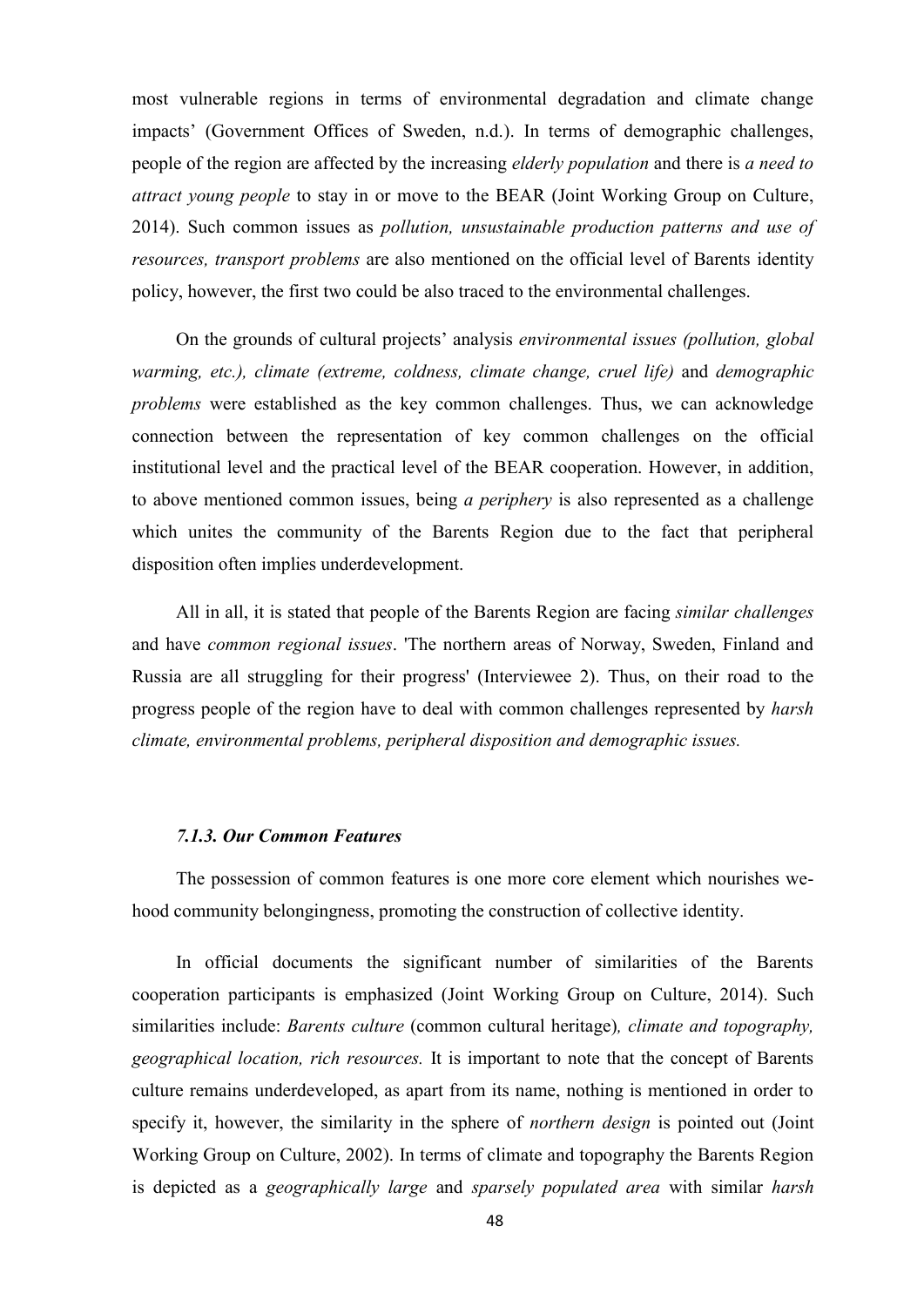*climatic conditions*. Sometimes climate of the area is also characterized as *Arctic*. The *Northerness* of the region is highlighted, it is stated that the BEAR represents the northernmost part of Europe which is also often identified with the *Arctic*. The region is also depicted as *a resource rich* both in cultural and natural senses.

The members of the Barents region share a significant number of similarities, most notably the Arctic climate, sparse population, long distances, vast natural resources and high exposure to the consequences of ongoing climate change (Joint Working Group on Culture, 2014).

By the means of the analysis of cultural projects it was established that common regional features include geographical location, climate and topography and natural resources. Indeed, it is highlighted that before the USSR, there were a lot of similarities in the contemporary Barents Region (Elenius, 2015). For example, such similarities included "living from hunting and fishing in the early ages of the regional history' (Elenius, 2015). Even after the ideological polarization the territories of the BEAR experienced similar influences, e.g. rapid modernization processes. It is also stated that North Russian intellectuals felt closeness to a broader Scandinavian community enjoying the access to Scandinavian literature and music (Bjerkeng & Aittaniemi, 2016: 432).

As for the regional geographical location, such features as *North, remoteness, Arctic*  and *periphery* are highlighted. At some point the region is even represented as *a common area for people of the North*.

Throughout this book these subregions are referred to as the *northern areas* to portray their *common northern dimension* within each nation state. The *‗northern areas'* is used to depict all the subregions within the present-day Barents Region as *a common transregional northerly area* from east to west (Elenius, 2015: 18).

In the book we will use various concepts to depict *the northern dimension*, depending on the time and perspective in different historical contexts, such as "*the northern regions',*  'northernmost' part of Europe, 'nowadays' or 'today's' or the 'currents' Barents Region, or simply the *‗northern areas'* when we want to draw the attention to *common*, both international and transnational, *area of the north* (Elenius, 2015: 23).

According to the interview with one of the 'Barents Spektakel' project managers and a participant of art-group "Pikene på Broen", Lyuba Kuzovnikova: 'these projects, which we are doing, are designed as discussion panels, which should make ordinary people who live in the Barents Region, to think about who we are, what we are, *what is the North* and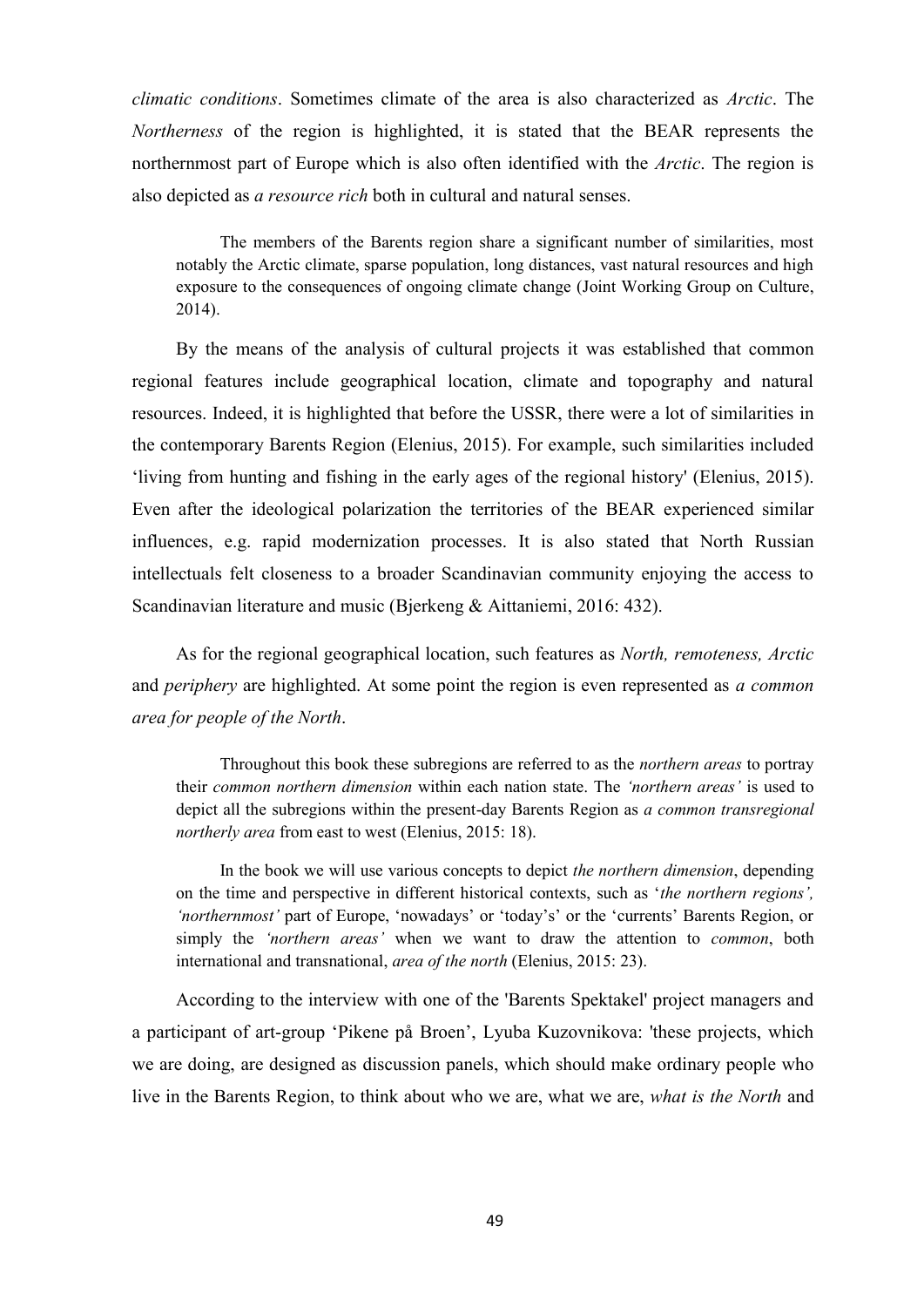who is the North<sup>10</sup> (Fanajlova, 2010). Thus, people of the Barents Region are presented to be inextricably linked with *the North*. One of interviewees has also emphasized the regional affinity to the North: "The history and characteristics of the *northern areas (Barents Region)* were considered special…The *common northern identity and cooperation* may help promoting *common northern prospects and standpoints* towards national governments' (Interviewee 2).

In terms of climate and topography the community of the Barents Region shares such conditions as *harsh/extreme climate, long distances, vast and sparsely populated area*. These features have similar impact on living conditions of the Barents society and, as a result, lead to similar challenges.

The conditions have influenced the identifying process of the people in the area, because the experiences of the landscape and climate, and their impact on daily life, also influence identification with the landscape (Elenius, 2015: 448).

It is also stated that territories of the Barents Region possess *rich natural resources*. This notion also represents a common regional feature and could serve as an input into wehood group belongingness development.

#### **7.2. Us-hood**

 $\overline{\phantom{a}}$ 

Us-hood as contrasted to we-hood implies the process of contrasting vis-à-vis a Significant Other. 'Us' refers to the 'cohesion by virtue of an external agent' and implies 'communication of a difference that makes a difference to all who are not included into the community' (Eriksen, 1995: 429). Us-hood stems from the interaction with the external world, external environment.

Branding a region as a unique one implies the development of us-hood belongingness of a regional community. A community is being contrasted to "Others" and its group identification becomes meaningful ('We are better than the  $X$ 'es' as it was proposed by Eriksen, 1995) and this leads to the activation of us-hood. It was found that in all official documents and cultural projects the uniqueness of the BEAR is highlighted. Thus, it is possible to assume that, identity policy aimed at the integration of the BEAR regional community is conducted.

 $10$  Eti proekty, kotorye my delaem, my ikh zamyslivaem kak diskussionnye forumy, kotorye zastaviat imenno zadumat'sia prostykh liudeĭ, zhivushchikh v Barents-regione, o tom, kto my takie, kto my est', chto takoe Sever i kto takoe Sever.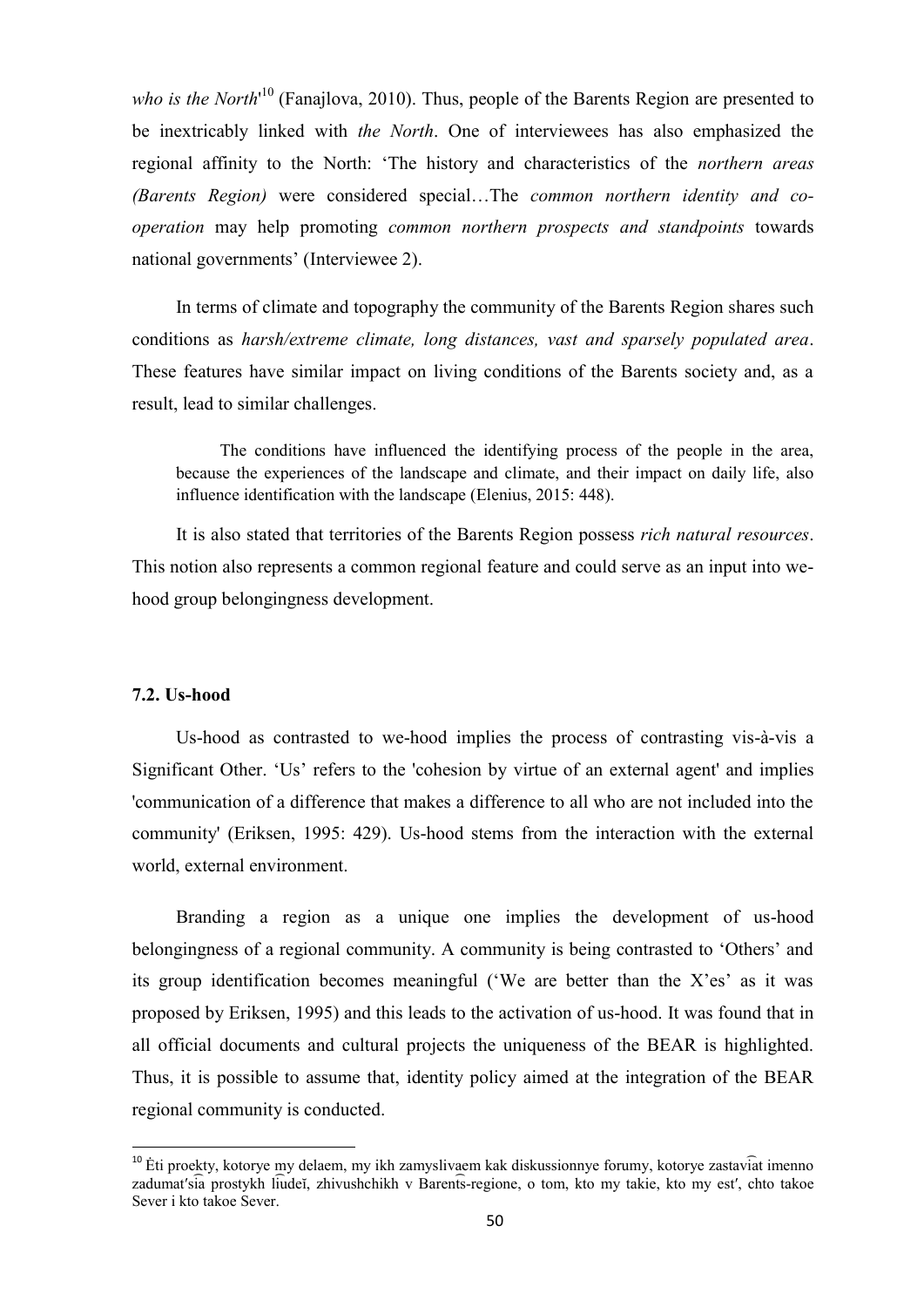All in all, in the course of the research five directions of us-hood development were established, namely they are: *unique regional construction; unique geographical location (North European periphery); the region of peace and stability; the region of diversity; the region of resources*. Each direction represents a sub-category of the broader 'us-hood' category and the explicit analysis of them is introduced further.

### *7.2.1. Unique Regional Construction*

The uniqueness of the Barents Euro-Arctic Region"s construction is emphasized. Such characteristic as *the interaction between the national, regional and individual levels* is presented in the official documents as one of the key features which differentiate Barents regional cooperation.

Barents cooperation to be a unique undertaking that confirms the value of close interaction between intergovernmental cooperation, cooperation among county administrations and direct people-to-people cooperation (Kirkenes Declaration, 2013).

According to the Kirkenes Declaration of 2013, the specific system of Barents Region"s construction could be an example for other regions in Europe. Thus, it is possible to conclude that the BEAR is being contrasted to other European regions which act as "Significant Others".

The uniqueness of the Barents Region in terms to its organization is also promoted by the means of cultural cooperation. In cultural projects the BEAR is being presented as a new and novel political region which challenges earlier ways of nations and regions construction. In many cases, the Barents Regions" construction is coincided with the *postmodern* era and *globalization*, it is stated that such a kind of region could appear only in the epoch of postmodernism. Such a notion again emphasized *the uniqueness* of the BEAR construction. On the whole, the BEAR is depicted with such descriptions as: *a unique transnational macro-region, novel political construction, innovative organization, specific organizational design, first macro-region which moved beyond the Iron Curtain* and etc. The key notions are: *a unique, novel, specific* and *innovative.*

The Barents Region is, therefore, a unique transnational macro-region but is also typical of the globalization process and of postmodernity (Elenius, 2015: 10).

The uniqueness of the BEAR is emphasized, thus, it is being contradistinguished to other previously existed regions in terms of its organization and construction which, in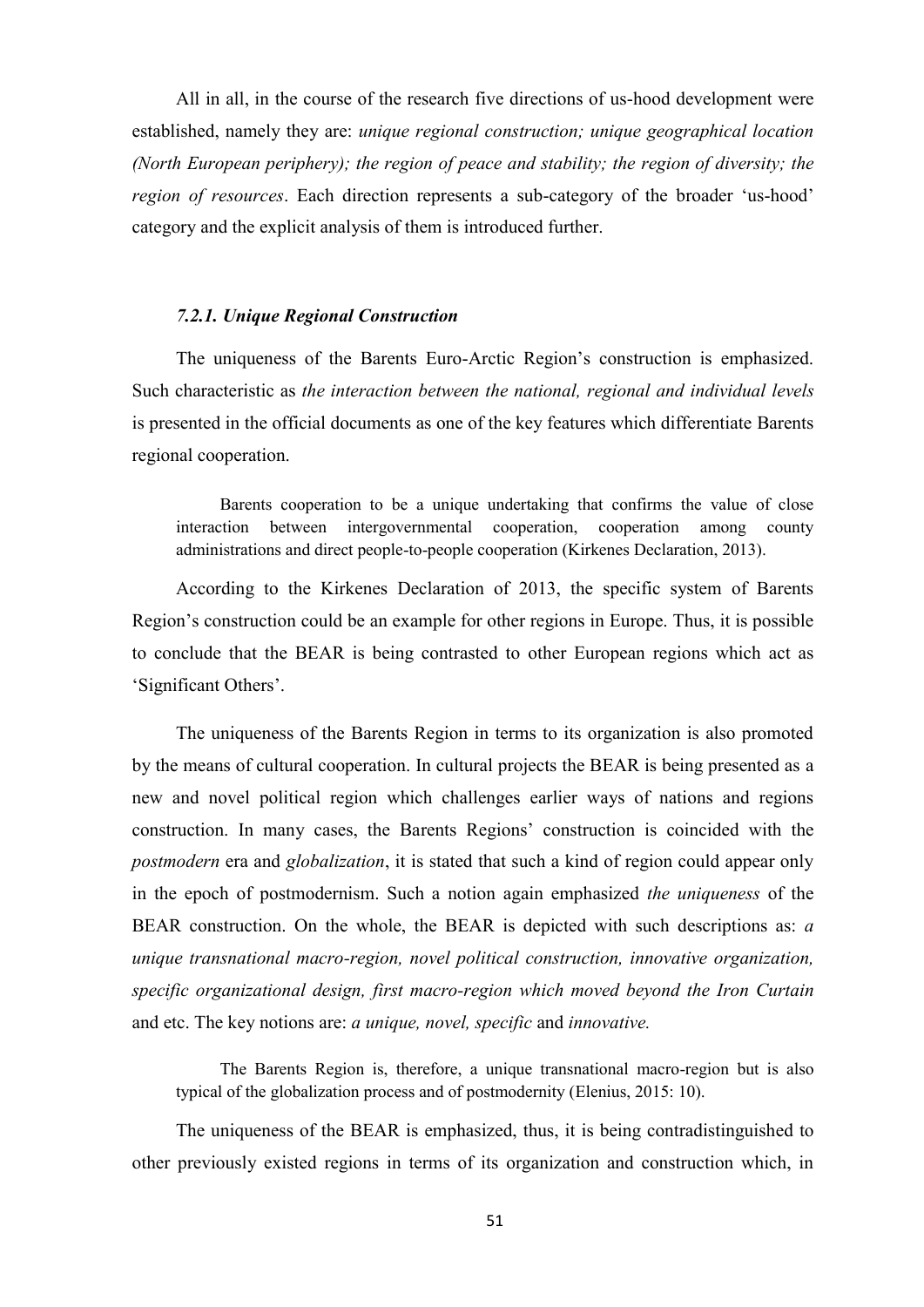turn, promotes the enhancement of us-hood regional community belongingness and brands the region in the eyes of the international community as well.

### *7.2.2. North European Periphery*

The Barents Region is actively promoted as the region combining the *northernmost European territories*. On the one hand, the promotion of such an image of the BEAR serves as an instrument for we-hood belongingness development, emphasizing the fact that people living on the BEAR territory are all related to the North of Europe despite they live in various states. In addition to that, depicting the region as a North European Periphery for people of the North serves as a tool for us-hood group belongingness development as, thus, the regional community is opposed vis-à-vis the South Europe which in such a case plays a role of the Significant Other.

The overall Barents vision strives to improve people"s living conditions, to encourage sustainable social and economic development, and to create peaceful and sustainable development in the northernmost part of Europe (Joint Working Group on Culture, 2014: 9).

In the course of cultural projects' analysis, it was found that regional geographical location served as a great source for us-hood community belongingness and regional branding development. The BEAR is represented as *a common region for people of the North*, thus, people from the 'South' are represented as the 'other'. Such descriptions as *northern areas, northernmost parts of four nation states, northerly dimension* are also highlighted, therefore, opposing the region to the southern, particularly, South European territories.

Seeing the region from a more confined European perspective, the change in 1991 not only put an end to the Cold War, is also opened ways in which to redefine northern Europe, reinstating a broader northerly regional dimension (Elenius, 2015: 446).

It is necessary to mention that regional *peripheral disposition* is also highlighted in cultural projects conducted under the auspices of the BEAR. Thus, the region is being contrasting to the 'Centre'(*centre-periphery tensions*), which is represented by the southern territories of each member-state (southern in relation to the BEAR) characterized by rapid development. The regional *remoteness* is also promoted as one of the key Barents Regions" characteristics.

There is *a northern dimension* which binds the people together in a feeling of being *on the fringe of the nation state*… These parts of the nation states have been depicted as young and novel parts of their nations, as regions with bright future but also, somewhat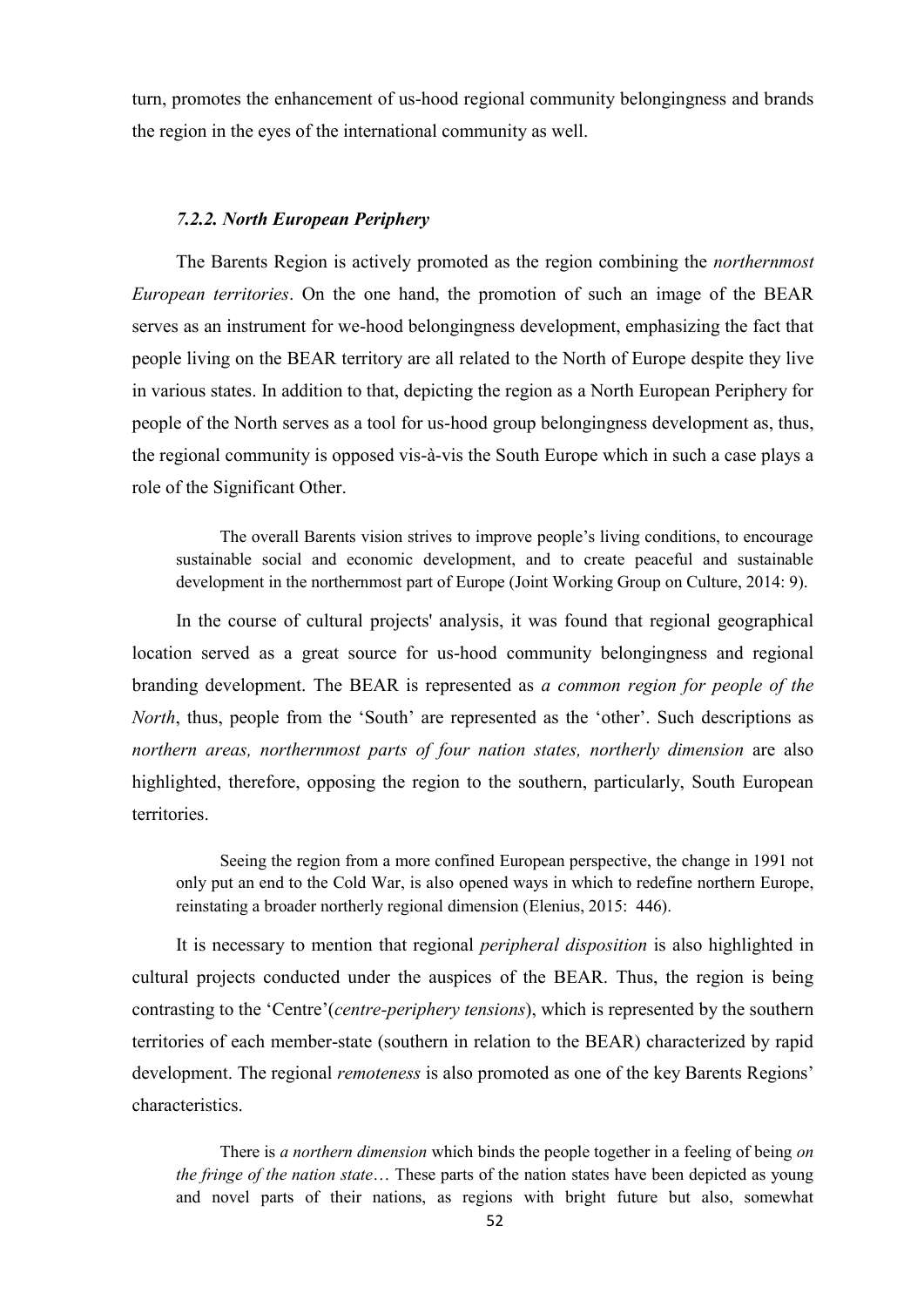inconsistently, accused of *being backward and drawing on the reserves of the nation* (Elenius, 2015: 20).

## *7.2.3. The Region of Peace and Stability*

According to the analysis of official documents, the Barents Region is depicted as *the region of peace and stability*, therefore, forming its positive image in relation to the external environment and promoting us-hood community belongingness development giving the people of the Barents Region a sense of regional uniqueness. In this context the BEAR is promoted as a "*successful model for peaceful international and interregional communication'* (Joint Working Group on Culture, 2014: 9). It is also stated that Barents regional cooperation "could be *an example to other regions in Europe'* (Kirkenes Declaration, 2013). Thus, on the basis of such BEAR characteristic as *‗a region of peace and stability'* it is opposed to other regions which may not outstand by the success of regional trans-border cooperation, particularly in other parts of Europe, but in other parts of the world as well. Therefore, the inhabitants of the BEAR are also affected as they acquire the sense of pride of being the members of such outstanding regional community.

Barents cooperation remains a successful model for peaceful international and interregional cooperation, and can be replicated in other parts of the world (Joint Working Group on Culture, 2014: 9).

Mutual trust built through the Barents Cooperation can thus serve as a model for others on how neighbouring countries can resolve differences peacefully through dialogue and negotiations, and thus help release the huge potential of the regional and European integration (Kirkenes Declaration, 2013: 1).

In the studied cultural projects the BEAR is also promoted as *a peaceful cooperative area*, which succeeded to move *from confrontation to cooperation*, being the first macroregion to move beyond the Cold War"s Iron Curtain. Thus, the Barents Region is presented as a successful example of region-building which promotes the cooperation between formerly confronting states. That again highlights its uniqueness, taking into account, that traditionally regional cooperation is exercised within allied territories.

### *7.2.4. The Region of Diversity*

The Barents Euro-Arctic Region is also promoted as a region of diversity. Indeed, regional diversity could not serve as an instrument for increase of internal sense of solidarity and we-hood group belongingness. However, it can work as a tool for us-hood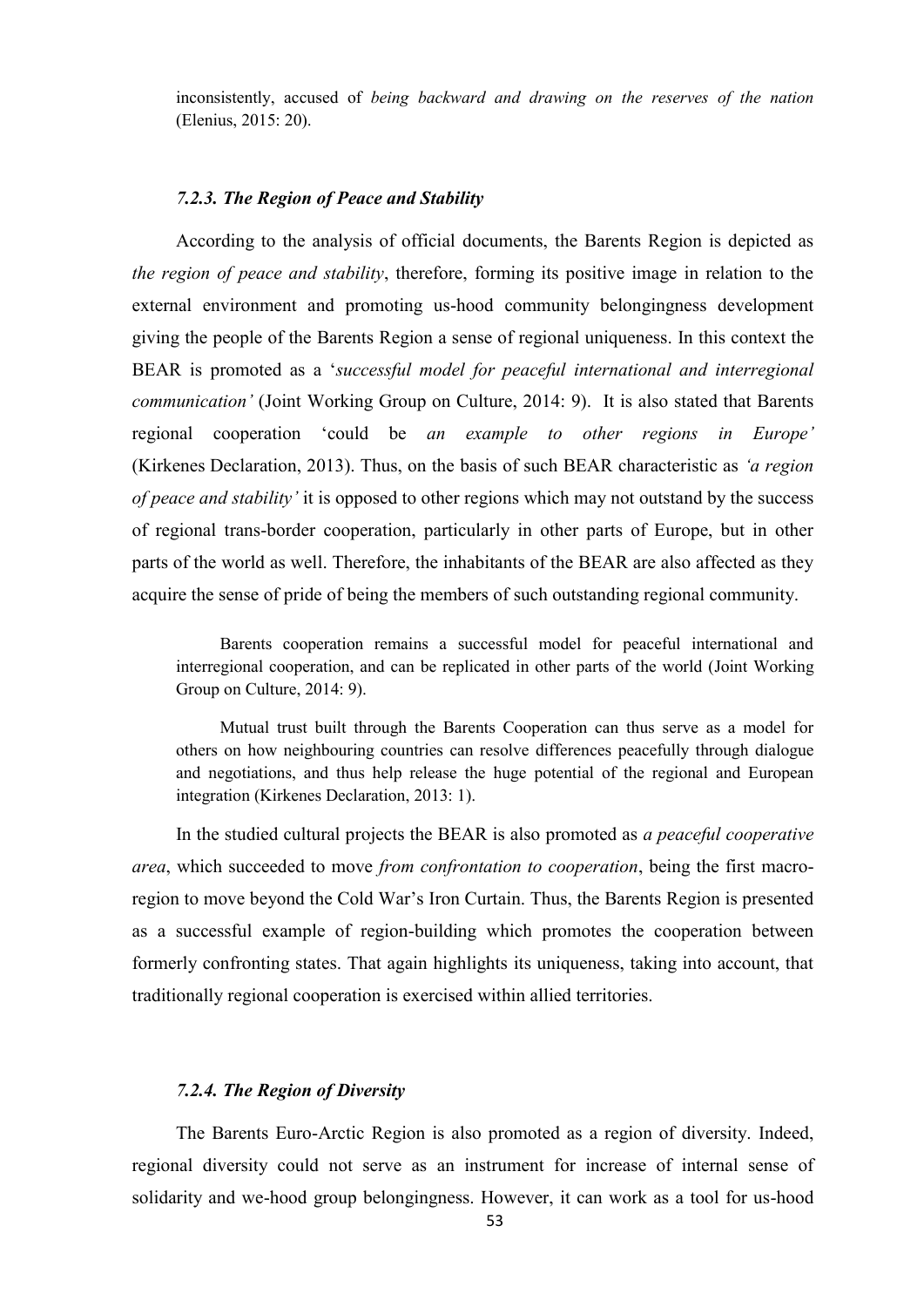development as self-conscious plurality could give the inhabitants of the Barents Region 'sense of uniqueness, and can as such function as a source of regional pride when it is directed outwards through the communication with the outside world' or external environment (Eriksen, 1995: 429).

Specifically, the diversity of the BEAR is highlighted in the context of its cultural and national multiplicity. In this context, the region is depicted as *a region of rich cultural diversity, a dynamic and open cultural area, a unique social and cultural fabric, multicultural dialogue.*

The wealth of the region is in its cultural diversity, and cultural cooperation increases mutual understanding and respect (Joint Working Group on Culture, 2014: 12; Joint Working Group on Culture, 2008: 7).

Throughout the analysis of cultural projects it is also possible to trace that *cultural, national and ethnical diversity* is presented as one of the BEAR features.

One of the most characteristic features of the Barents Region is its multi-ethnically composed societies, historically as well as today (Niemi, 2016: 519).

However, it is important to emphasize that the analysis of cultural projects has indicated that cultural diversity is admitted as a dissociative factor. Thus, it is necessary to admit that sometimes, cultural regional diversity is studied through the prism of *multiculturalism (*Niemi, 2016: *519)*. In this context, it is possible to assume that it could be an attempt to diminish influence of cultural differences on the way to regional consolidation.

#### *7.2.5. The Region of Resources*

On the grounds of qualitative content analysis of official documents, it was found that the Barents Region is promoted as *a region rich of resources*.

The Barents region is a region that increasingly attracts international attention. It is *a region with vast resources* – both human and natural – and a great potential for new economic development…During its chairmanship Norway intends to highlight and promote the Barents region as *a resource rich region in Europe* (Norwegian Ministry of Foreign Affairs, n.d.: 1).

Thus, it is possible conclude that the BEAR is being contrasted to other parts of Europe in terms of its resource riches. Especially *vast natural resources* are highlighted.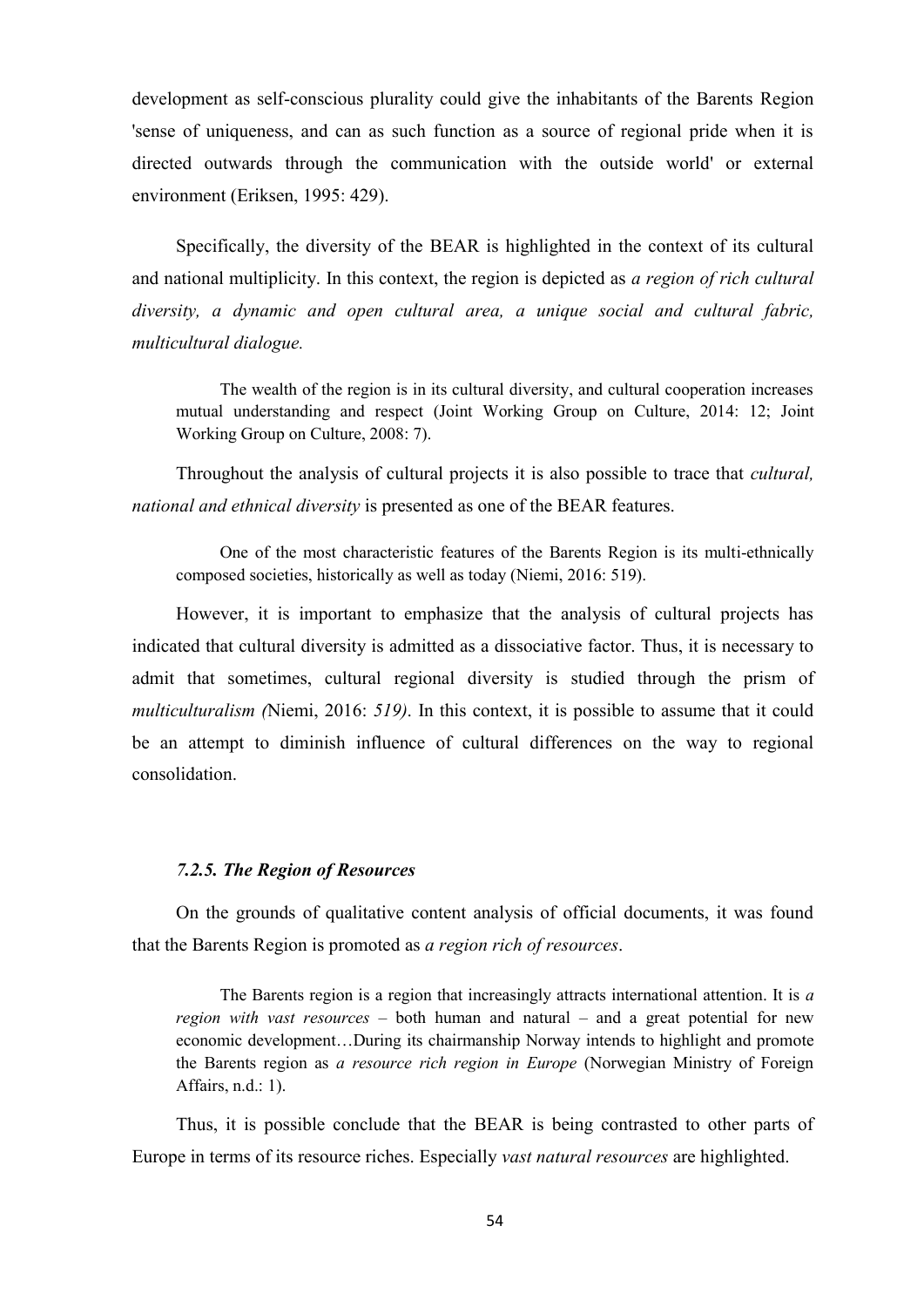According to the analysis of the "Encyclopedia of the Barents Region", Barents natural resources are represented as one of its key regional outstanding features.

The economy of the Barents Region is characterized by its northern location with a cold but still varied climate, its relatively late urbanization, and its *abundance of natural resources* (Westin & Druzhinin, 2016: 151).

Therefore, it is assumed that the promotion of Barents Region as *a region of resources* contributes into us-hood group belongingness development among the inhabitants of the BEAR, as well as supports regional branding. Thus, it represents one of the BEAR identity policy directions and enhances community-building and regional consolidation.

All in all, it may be concluded that identity policy is implemented in the Barents Region. By 'identity policy' I understand a process of transmitting specific stereotypes and values to the audience by regional agents in order to promote the development of regional consciousness. It is important to emphasize that politics of identity primarily and mainly represents the political and social struggle which is aimed at the destruction of previous legitimizations and searches for the acknowledgment and recognition of a constructed community. Therefore, I argue that the development of we-hood and us-hood group belongingness to the regional community is conducted in the Barents Region by the means of cultural cooperation.

We-hood is promoted by highlighting such features as common regional history, common regional challenges and common regional features. In terms of common regional history, it is promoted that historically flexible borders and close ties eventually result in the appearance of a common area of the Barents regional community. Among common challenges environmental issues, harsh climate and demographic problems are identified. Common regional features include climate and topography which have a similar impact on living conditions of the Barents society; geographical location (a common area for people of the North) and the possessiveness of rich resources. It is interesting to note, that peripheral disposition of the region serves both a feature enhancing we-hood group belongingness (a common feature and a common challenge) and a feature enhancing ushood group belongingness (centre-periphery dichotomy). The same is also possible to conclude about such features as geographical location (North vs South) and rich regional resources (wealth vs lack).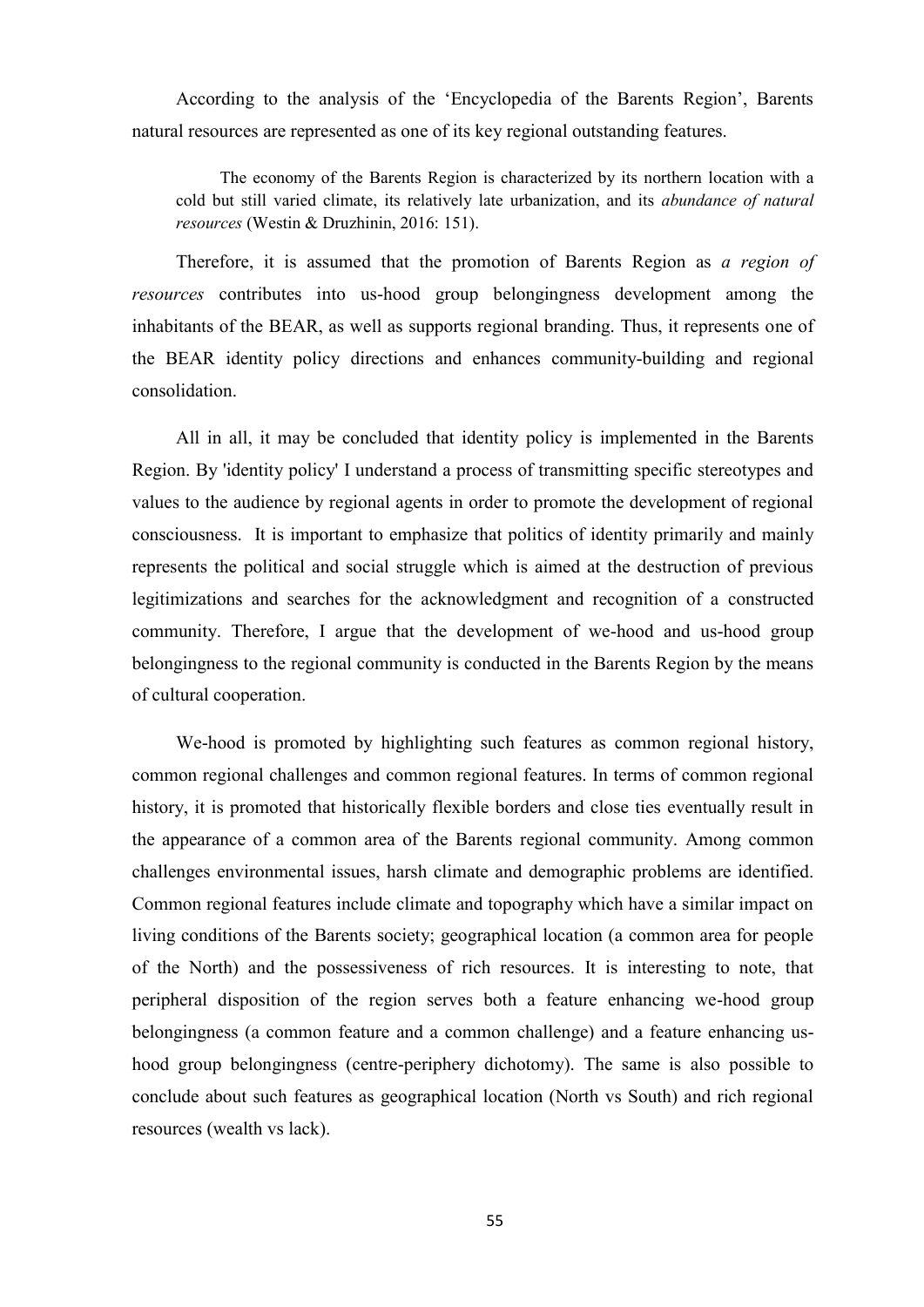From the point of us-hood promotion, it is also necessary to add that the BEAR is being presented as a unique region in terms of its regional construction; geographical location; regional peace and stability; diversity and wealth of resources. Thus, it is quite difficult to distinguish one specific 'Significant other' for the Barents Region.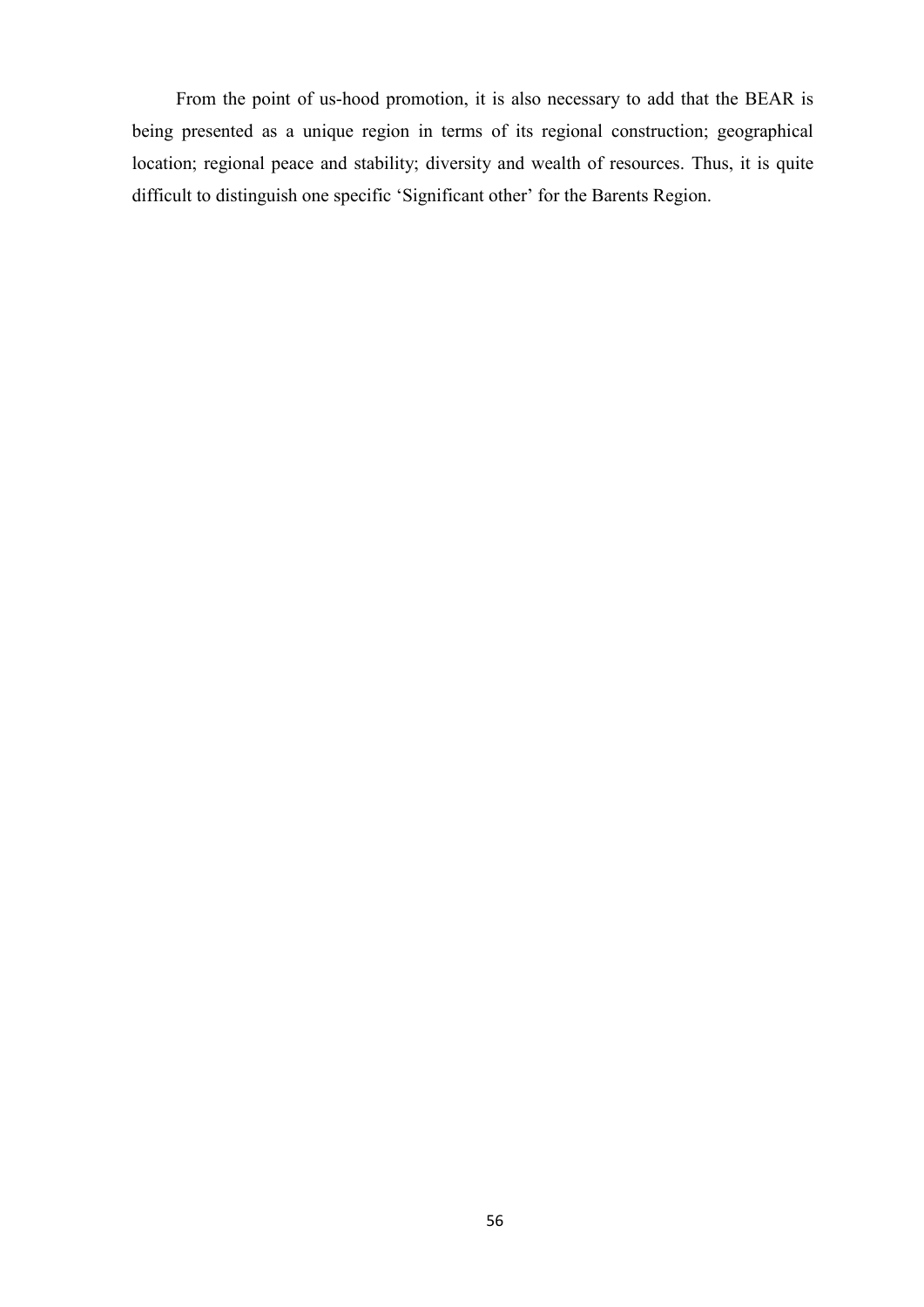## **8. DISCUSSION**

In this section I concentrate on findings of my research in connection with previous studies on regional identity in the Barents Euro-Arctic Region and theoretical considerations. I refer to such upper-level questions as the importance of regional identity construction studies in general and, particularly, in the BEAR and elaborate on what my findings tell about this in comparison with previous studies.

I want to emphasize that strong regional identity plays a great role in consolidation of a region and serves as one of the main sources for its development and existence justification. The solidarity of regional community increasingly enhances its stability as well as serves as a basis for its subsistence. The more a specific group becomes a part of people"s self identity, the stronger their loyalty to this group will be. Consequently, the formation of common regional identity serves as one of major sources for regional community solidarization, providing a region with a longer subsistence and justifying its existence on the international arena.

In my thesis I follow the idea of Zimmerbauer, and understand the BEAR as 'a topdown construction of regional elite, serving primarily economic and business aspirations' (Zimmerbauer, 2018:911). Therefore, I assume that there is a need to construct regional identity which should be embedded into the consciousness of the people of the Barents Region uniting them into the regional community. This is crucial in order to justify the existence of the region and get support and legitimization.

On the grounds of the research it was established that the concept of regional identity exists in the Barents regional cooperation discourse. Indeed, the participants of Barents cooperation on the national and regional level are interested in promotion and development of Barents identity. Norway stands in as the most interested actor on the national level of regional cooperation, and the idea is also supported by other BEAR member-states. However, according to the analysis of Barents states Chairmanship priorities, regional identity building is not perceived as one of their priority interests, more attention is paid to the development of practical cooperation including such spheres as transport and logistics, environmental protection, investments and economic cooperation, tourism, energy cooperation as well as emergency prevention and response.

On the inter-regional level of cooperation there is also a desire to promote Barents identity within and outside the region. It is admitted that the creation of the BEAR identity serves purposes of regional consolidation and legitimization. It was also established that all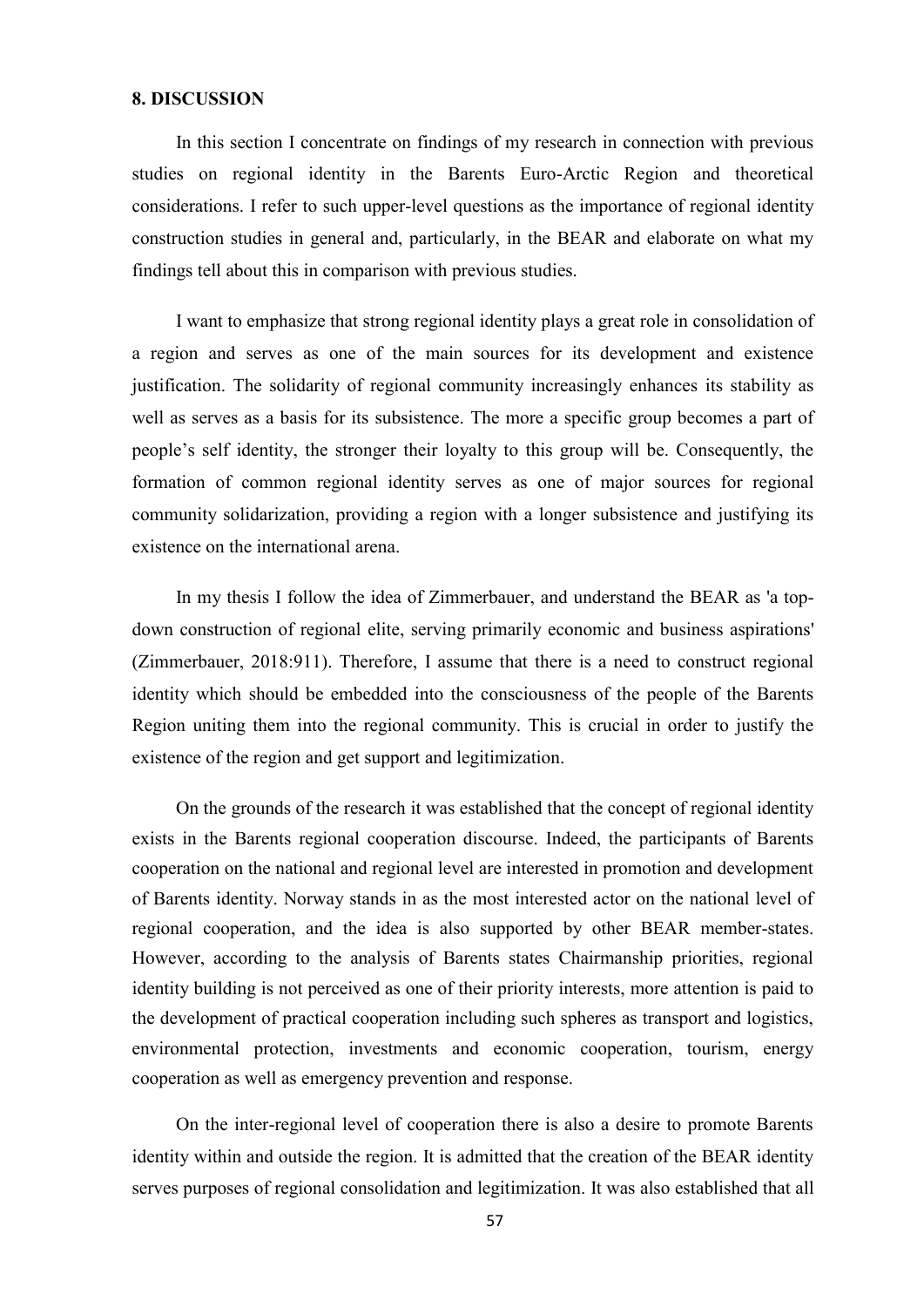cultural projects chosen as cases got financial support from regional authorities and Barents institutions. Therefore, it is possible to conclude that cultural cooperation projects coincide with the interests of Barents authorities and to some point represent instruments of their policy realization, particularly, in the field of regional branding and identity promotion. This conclusion is consistent with that detected by Zimmerbauer (Zimmerbauer, 2018). His idea is that the key agents of the Barents identity promotion are represented by instrumental institutions and the 'idea of bounded space is mostly promoted by the institutionalized planning and development system', like regional authorities, while grassroots activity is less common (Zimmerbauer, 2018).

In this context, it is also necessary to admit the interest of cultural elite in the BEAR identity promotion. However, in such a case the Barents identity is used as a rhetoric serving the purposes of cultural activities manifestation. According an interviewee, 'addressing to this shared Barents identity, it is possible to distinguish oneself...Getting involved into this Barents cooperation, you automatically significantly enhance your audience' (Interviewee 1).<sup>11</sup> At the same time, we cannot deny that by bringing the subject of Barents identity up the agents are promoting it simultaneously.

On the whole, the role of cultural cooperation in the development of Barents regional identity is recognized on the official institutional level of regional cooperation. Touching upon the key actors of Barents identity construction, the Joint Working Group on Culture is perceived as an organization particularly responsible for the development of a shared regional identity of the BEAR; the JWGY as well as the JWGER could also act as mechanisms for cultural cooperation promotion.

At the same time, it was concluded that regional identity promotion does not represent a priority goal, rather constituting a secondary objective. Therefore, I agree with the statement made by Zimmerbauer that regional institutions and developers are much more interested in *regional branding* than in the development of regional identity (Zimmerbauer, 2013; Zimmerbauer, 2018: 911). Primarily that happens due to the fact that benefits of regional branding seem to be more clear for them than benefits from regional identity development.

Thus, in my research it was established that the key goals of cultural cooperation in the BEAR could be summarized as follows: enhancement of overall cooperation in the region; dissemination of the knowledge about the region and, therefore, promotion of its

 11 ...apelliru ia k ėto neko obshche Baren ts identichnosti, ty mozhesh seb ia vydelit ... Podkl iucha ias k ėtomu Barents sotrudnichestvu, ty avtomaticheski vo mnogo raz uvelichivaesh' svoiu auditoriiu.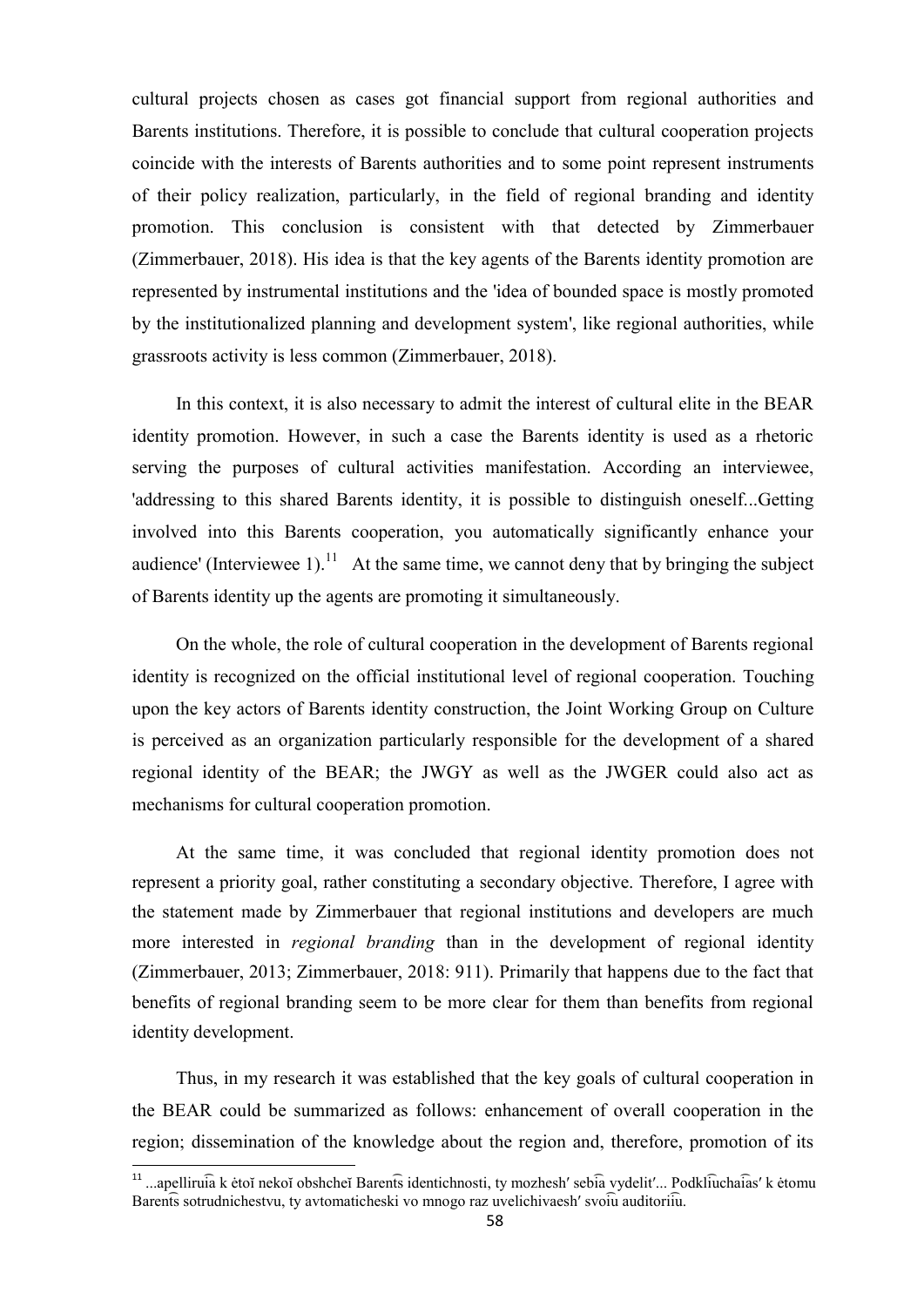visibility; bridging the gap between Russia and northern countries; social and economic development of the region. Indeed, regional identity construction seems to be more like a 'side effect' of cultural cooperation, as well as a long-term and quite indefinite perspective. This notion coincides with a conclusion made by Zimmerbauer that identity development represents a 'side-effect' or 'by-product' of regional promotion.

Cultural cooperation is primarily acknowledged as an influential tool for regional branding as well as regional image construction and promotion. However, despite the fact that regional branding is prioritized by regional actors more that identity building, the promotion of the region logically leads to the development of regional identity. Indeed, the manifestation of regional positive image in relation to the external environment *promotes us-hood community belongingness* giving the people of the Barents Region a sense of regional uniqueness. The inhabitants of the region are affected as they acquire the sense of pride of being the members of such a unique regional community. Moreover, they acquire the understanding of their community"s borders as while being promoted to the external environment the region is being compared to 'others'. This conclusion coincides with the idea of Zimmerbauer that by the means of regional branding and promotion as well as knowledge dissemination, the development of regional identity as well as communitybuilding are forced (Zimmerbauer, 2013). Therefore, the development of regional identity serves as one of regional branding outcomes.

The important role of cultural cooperation in trust building as well as the enhancement of intra-regional contacts, development of trust and openness and regional community consolidation makes it an important instrument of we-hood group belongingness promotion. By the means of joint cultural projects the inhabitants of the region get an opportunity to know each other better and, consequently, break existing perception borders. Therefore, cultural cooperation serve as a tool for *we-hood community belongingness development*.

Due to the fact that the realization of identity policy implies the promotion of wehood and us-hood group belongingness of regional community inhabitants (Eriksen, 1995), it was concluded that cultural cooperation represents one of the major instruments of identity policy in the Barents Euro-Arctic Region conducted by regional authorities and cultural elite groups.

Throughout the course of the research it was established that we-hood of Barents regional community is developed by highlighting such features as common regional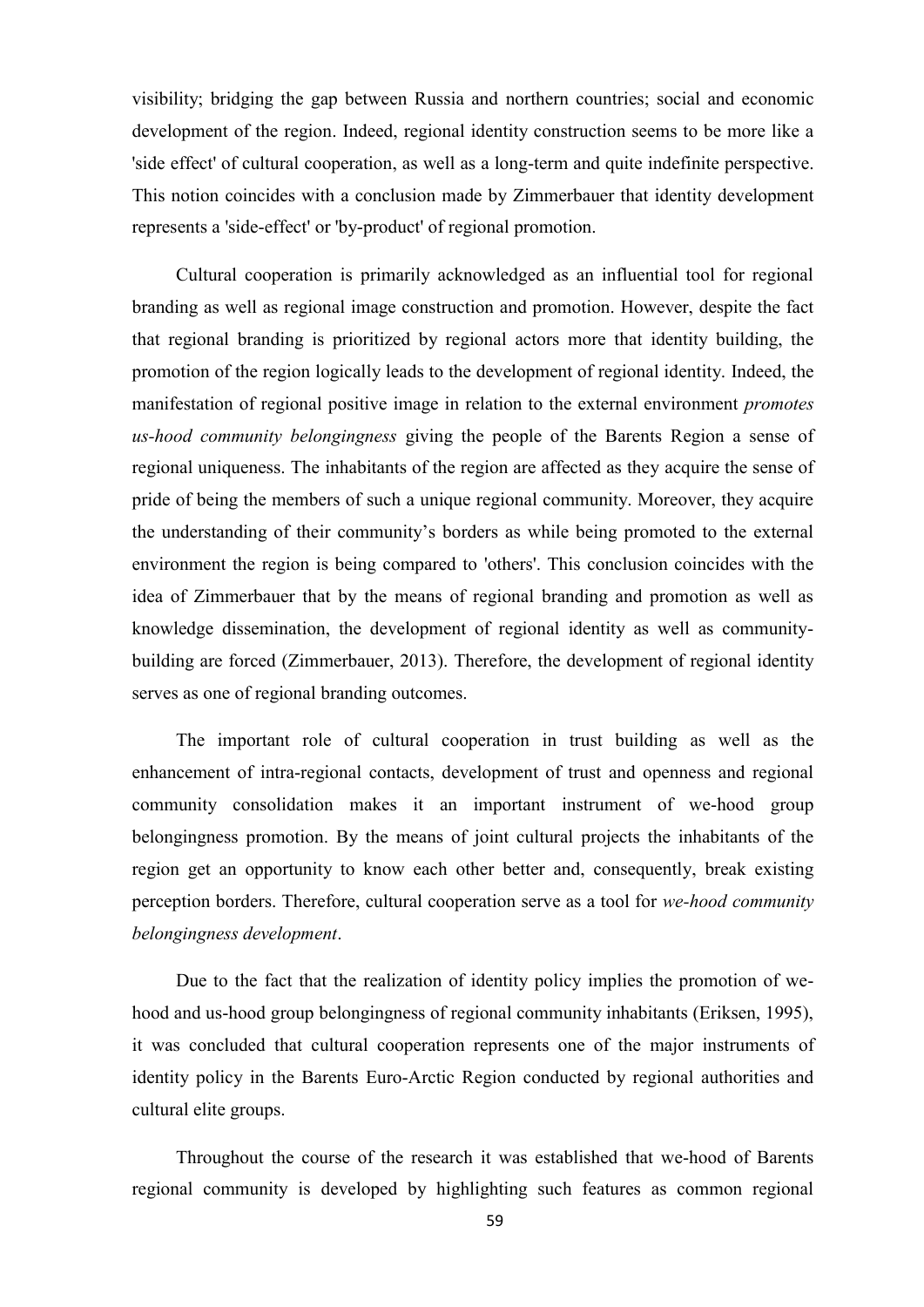history, common regional challenges and common regional features. In terms of common regional history, it is promoted that historically flexible borders and close ties eventually result in the appearance of a common area of the Barents regional community. Among common challenges, it is possible to distinguish environmental issues, harsh climate and demographic problems. Common regional features include climate and topography which have a similar impact on living conditions of the Barents society; geographical location (a common area for people of the North) and the possessiveness of rich resources.

It is interesting to note, that peripheral disposition of the region serves both a feature enhancing we-hood group belongingness (a common feature and a common challenge) and a feature enhancing us-hood group belongingness (centre-periphery dichotomy). The same is also possible to conclude about such features as geographical location (North vs South) and rich regional resources (wealth vs lack).

From the point of us-hood promotion, it is necessary to add that the BEAR is presented as a unique region in terms of its regional construction; geographical location; regional peace and stability; diversity and wealth of resources. Also, it has been already stated that the development of regional us-hood community belongingness is congruent with regional branding process. Therefore, in my research I support the ideas of Zimmerbauer who justified the possibility of building Barents identity (Zimmerbauer, 2013; Zimmerbauer, 2016; Zimmerbauer, 2018).

At the same time, referring to Zimmerbauer, cultural and national differences are often perceived as an obstacle to the common Barents regional identity development (Zimmerbauer, 2018; Honneland, 1998). Indeed the extensive cultural gap between western and eastern parts of the region impede we-hood community belongingness evolvement. However, at the same time such a feature manifests regional uniqueness, thus, it is extremely applicable in regional branding and, therefore, us-hood group belongingness promotion. The key notion is that the Barents cultural diversity should be manifested in the discourse as a unique feature of the Barents Region as a cohesive entity, but not as a challenge forcing regional division.

It is concluded that the realization of cultural cooperation implies the implementation of regional identity policy. However, I have to admit, that the realization of some exclusive cultural projects is not enough to promote the community-building process in the region to any significant extent. Therefore, according to the results of the research, some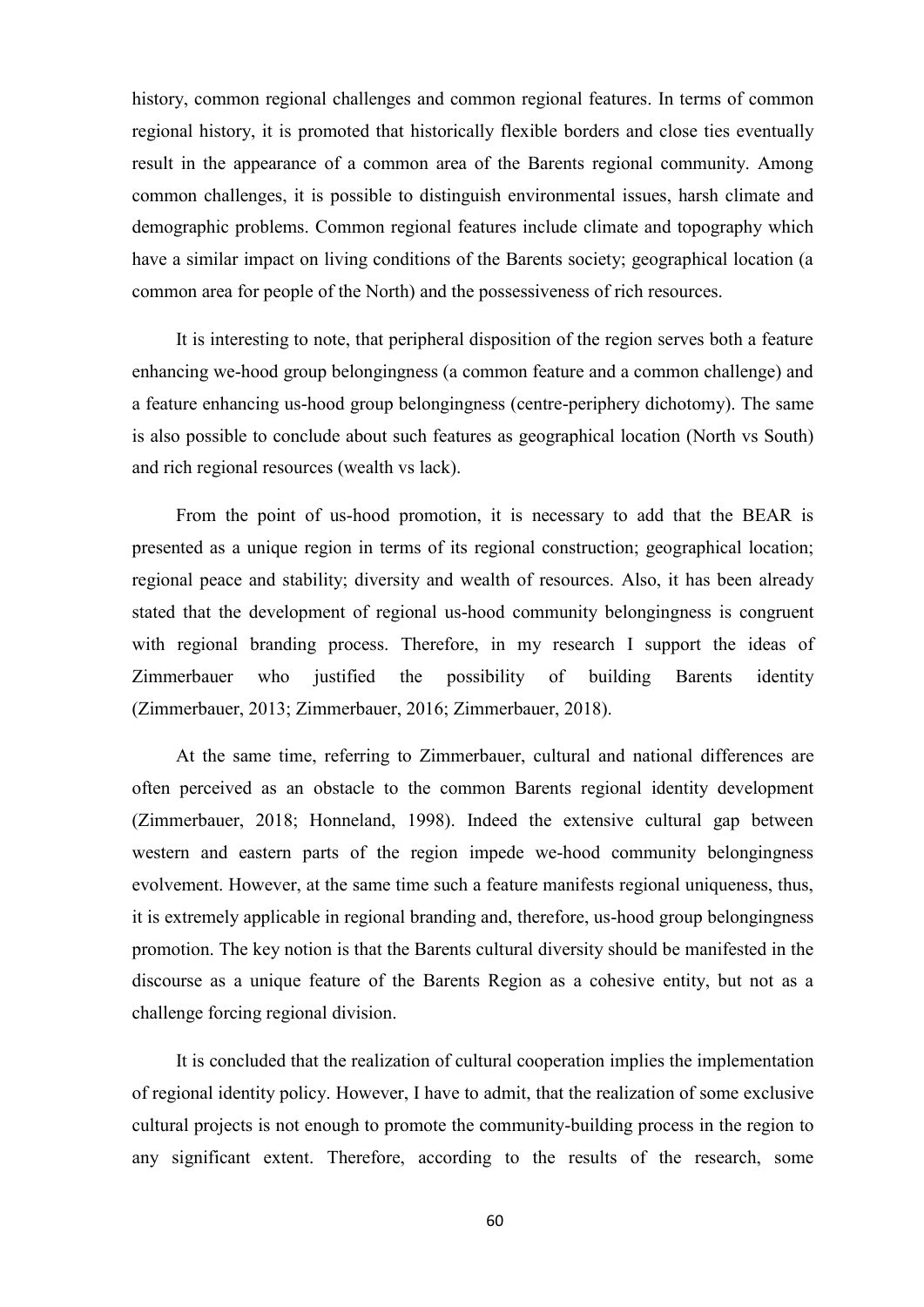*recommendations* potentially could be applied for the improvement of regional identity policy effectiveness.

First of all, due to the fact that identity construction does not represent a priority area of Barents regional activities, there is a need for the development of more structured and cohesive plan of what should the Barents Region present as a cohesive entity. In addition, such a strategy could significantly help in regional branding and development. At the same time, this task is of a special complexity due to the fact that the BEAR represents a political project embracing the interests of various actors. The development of strong Barents identity may not coincide with the interests of these actors as it implies weakening of national identity and border blurring.

Moreover, identity building in the BEAR represents a long-term perspective. Taking into account that currently the region is highly dependent on the overall international situation and relations between East and West, changes in the political agenda of the Barents cooperation member-states could prohibit regional identity promotion and development as well as Barents cooperation on the whole.

In order to promote construction of joint regional identity it is also significant to support the development of cultural cooperation and realization of joint cultural projects aimed at the establishment of trustful and open relations within the population of the BEAR as well as regional branding and dissemination of knowledge on regional issues, history, challenges and distinctive features.

To conclude, one cannot deny the importance of findings in this research according to which identity policy in the BEAR is realized and cultural cooperation serves as a key instrument of its implementation. I would like to point out that the actors I have studied have connected cultural cooperation and identity building with such upper-level aims as peace and stability in the region as well as its overall development. Nevertheless, it remains to be seen if the Barents identity becomes the reality for Barents inhabitants in the future.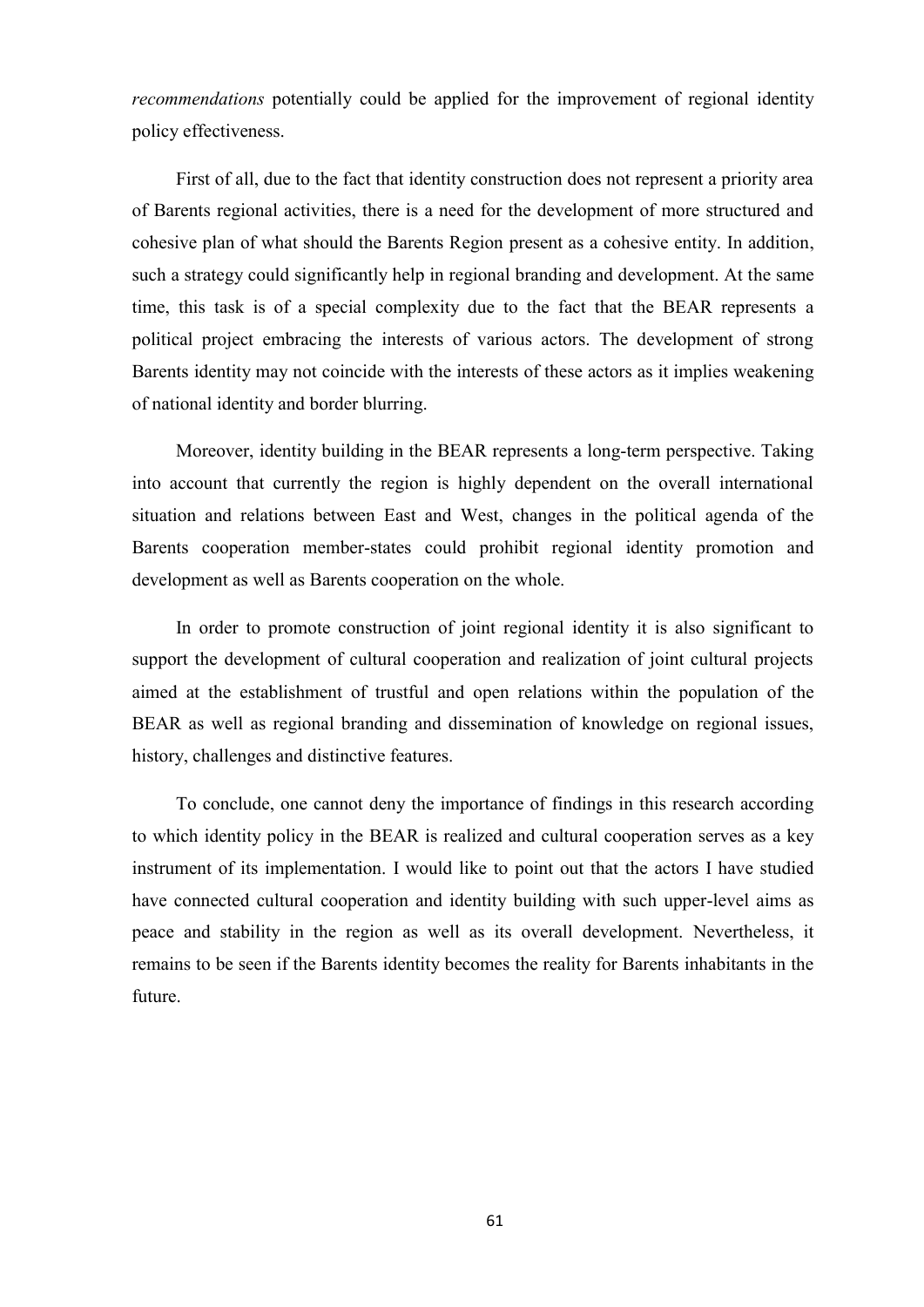## **9. CONCLUSION**

In this study the aim was to analyze how the Barents Euro-Arctic Region"s identity is constructed by the means of multilateral cultural cooperation in the region. I also managed to find out the place of regional identity narrative in the Barents cooperation project. In addition, I demonstrated the actors of regional identity formation as well as their activities in the sphere of cultural cooperation. I also established which key goals are pursued by the means of cultural cooperation and how these goals are coincided with promotion of regional identity policy. Moreover, I intended to show how we-hood and us-hood modes of community belongingness are developed in the region by the means of cultural cooperation.

To answer my research questions a multiple case study approach was applied. In order to understand how cultural projects serve as a tool of regional identity policy realization I gathered and analyzed data consisted of 1) two books as an evidence of two cultural research projects, 2) semi-structured interviews with representatives of two cultural research projects, 3) interviews published in the mass media and project descriptions on the cultural project 'Barents Spektakel', 4)official programmes and strategies on cooperation in the Barents Euro-Arctic Region with an emphasis to those documents touching upon cultural cooperation in the BEAR. The collected data was analyzed by the means of qualitative content analysis. Throughout the course of the research it was established that all practical-level cases coincide with each other in point of the BEAR representation and its identity promotion. The analysis of the official institutional level of Barents cooperation is consistent with and complements the analysis of practical-level cases. Therefore, it is possible to make general conclusions on the grounds of studied primary data.

The empirical findings of this study provide a new understanding of identity policy in the Barents Euro-Arctic Region. This is the first study that reports on the Barents regional identity construction by the means of cultural cooperation in the BEAR. The present study confirms previous findings of the research conducted by identity and regional studies researchers and contributes additional evidence that suggests that the BEAR identity is constructed generally by the means of cultural cooperation in the region.

The study has shown that the rhetoric on regional identity exists in the Barents regional cooperation discourse. However, the development of regional community does not stand as one of the priority interest for national and regional Barents authorities and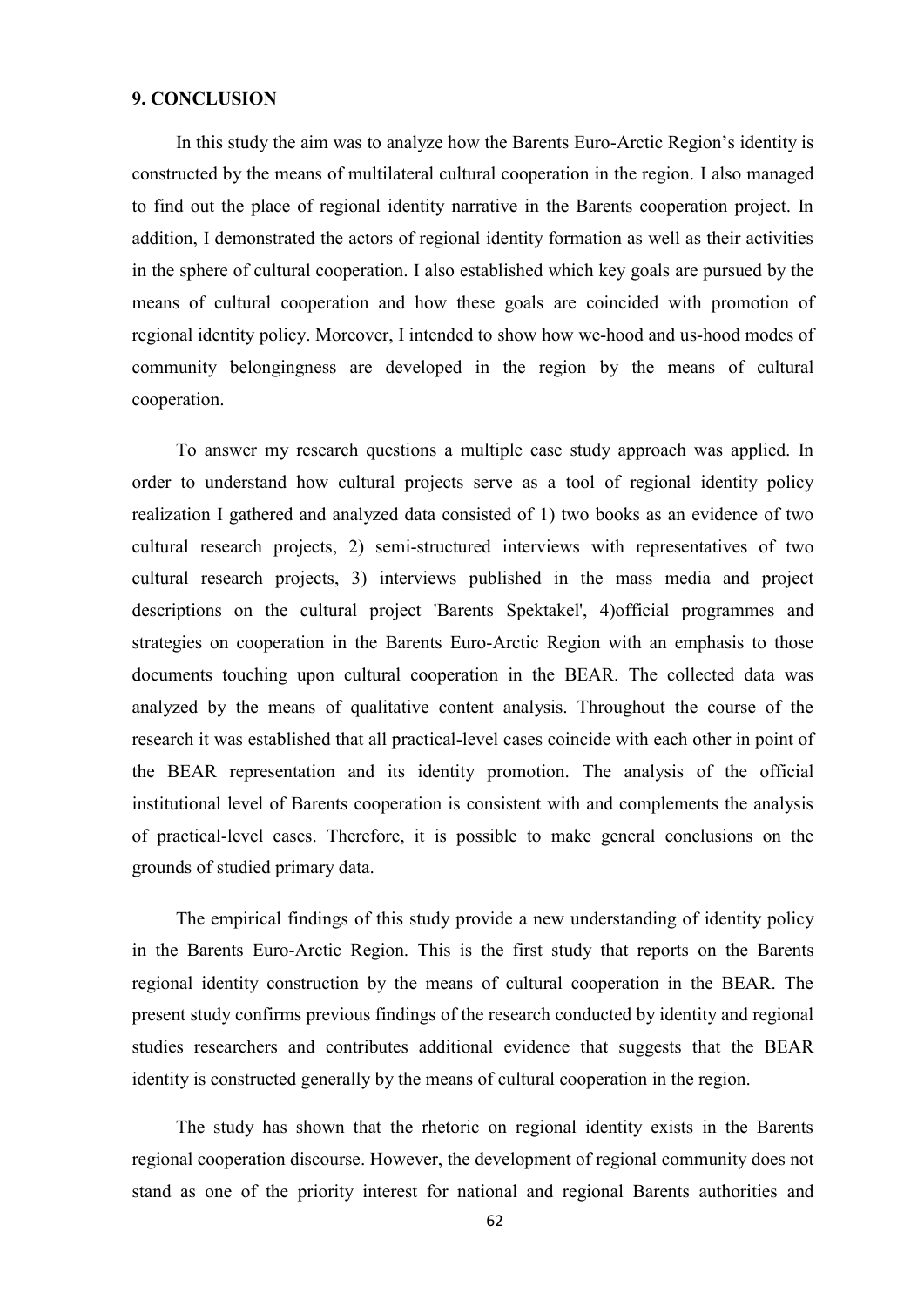institutions as well as cultural and academic regional elite who, particularly, serve main agents of identity policy in the BEAR.

Indeed, cultural cooperation is admitted as a significant tool which could be useful in community and identity-building processes in the region. At the same time, key aims for the promotion of cultural activities in the BEAR are touching upon enhancement of overall cooperation in the region; dissemination of the knowledge about the region and, therefore, promotion of its visibility; bridging the gap between Russia and northern countries, economic development. Thus, regional identity construction seems to be more like a 'side effect' of cultural cooperation, as well as a long-term and quite indefinite perspective. However, it was established that the promotion of cultural cooperation and the realization of the above mentioned aims inevitably implies the consequent promotion of identity policy in the region. Therefore, cultural cooperation serves as a major tool for we-hood and us-hood community belongingness development.

Throughout the course of the research it was established that we-hood of Barents regional community is developed by highlighting such features as common regional history, common regional challenges (environmental issues; harsh climate; demographic problems) and common regional features (climate and topography; geographical location; rich resources). From the point of us-hood promotion, the BEAR is presented as a unique region in terms of its regional construction; geographical location; regional peace and stability; regional diversity and wealth of resources.

Regarding the theoretical contribution, it was affirmed that branding coincides with identity development process, particularly, activating us-hood belongingness mode of the community. Therefore, in regions with significant cultural diversifications, such distinctions could serve as a source for regional branding and us-hood group belongingness development providing the inhabitants with a sense of pride in living in such a unique region.

It was also established that identity building even not representing a primary goal of cultural cooperation, inevitably becomes a "by-product" of cultural activities which are promoted and conducted under the auspices of the regional entity, and are aimed at the manifestation of the region and establishment of trustful relationships among its inhabitants.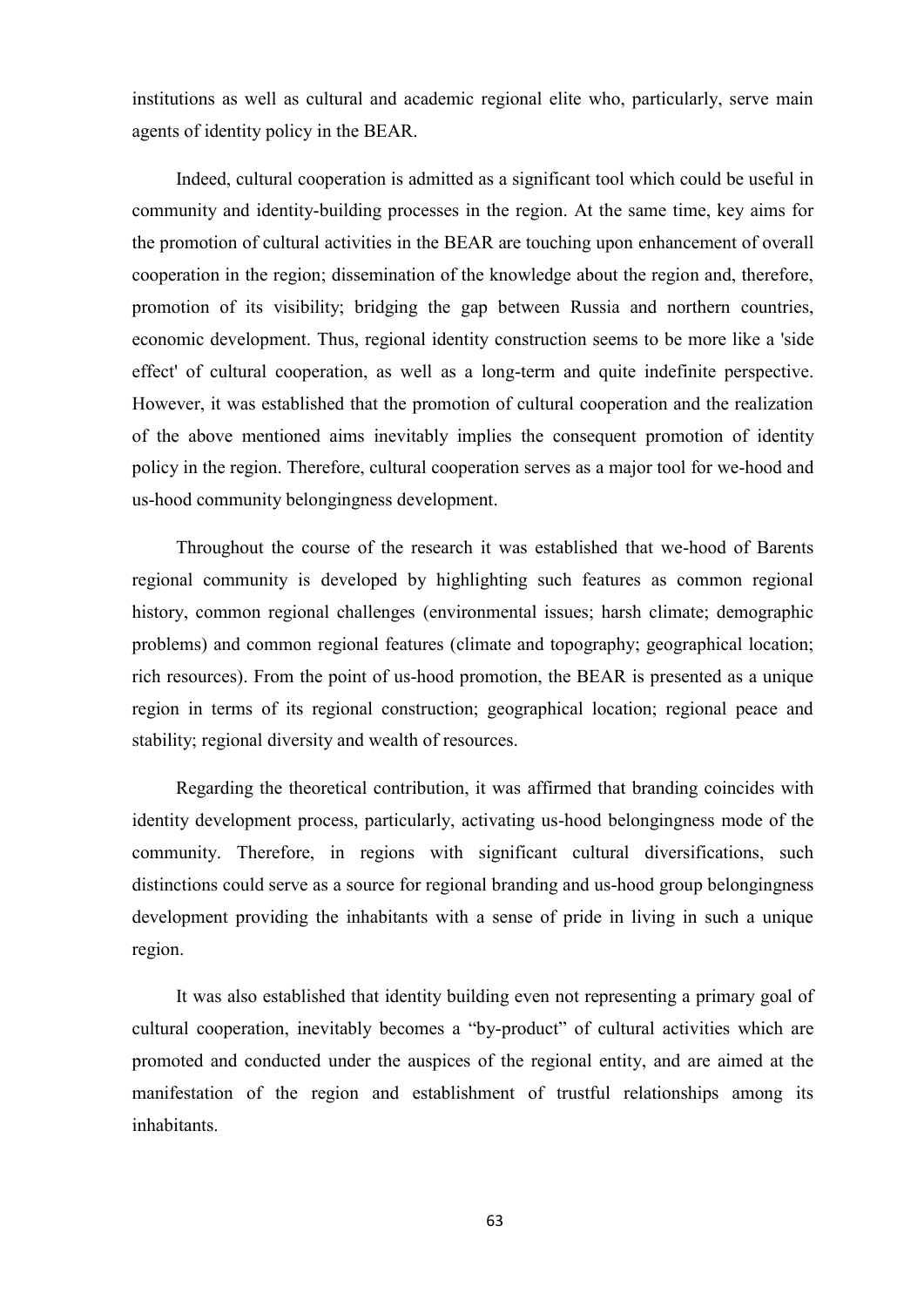The generalizability of these results is subject to certain limitations. Unfortunately, only a few representatives of cultural cooperation involved into the realization of case projects were interviewed due to a lack of opportunities to reach this highly significant cohort. Secondly, only three projects were analyzed as cases, taking into consideration that there are quite a few projects providing predominantly equal representation of Barents states and regions, as well as there is a little information available concerning the majority of projects in quantity sufficient for proper analysis.

This research has also presented questions in need of further investigation. More research is required in order to better understand either whether there is a need to boost identity policy in the Barents Region or whether it should remain the "side effect" of the overall Barents cooperation, taking into account that the region represents a political construct and some participants of cooperation may be opposed to the enhancement of Barents identity. Future studies may also elaborate on the issue of regional branding, as there is a need to work out a coherent image of the BEAR which could be used not just for purposes of identity construction but primarily for purposes of regional economic development. There is also a need for studies touching upon the effectiveness and role of grass-roots regional activities in the Barents identity construction.

In conclusion, the results of this study have made a significant contribution to the studies of the Barents Euro-Arctic Region identity promotion and construction. This work can be useful for the BEAR foreign policy and public policy. I want to conclude by citing "eventually the regions on paper and regions in discourses may transform into regions in social practice" (Johnson, 2009; Paasi, 2001 in Zimmerbauer, 2016: 334).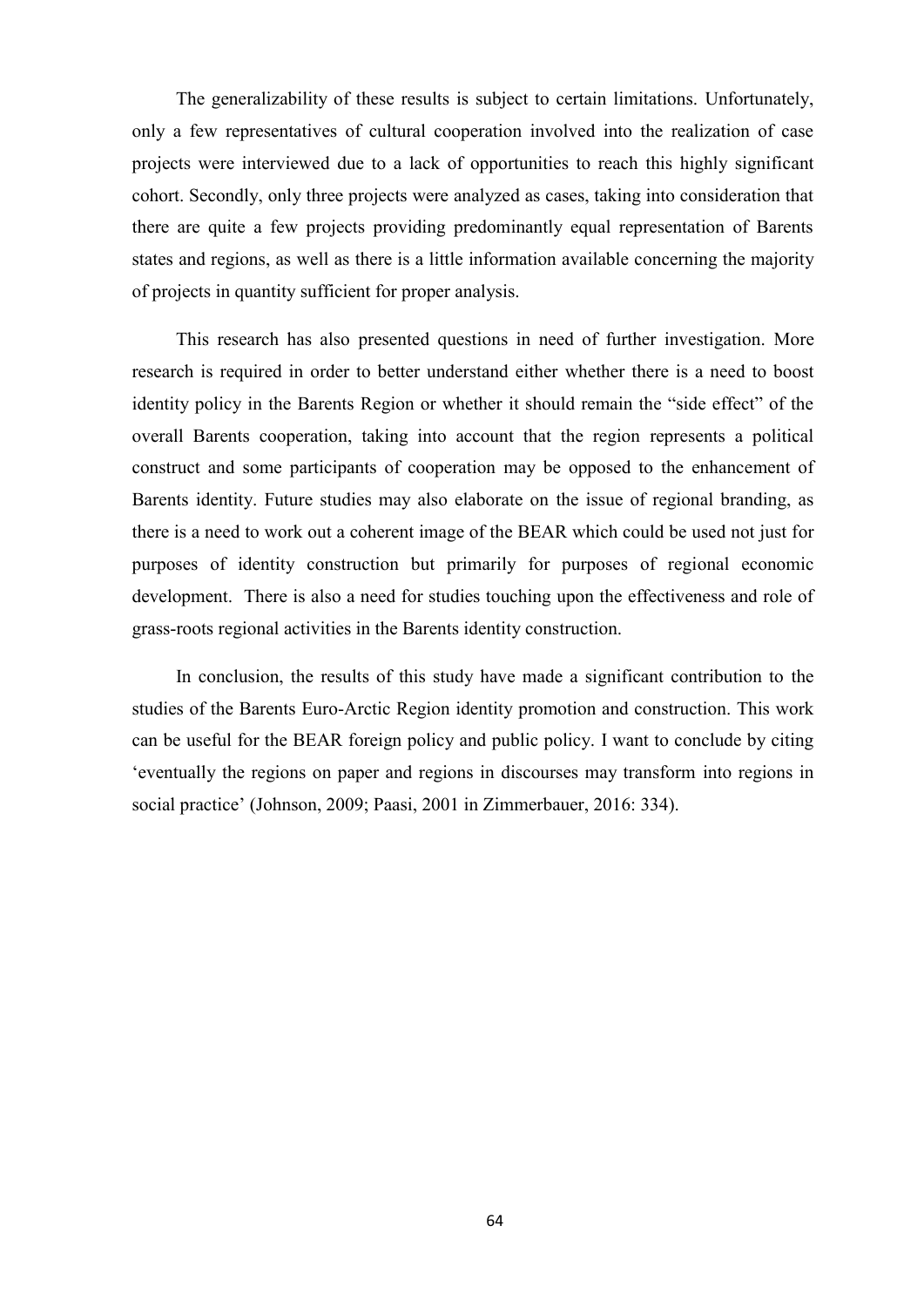# **REFERENCES:**

## **Primary Sources**

*Barents Spektakel 2019. The World's Northernmost Chinatown* (n.d.). Retrieved from http://www.barentsspektakel.no/home/

*Barents Working Groups and Activities.* (n.d.). Retrieved from https://www.barentscooperation.org/en/Working-Groups

Bjerkeng, M. & Aittaniemi, M. et. al (authors). (2016). Literature. In Mats-Olov Olsson et. al (Eds.), *Encyclopedia of the Barents Region* (Volume II). 427-434. Oslo: PAX.

*Cooperation in the Barents Euro-Arctic Region.* (n.d.). Retrieved from https://www.barentscooperation.org/en/About

Elenius, L. (2016). Project Organization and Acknowledgment. In Mats-Olov Olsson et. al (Eds.), *Encyclopedia of the Barents Region* (Volume II). 23-24. Oslo: PAX.

Elenius, L. et al. (Edt.) (2015). *The Barents Region: a Transnational History of Subarctic Northern Europe*. Oslo: PAX. 528 p.

Fedorenko, M. (2010, May 25). *Lyuba Kuzovnikova i "Devushki na mostu"* [Lyuba Kuzovnikova and "Girls on the Bridge"]. Retrieved from ht http://citycelebrity.ru/citycelebrity/Post.aspx?PostId=3890

Finnish Ministry of Foreign Affairs (2015). *Overview on the Finnish Chairmanship of the Barents Euro-Arctic Council 2013-2015.* Finland.

Government Offices of Sweden. Ministry for Foreign Affairs. *Swedish Chairmanship of the Barents Euro-Arctic Council 2017-2019.*

Hautala-Hirvioja, T. (2016). Art and Culture Cooperation. In Mats-Olov Olsson et. al (Eds.), *Encyclopedia of the Barents Region* (Volume II). 65-66. Oslo: PAX.

Heininen, L. & Lomagin, N.A. (2016). Geopolitics, security and globalization. In Mats-Olov Olsson et. al (Eds.), *Encyclopedia of the Barents Region* (Volume II). 269-274. Oslo: PAX.

Joint Working Group on Culture (2014). *Cultural Cooperation in the Barents Region; Strategy 2014-2018.* Finland: Ministry of Education and Culture; Department for Cultural, Sport and Youth Policy.

Joint Working Group on Culture (2010). *New Horizons in the Barents Region 2011 – 2013*

Joint Working Group on Culture (2008). *New Winds in the Barents region 2008 – 2010*

Joint Working Group on Culture (2002). *The Program of cultural cooperation in the Barents Region in 2003-2006 "Voices in the Barents Region".* Archangelsk.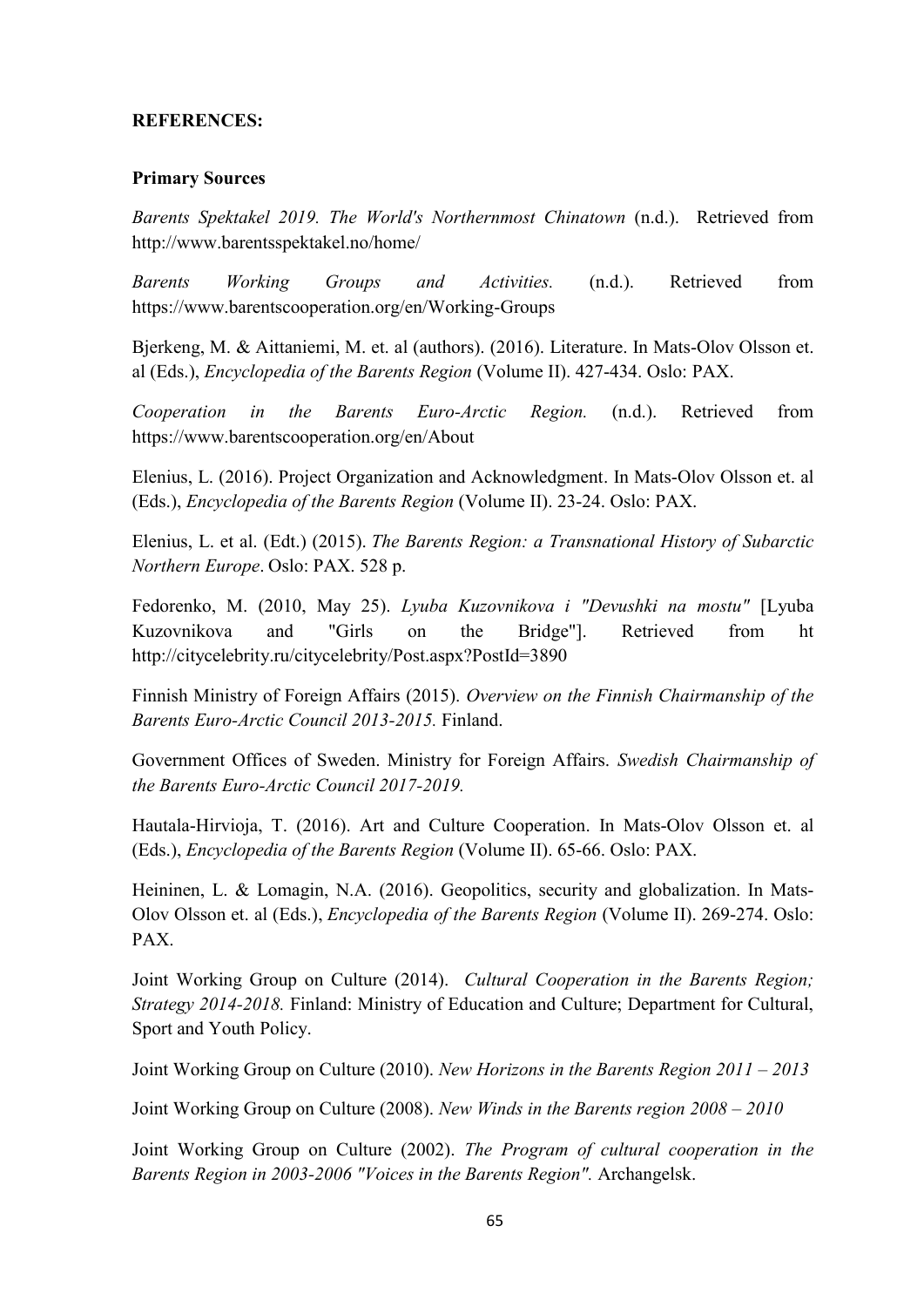Jouste, M.; Nilova, V. &Ström, R. (2016). Music Fetivals. In Mats-Olov Olsson et. al (Eds.), *Encyclopedia of the Barents Region* (Volume II). 545-555. Oslo: PAX.

Larsen, O. (2016). Music and Social Context. In Mats-Olov Olsson et. al (Eds.), *Encyclopedia of the Barents Region* (Volume II). 542-544. Oslo: PAX.

Niemi, E. (2016). Multiculturalism. In Mats-Olov Olsson et. al (Eds.), *Encyclopedia of the Barents Region* (Volume II). 517-520. Oslo: PAX.

Norwegian Ministry of Foreign Affairs. *Norwegian Chair of the Barents Euro-Arctic Council 2011-2013*. Norway.

Olsson, M. O. (2016). Preface. In Mats-Olov Olsson et. al (Eds.), *Encyclopedia of the Barents Region* (Volume II). 19-22. Oslo: PAX.

Olsson, M. O. (2009, November 23). Th*e Barents Encyclopedia Project - A Brief Overview.* Retrieved from<http://bar-enc.didaktekon.se/Editor/Start.htm>

Paju, M. (2016). Cultural Heritage. In Mats-Olov Olsson et. al (Eds.), *Encyclopedia of the Barents Region* (Volume II). 134-136. Oslo: PAX.

Prime Ministers and other high-level representatives of the members of the Barents EuroArctic Council (2003). *Declaration on the 20th Anniversary of the Barents Euro-Arctic Cooperation.* Kirkenes.

Russian foreign minister addresses Barents Euro-Arctic Council meeting - text. (2015, Oct 16). *BBC Monitoring Former Soviet Union* Retrieved from https://libproxy.tuni.fi/login?url=https://search-proquestcom.libproxy.tuni.fi/docview/1722366938?accountid=14242

Russian Ministry of Foreign Affairs. *Russian Chairmanship Priorities for the BEAC 2015-* 2017. **Retrieved** from: https://www.barentsinfo.fi/beac/docs/RussianChairmanshippriorities2015-2017.pdf

Stoltenberg, T. & Gorbachev, M.S. (2016). Foreword. In Mats-Olov Olsson et. al (Eds.), *Encyclopedia of the Barents Region* (Volume II). 17-18. Oslo: PAX.

Stoltenberg, T., Moller, J.O., Varynen, P., Sigurdsson. J., Kozyrev, A., af Ugglas. M. & Hughes, A.R. (1993). *Declaration Cooperation in the Barents Euro-Arctic Region*. Kirkenes.

The Barents Euro-Arctic Council (2016). *Joint Statement of Ministers of Culture of the Barents Euro-Arctic Council Member-States.* Moscow.

The Barents Regional Council (2018). *The Barents Program 2019-2023*

The Barents Regional Council (2013). *The Barents Programme 2014-2018*

*The History of the Barents Region* (n.d.). Retrieved from https://www.pax.no/the-historyof-the-barents-region.5905854-331617.html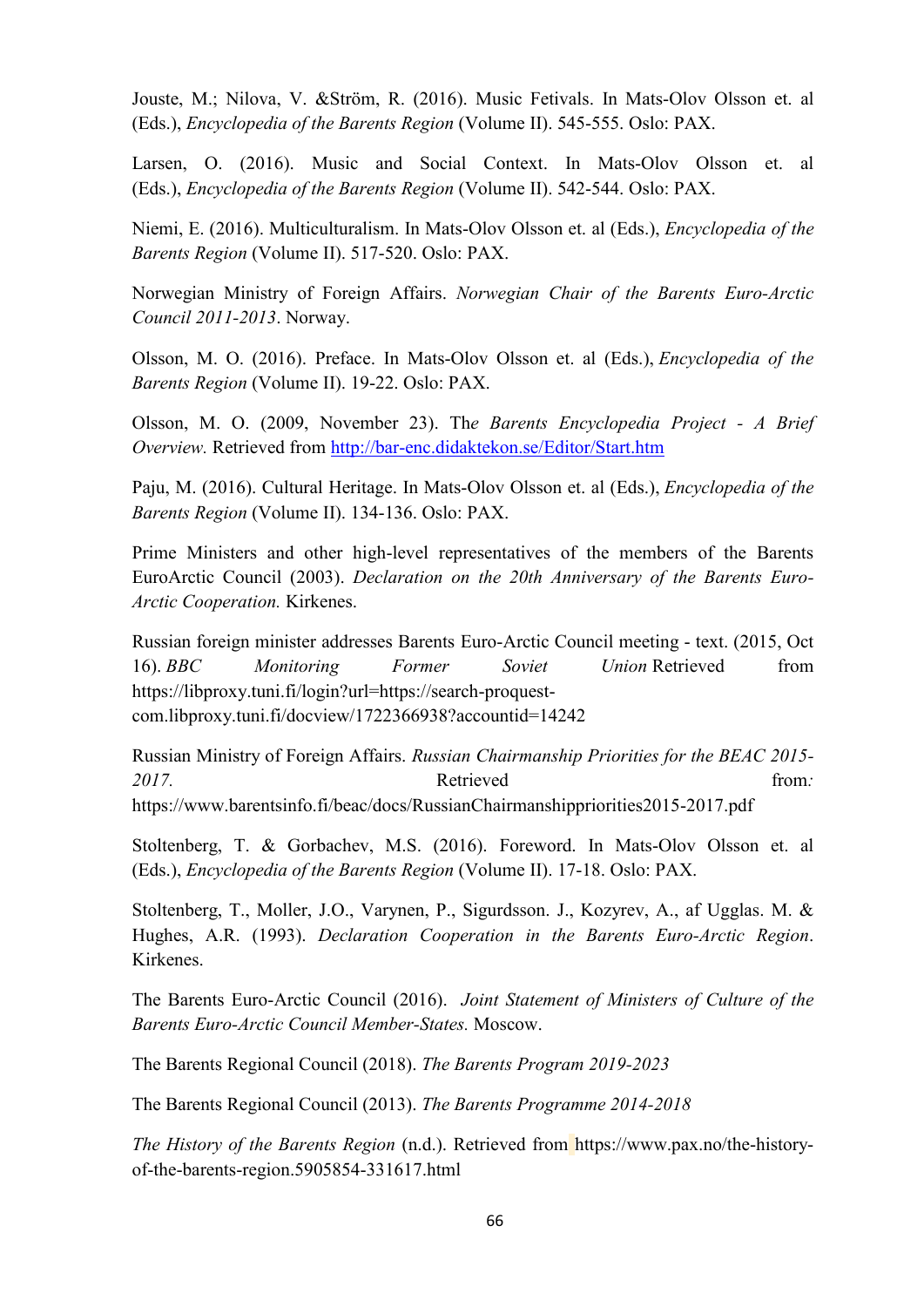*The Joint Working Group on Culture.* (n.d.). Retrieved from https://www.barentscooperation.org/en/Working-Groups/Joint-Working-Groups/Culture

Viken, A. (2016). Barents Spektakel. In Mats-Olov Olsson et. al (Eds.), *Encyclopedia of the Barents Region* (Volume II). 80-83. Oslo: PAX.

Westin, L. & Druzhinin, P.V. (2016). Economic Development. In Mats-Olov Olsson et. al (Eds.), *Encyclopedia of the Barents Region* (Volume I). 151-158. Oslo: PAX.

Yarovoy, G. & Hønneland, G. (2016). The Barents Euro-Arctic Region. In Mats-Olov Olsson et. al (Eds.), *Encyclopedia of the Barents Region* (Volume II). 69-75. Oslo: PAX.

# **Secondary Sources**

Aalto, P. (2006). *European Union and the Making of a Wider Northern Europe*, N.Y.: Routledge.

Achkasov, V.A. (2013). Politika identichnosti v sovremennom mire [Identity policy in the modern world]. *Vestnik SPbSU, Volume 6*(4), 71-77. Retrieved from https://cyberleninka.ru/article/v/politika-identichnosti-v-sovremennom-mire

Anderson B. (1983), *Imagined Communities: Reflections on the Origin and Spread of Nationalism,* VERSO.

Arksey, Hilary & Knight, Peter T. (1999), *Interviewing for Social Scientists*, SAGE.

Barnett, Michael (2001), *The Globalization of World Politics*, Oxford University Press.

Bernstein, M. (2005). Identity Politics. *Annual Review of Sociology*, 31, 47-74. Retrieved from http://www.jstor.org/stable/29737711

Biryukova, E. (2017, February 15). *«Dazhe razvilsya svoj yazyk: "moya-po-tvoya" — tak oni ego nazyvali»* [«Even a new language had developed: "moya-po-tvoya" - that is how it was called»]. Retrieved from https://www.colta.ru/articles/music classic/13965-dazherazvilsya-svoy-yazyk-moya-po-tvoya-tak-oni-ego-nazyvali

Carlsnaes, Walter; Risse, Thomas; Simmons, Beth A. (2002), *Handbook of International Relations,* SAGE, P.690.

Checkel, J.T. (1998). *The constructivist Turn in International Relations Theory*, World Politics, Vol.50, No. 2, 324-348, Cambridge University Press.

Drisko, James W. & Maschi, Tina (2015), *Content Analysis*, New York: Oxford University Press.

Dr. Maria de Hoyos & Dr. Sally-Anne Barnes (2012), *Analysing Interview Data*, Warwick Institute for Employment Research. Retrieved from https://warwick.ac.uk/fac/cross\_fac/esrcdtc/coretrainingmodules/quals/analysing\_interview data 1 - w6.pdf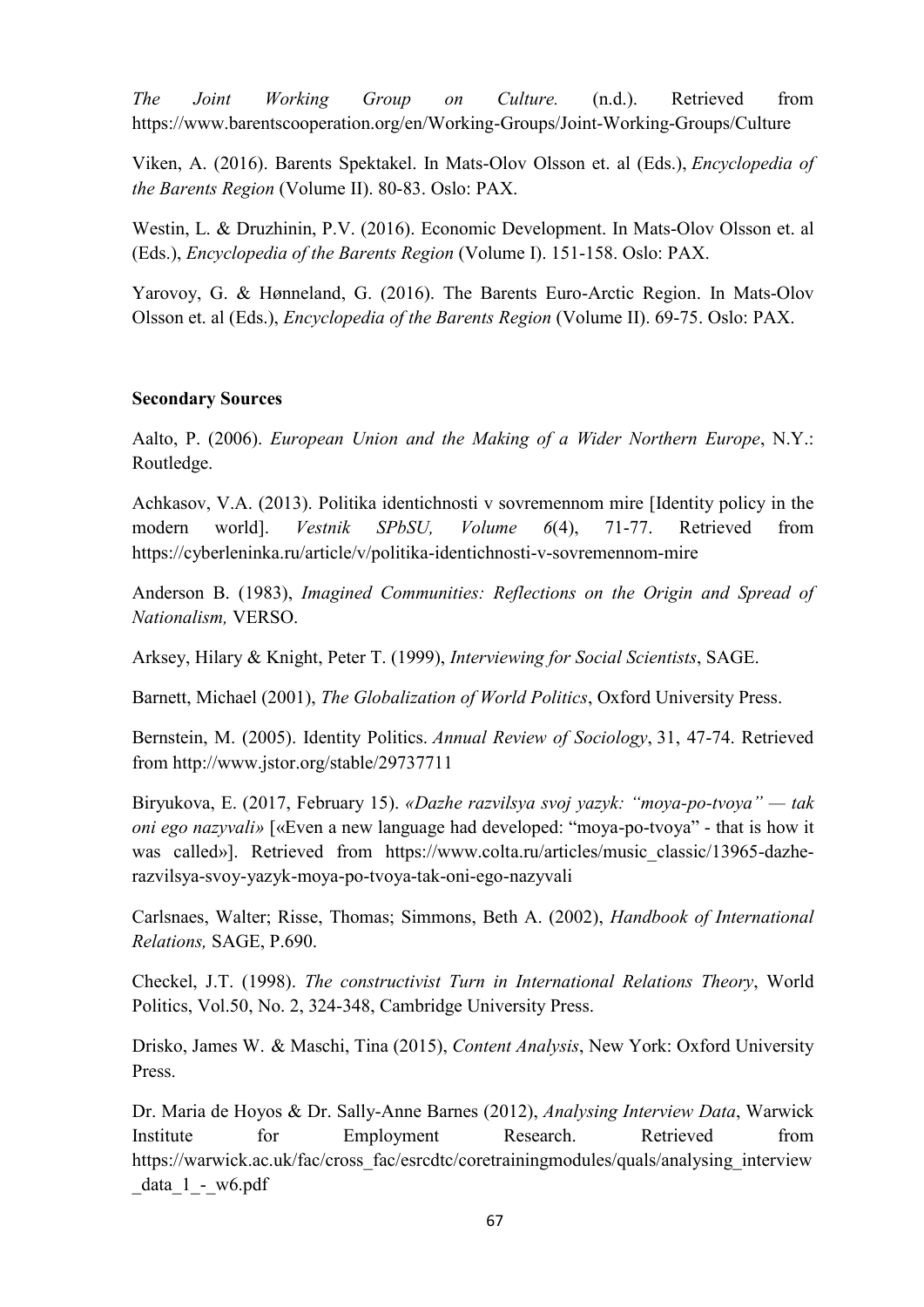Eriksen, T. (1995). We and Us: Two Modes of Group Identification. *Journal of Peace Research - J PEACE RES, Volume 32*(4), 427-436.

Fanajlova, E. (2010, March 20). *Novaya kul'turnaya politika* [New cultural politics]. Retrieved from https://www.svoboda.org/a/1988968.html

Gustafsson, J. (2017). *Single case studies vs. multiple case studies: A comparative study* (Dissertation). Retrieved from http://urn.kb.se/resolve?urn=urn:nbn:se:hh:diva-33017

Hall, Rodney Bruce (1999), *National Collective Identity*, Columbia University Press.

Heininen, L. (2004). New External Political Structures in Northern Cooperation and Northern Governance: From Quantity to Quality. In T. Koivurova, T, Joona & R. Shnoro (Eds.), *Arctic Governnce* (27-42). Rovaniemi: Oy Sevenprint Limited.

Honneland G. (April, 1998), *Identity Formation in the Barents Euro-Arctic Region,* The Norwegian Institute of International Affairs.

Hsieh, Hsiu-Fang & Shannon, Sarah E. (2005), *Three Approaches to Qualitative Content Analysis*, Qualitative health research, No. 15(9).

Keating М. (2003), *The New Regionalism in Western Europe*, Logos 6 (40). 67 - 116.

Kohlbacher, Florian (2006), *The Use of Qualitative Content Analysis in Case Study Research*, Forum Qualitative Social Research, Vol. 7, No. 1.

Kowert, P. (1998). Agent versus Structure in the Construction of National Identity. In V. Kubalkova, N. Onuf, & P. Kowert (Eds.), *International Relations in a Constructed World* (101–122). New York: Routledge.

Kraus, Peter A. (2008), *A Union of Diversity. Language, Identity and Polity-Building in Europe*, Cambridge University Press.

Kubalkova, V. et al. (1998). Constructing Constructivism. In V. Kubalkova, N. Onuf, & P. Kowert (Eds.), *International Relations in a Constructed World* (3–24). New York: Routledge.

Kupiainen Jari, Sevänen Erkki (2004), *Cultural Identity in Transition: Contemporary Conditions, Practices and Politics of a Global Phenomenon*, Atlantic Publishers & Dist.

Lindeborg L., Lindkvist L. (2013), *The Value of Arts and Culture for Regional Development: A Scandinavian Perspective*, Routledge. 330-338.

Makarychev A. (2003), *Global'noe i lokal'noe: menyauschayasya rol' gosudarstva v upravlenii prostranstvennнm razvitiem (Global and Local: the Changing Role of State in Space Development Control)*, Political Science 3.

Mayring, Philipp (2000), *Qualitative Content Analysis*, Forum Qualitative Social Research, Vol. 1, No.2.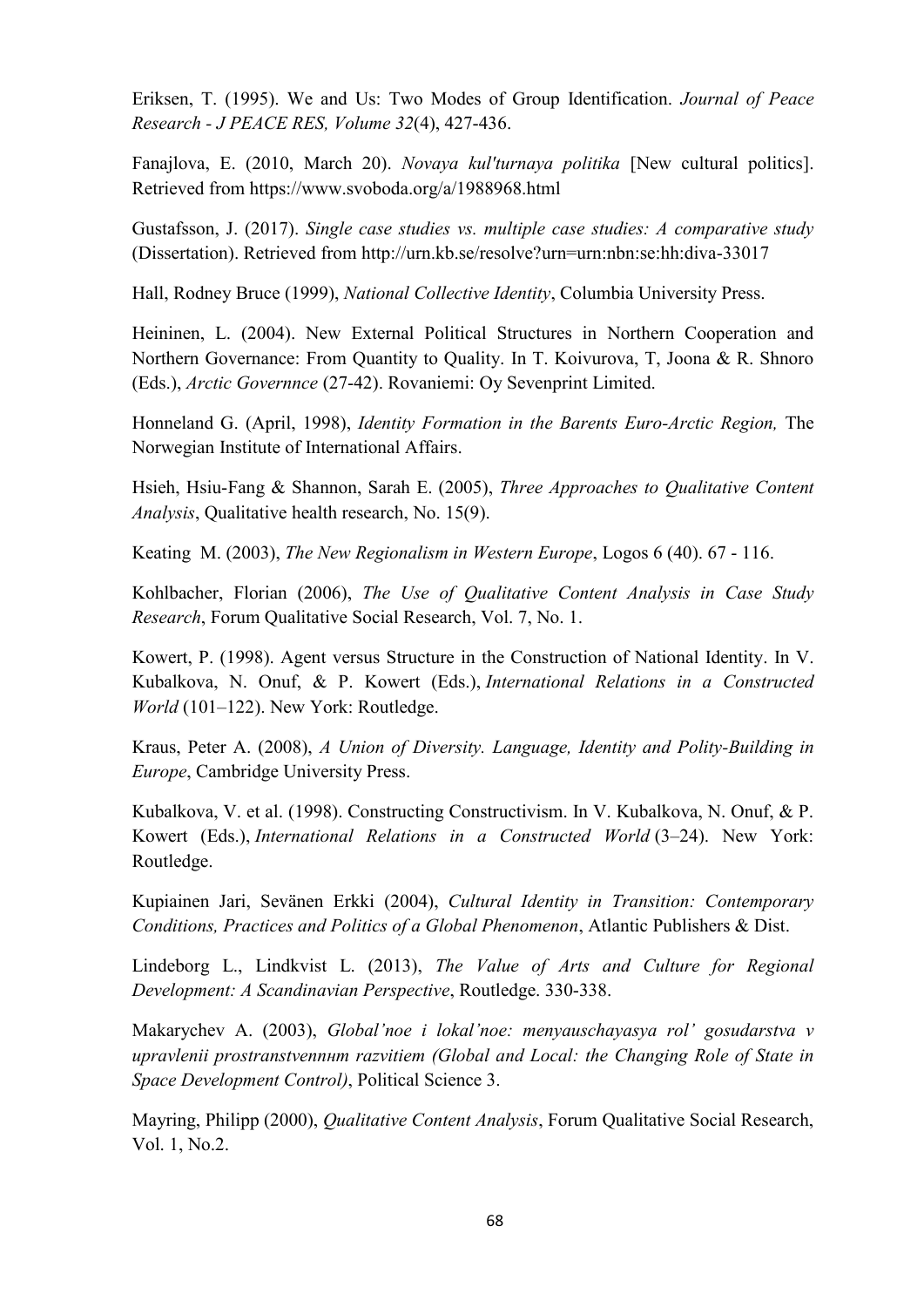Meleshkina E. (1999). Regional'naya identichnost' kak faktor stanovleniya regional'nyh politij v Rossijskoj Federacii [Regional identity as a boosting factor for regional polities formation in the Russian Federation]. *Vestnik MSU, Volume 12, № 6.*

O' Connor, H. & Gibson Nancy (2003), *A Step-By-Step Guide to Qualitative Data Analysis*, Pimatisiwin: A Journal of Aboriginal and Indigenous Community Health, No. 1, 63-90.

Onuf, N. (1998). Constructivism: A User's Manual. In V. Kubalkova, N. Onuf, & P. Kowert (Eds.), *International Relations in a Constructed World* (58–78). New York: Routledge.

Paasi A. (2003), *Boundaries in a globalizing world*, Handbook of Cultural Geography, Sage, London.

Paasi A. (2011), *The Region, Identity and Power*, Procedia – Social and Behavioral Sciences 14, 9-16.

Paasi A. (2003), *Region and place: regional identity in question*, Progress in Human Geography 27, 4, 475 - 485.

Pace, Michelle (2005), *The Politics of Regional Identity: Meddling with the Mediterranean*, Routledge, 19-49.

Pavlova O. (2011), *Identichnost' v sisteme mezhculturnogo vzaimodeystiviya (Identity in the system of intercultural communication),* Vestnik of Chelyabinsk State University 30 (245). 81-84.

Rogova, A. (2009). *‗Chicken Is Not a Bird—Kirkenes Is Not Abroad' : Borders and Territories in the Perception of the Population in a Russian-Norwegian Borderland*. Journal of Northern Studies, (1), 31–42. Retrieved from http://urn.kb.se/resolve?urn=urn:nbn:se:umu:diva-43257

Saldana, Johnny M. (2013), *The Coding Manual for Qualitative Researchers*, SAGE.

Schenk B. (2001), *Mental maps: the construction of geographical space in Europe*, Institute of Scientific Information for Social Sciences. 6–33.

Schreier, M. (2012), *Qualitative Content Analysis in Practice*, SAGE. 85-90.

Shlapeko E. (2015), *The construction of regional identity in the Northern Europe: institutes and instruments,* Human. Society. Administration. vol. 16. №4. 27 - 38.

Svensson, B. (1998). *Politics and Business in the Barents Region*, Elanders Graphic Systems AB, Goteborg.

Syssner, Josefina (2009), *Conceptualizations of Culture and Identity in Regional Policy*, Regional & Federal Studies, 19:3, 437-458.

Tsumarova, E.U. (2012). Politika identichmosti: politics ili policy? [Identity politics or identity policy?] *Vestnik PSU. Politology, № 2,* 5-16. Retrieved from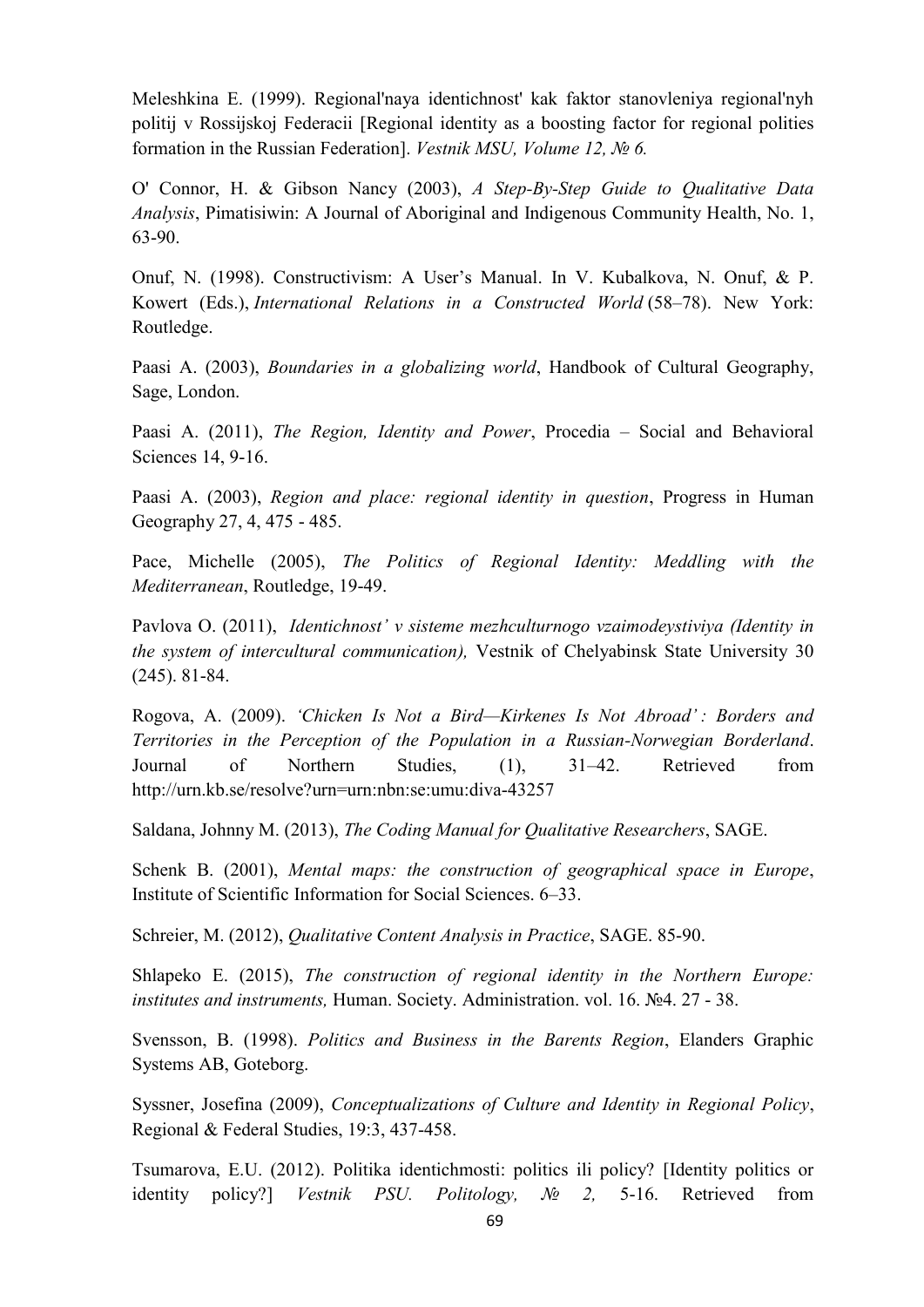https://www.academia.edu/5326135/%D0%9F%D0%BE%D0%BB%D0%B8%D1%82%D 0%B8%D0%BA%D0%B0\_%D0%B8%D0%B4%D0%B5%D0%BD%D1%82%D0%B8% D1%87%D0%BD%D0%BE%D1%81%D1%82%D0%B8\_politics\_%D0%B8%D0%BB% D0%B8 policy

Wendt, Alexander (1999), *Social Theory of International Politics*, Cambridge University Press, P.429.

Yarovoy, G. (2007). Regionalizm i Transgranichnoe Sotrudnichestvo v Evrope [Regionalizm and Transregional Cooperation in Europe]. SPb.: Norma.

Zimmerbauer, Kaj (2016), *Constructing supranational regions and identities through branding: thick and thin region building in the Barents and Ireland Wales*, European Urban and Regional Studies, Vol. 23(3), 322-337.

Zimmerbauer, Kaj (2018), *Supranational Identities in Planning*, Regional Studies, 52:7, 911-921.

Zimmerbauer, Kaj (2013), *Unusual Regionalism in Northern Europe: The Barents Region in the Making*, Regional Studies, 47:1. 89-103.

Zimmermann-Steinhart P. (2005), *Creating regional identities?* Theoretical considerations, Granada.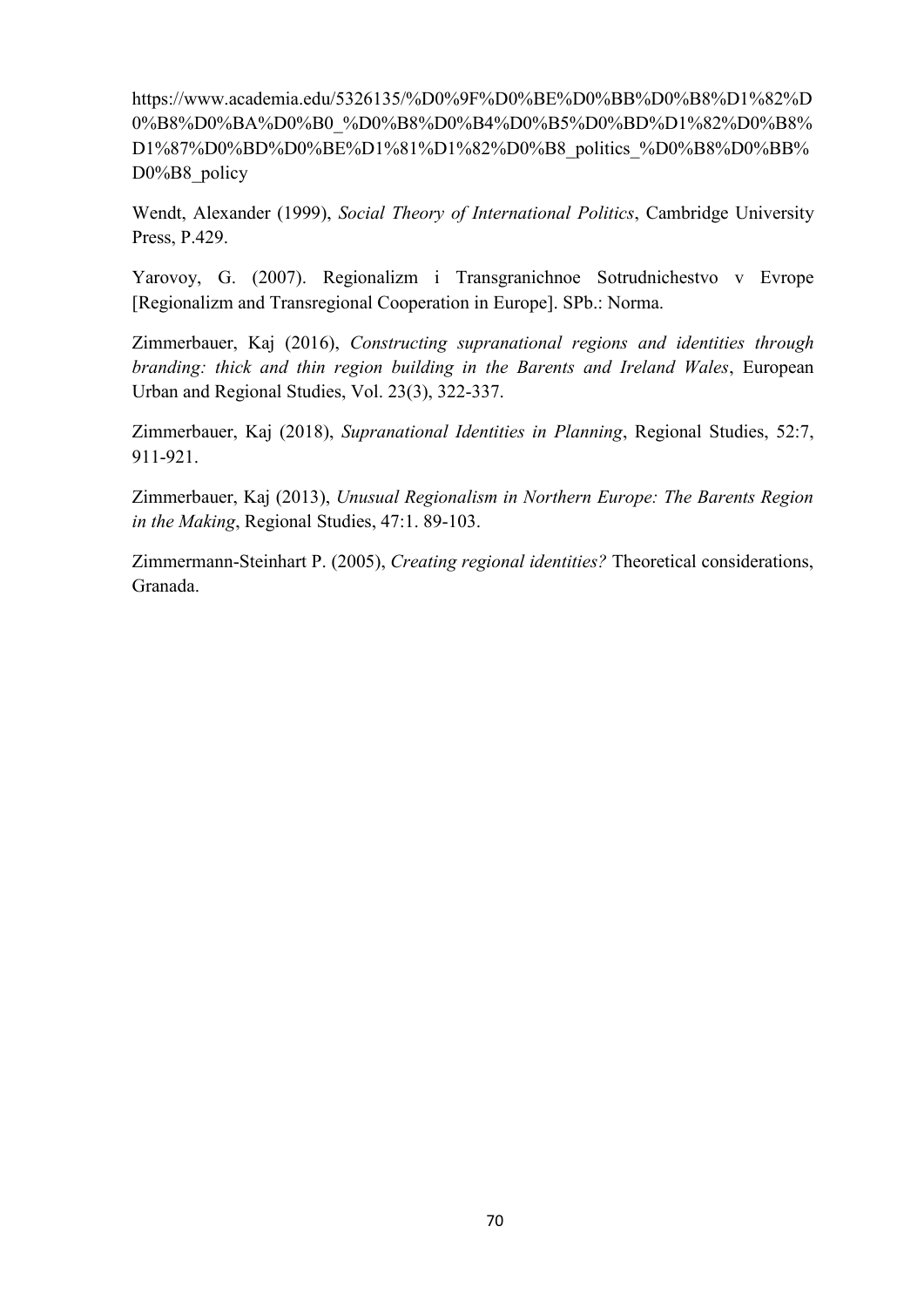## **APPENDIX**

Questions for semi-structured interviews with the representatives of 'The Barents Region: a Transnational History of Subarctic Northern Europe' and the 'Encyclopedia of the Barents Region' projects

1. Can you tell about yourself, your field of work and professional interests?

## *Questions about the projects*

2. Which way were you interacted in the Barents Encyclopedia and Barents History book projects?

3. What was the initial aim of the development of the Barents Encyclopedia and Barents History book projects?

4. Was this aim achieved ultimately?

5. Which groups of interest were involved in the development of the projects (governments, academic circles, politicians, social activists, etc.)? Which interests did they follow?

6. On what grounds were the articles and the authors for the projects selected and who was responsible for the procedure of their selection and approval?

7. How do you think, do the before mentioned projects represent an effective tool of regional identity building in the Barents Euro-Arctic region (BEAR)? Please, explain, why?

## *Cultural cooperation in the BEAR questions*

8. Which other cultural projects in the BEAR were you also involved?

9. Were these cultural projects somehow related to the identity constriction in the BEAR?

10. Which groups of interests mainly promote the Barents identity building?

11. How do you think, what are the key interests of these groups in promoting the BEAR identity?